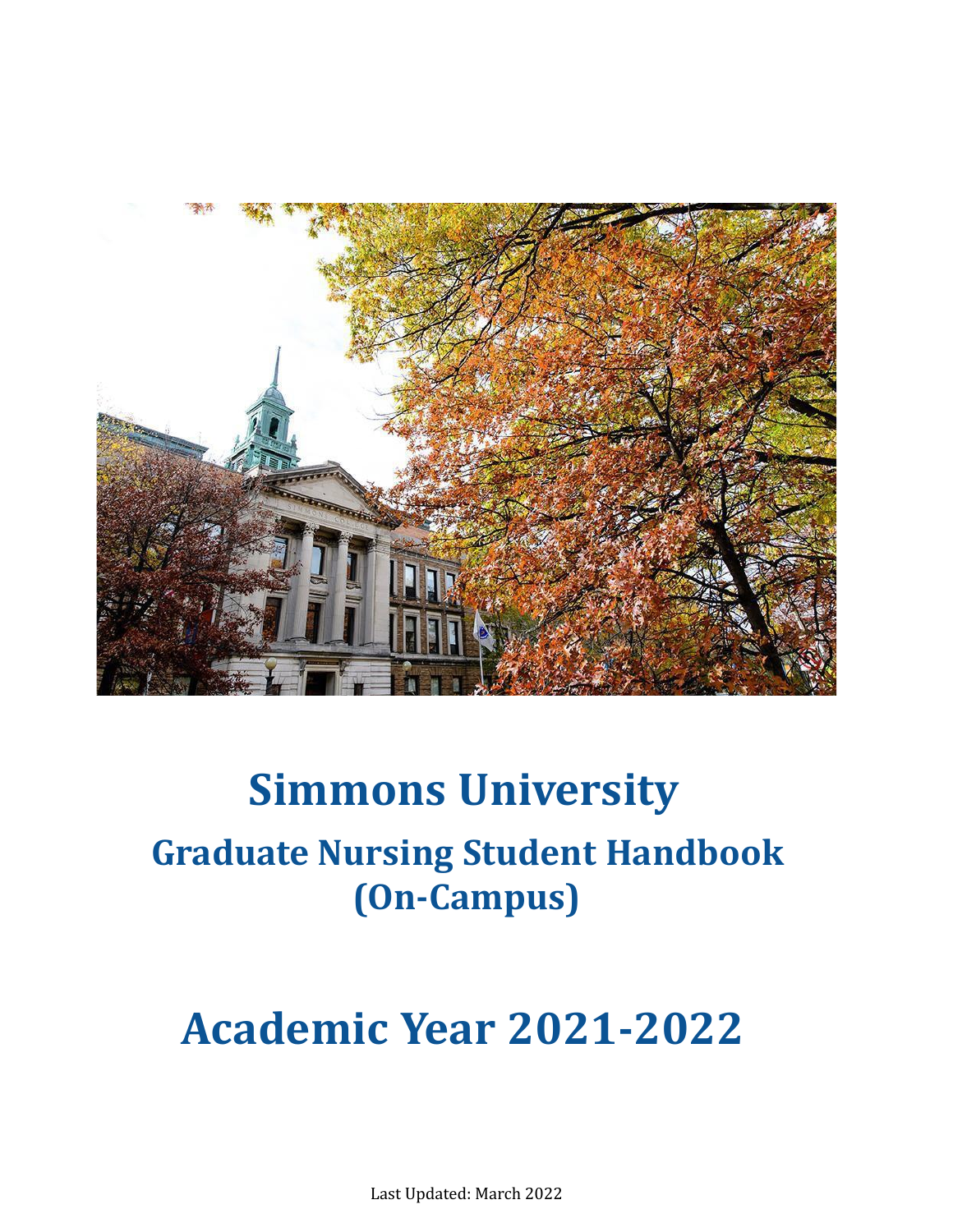# **Table of Contents**

| <b>About This Handbook</b>                                               | 6  |
|--------------------------------------------------------------------------|----|
| <b>Overview</b>                                                          | 6  |
| Vision                                                                   | 7  |
| Mission                                                                  | 7  |
| <b>Core Values</b>                                                       | 7  |
| Philosophy of Nursing                                                    | 7  |
| Outcome Objectives for the Master's in Nursing Curriculum                | 9  |
| Professional Standards that guide the Master's Programs include          | 9  |
| Outcome Objectives for the Master's in Nursing Administration Curriculum | 9  |
| Outcome Objectives for the Doctor of Nursing Practice (DNP) Curriculum   | 10 |
| Professional Standards that guide the DNP Program include                | 10 |
| <b>Important Notices</b>                                                 | 10 |
| Non-Discrimination and Title IX Policies                                 | 10 |
| <b>CNBHS Statement of Solidarity for Racial Justice</b>                  | 11 |
| <b>Bias Response Protocol</b>                                            | 11 |
| Religious Observances                                                    | 11 |
| <b>Academic &amp; Educational Records</b>                                | 11 |
| <b>Contact Information</b>                                               | 11 |
| <b>Student Work</b>                                                      | 13 |
| Definition                                                               | 13 |
| Ownership and Use                                                        | 13 |
| Copyright                                                                | 14 |
| Honor Code & Academic Integrity                                          | 14 |
| <b>Honor System</b>                                                      | 14 |
| <b>Student Principles</b>                                                | 14 |
| Honor Code of Responsibility                                             | 14 |
| Academic Integrity                                                       | 15 |
| <b>Student Legal Name and Name Changes</b>                               | 15 |
| <b>Equal Access Policy</b>                                               | 15 |
| The Simmons Commitment to Diversity, Equity and Inclusion                | 15 |
| Our Diversity & Inclusion Mission                                        | 16 |
| Notice of Non-Discrimination                                             | 17 |
| <b>Reporting Sexual Misconduct</b>                                       | 17 |
| <b>Students Reporting Discrimination or Retaliation</b>                  | 17 |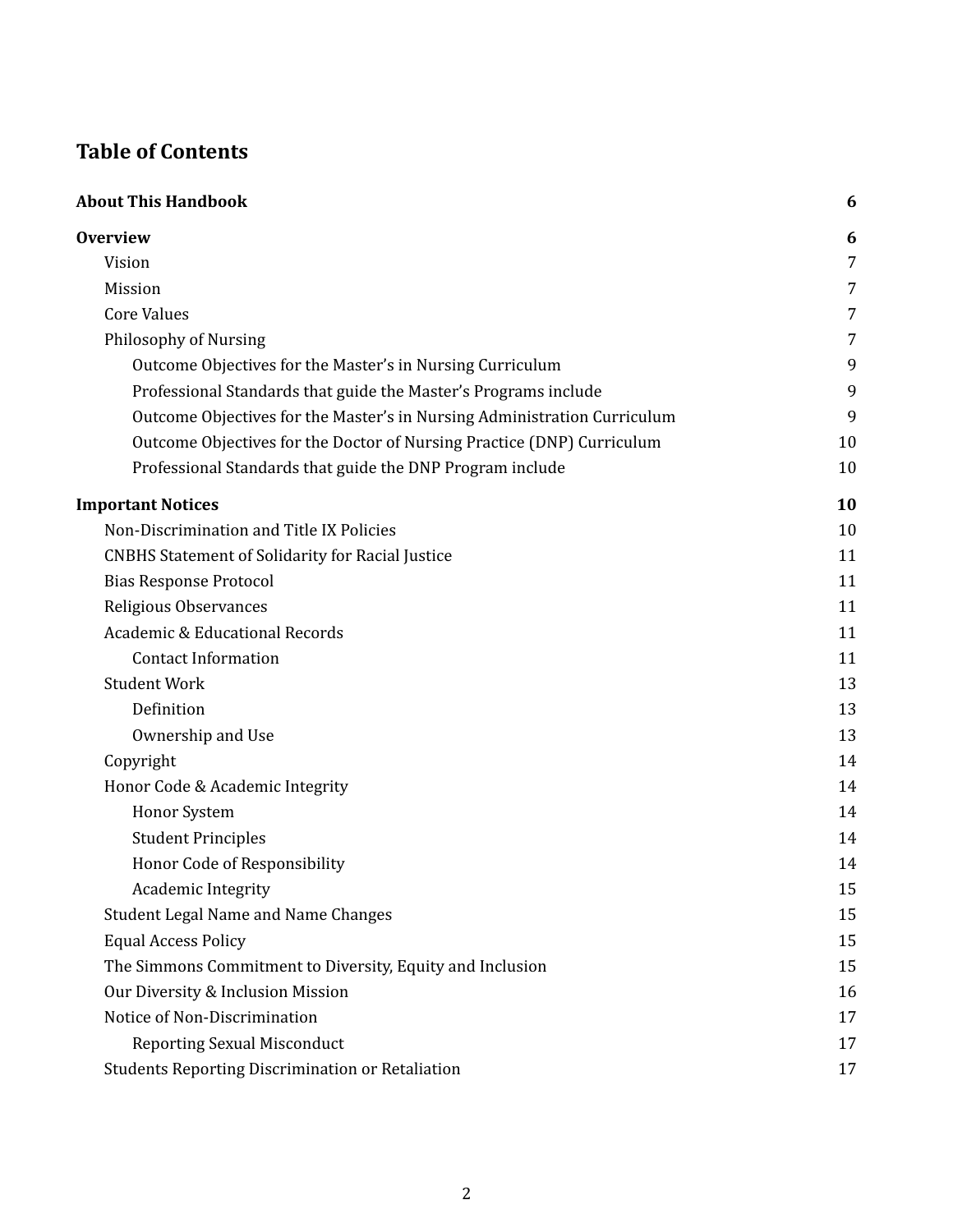| Advice on Whom to Contact about a Concern or Incident                                  | 18 |
|----------------------------------------------------------------------------------------|----|
| Grievance Procedure                                                                    | 18 |
| <b>Information for Students with Disabilities</b>                                      | 18 |
| <b>Campus Security</b>                                                                 | 18 |
| Human Subjects                                                                         | 19 |
| <b>General Policies</b>                                                                | 19 |
| Code of Conduct and Discipline                                                         | 19 |
| <b>Professional Behaviors</b>                                                          | 19 |
| Professional Communication                                                             | 20 |
| <b>Summary of Expected Behaviors</b>                                                   | 20 |
| Social Media Use                                                                       | 21 |
| Professionalism and Integrity Issues                                                   | 21 |
| <b>Health Policies</b>                                                                 | 21 |
| Disabilities and Special Health Needs                                                  | 22 |
| Board of Registration Policy on Good Moral Character and Licensure Requirements        | 22 |
| <b>Student Complaints</b>                                                              | 23 |
| <b>Student-Faculty Level</b>                                                           | 23 |
| Undergraduate or Graduate Director of Nursing                                          | 23 |
| <b>School of Nursing</b>                                                               | 23 |
| Mode of Delivery Program Transfer                                                      | 23 |
| <b>On-Campus Direct Entry MSN Students</b>                                             | 23 |
| <b>Academic Policies</b>                                                               | 24 |
| <b>Student Advisement</b>                                                              | 24 |
| <b>Grading Policies</b>                                                                | 24 |
| Incomplete                                                                             | 24 |
| Pre-Licensure Nursing Program Grading Policies                                         | 25 |
| <b>Graduate Nursing Program Grading Policies</b>                                       | 25 |
| <b>Grade Appeal Process</b>                                                            | 25 |
| <b>Classroom Policies</b>                                                              | 26 |
| <b>Exam Policies</b>                                                                   | 26 |
| <b>Exam Review Process</b>                                                             | 27 |
| Examinations                                                                           | 28 |
| <b>Room Scan Violation Sanctions</b>                                                   | 29 |
| <b>Exam Deadlines</b>                                                                  | 30 |
| <b>Technology Disputes</b>                                                             | 30 |
| Missed Exam Policy for Pre-Licensure Direct Entry Students & Graduate Nursing Students | 30 |
| <b>Program Completion Policy</b>                                                       | 31 |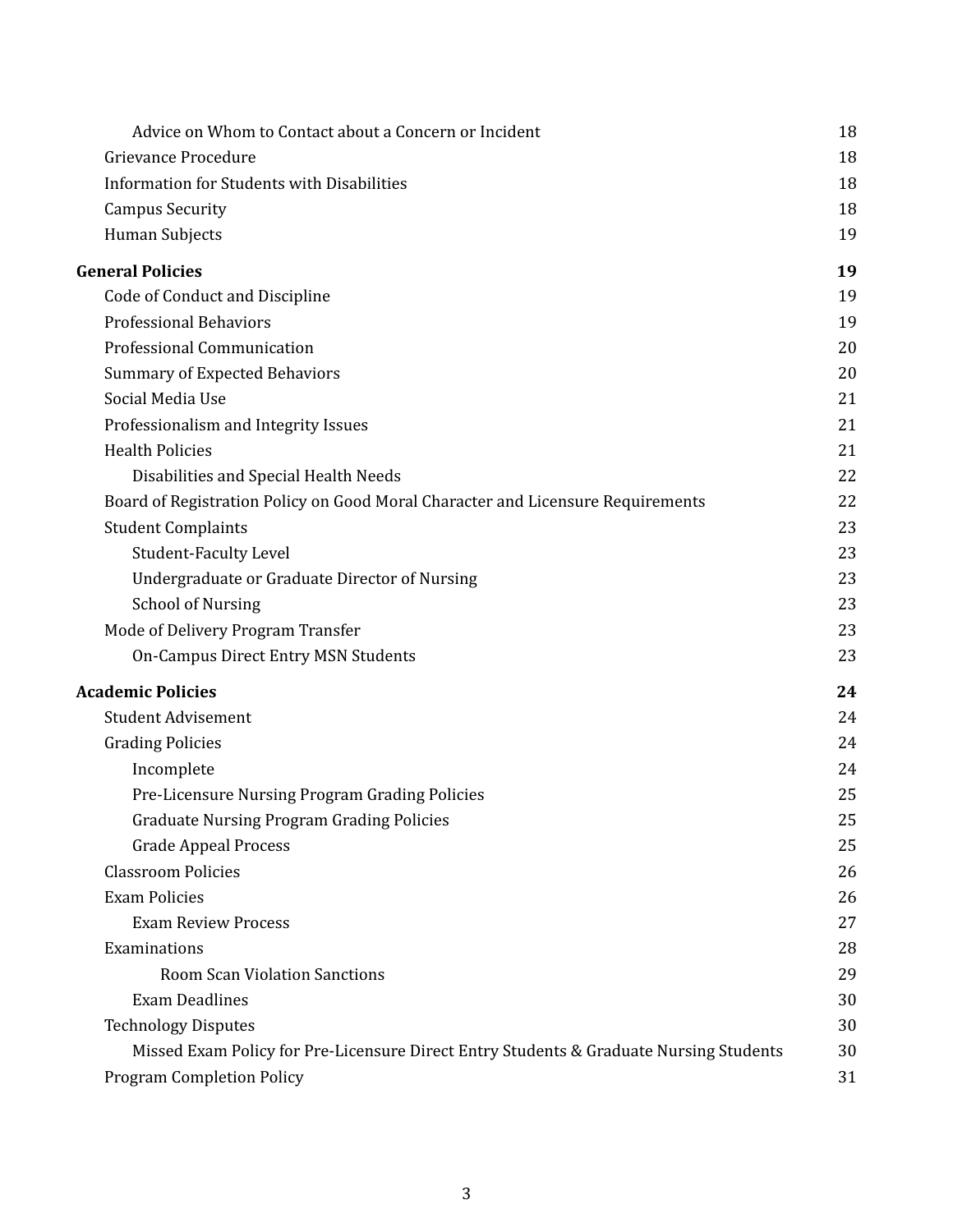| Course Withdrawal                                                                                    | 31 |
|------------------------------------------------------------------------------------------------------|----|
| <b>Academic Warnings</b>                                                                             | 31 |
| <b>Departmental Probation</b>                                                                        | 31 |
| Nursing Course Failure and Program Dismissal                                                         | 32 |
| Return following a Leave of Absence                                                                  | 32 |
| Academic Review Board                                                                                | 32 |
| <b>CNBHS</b> Appeals Committee                                                                       | 32 |
| Process                                                                                              | 33 |
| <b>Transfer Credit</b>                                                                               | 33 |
| Progression                                                                                          | 34 |
| RN Work Requirement                                                                                  | 34 |
| Policies Specific to the Direct Entry Program                                                        | 34 |
| Policies Specific to the Doctor of Nursing Practice program                                          | 34 |
| <b>Clinical Education Policies</b>                                                                   | 34 |
| Direct Entry Pre-Licensure Clinical Placement                                                        | 35 |
| <b>Clinical Attendance Policy</b>                                                                    | 35 |
| <b>Expectation for Attendance and Punctuality</b>                                                    | 35 |
| <b>Clinical Absence</b>                                                                              | 35 |
| Notification                                                                                         | 35 |
| Failure to Notify of Lateness and Absence                                                            | 35 |
| <b>Consequences of Clinical Absence</b>                                                              | 36 |
| <b>Repeated Tardiness</b>                                                                            | 36 |
| Clinical Absence Make-Up                                                                             | 36 |
| <b>Student Health Insurance</b>                                                                      | 36 |
| Professional Liability Insurance                                                                     | 36 |
| Dress Code                                                                                           | 36 |
| Transportation                                                                                       | 37 |
| <b>Clinical Requirements</b>                                                                         | 37 |
| Demonstration of Medication Calculation and Administration Safety Competency                         | 37 |
| <b>Nursing Lab Policies</b>                                                                          | 38 |
| <b>Admissions Policies for Nursing Academic Tracks</b>                                               | 39 |
| Transferring from the Dix Program to Direct-Entry Nursing Program                                    | 39 |
| Transferring from the Graduate Nursing Program (MSN) to Undergraduate (BSN) Program (Dix<br>Scholar) | 39 |
| Deadlines                                                                                            | 40 |
| For students who will be taking BSN classes after their admission                                    | 40 |
| For students who will have completed all of their pre-licensure coursework before their              |    |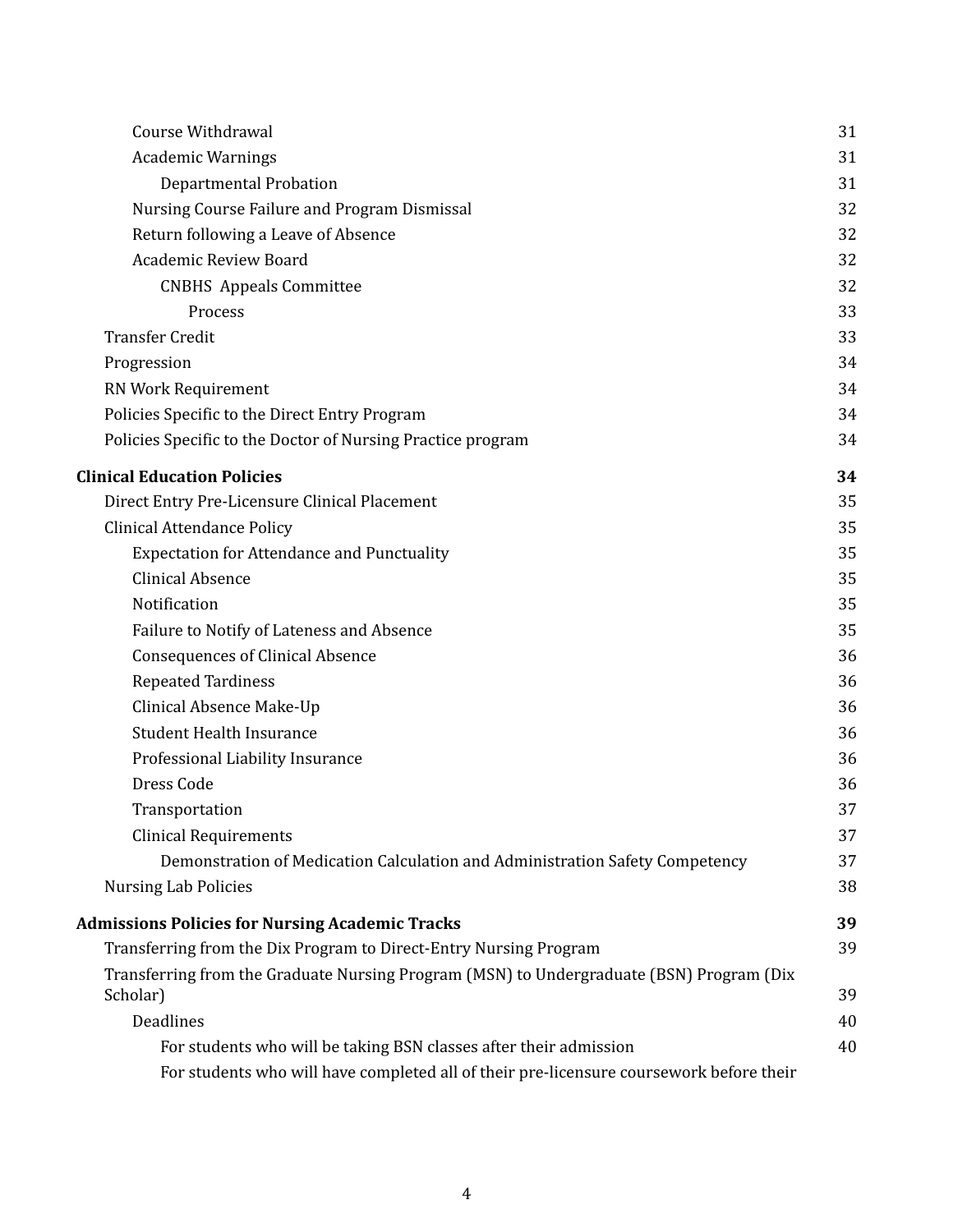| admission                                                                                         | 40 |
|---------------------------------------------------------------------------------------------------|----|
| Required materials:                                                                               | 40 |
| Considerations when transferring programs                                                         | 41 |
| Applying to the 4+1 BS-MS Nursing Program                                                         | 41 |
| Applying to the MSN-DNP Program                                                                   | 41 |
| <b>Addendum I</b>                                                                                 | 42 |
| Vaccinations/Immunizations Required for Clinical                                                  | 42 |
| Tuberculosis and the PPD (Purified Protein Derivative) Test                                       | 42 |
| Tetanus, Diphtheria, and Pertussis (Tdap)                                                         | 42 |
| Measles                                                                                           | 42 |
| Mumps                                                                                             | 42 |
| Rubella                                                                                           | 42 |
| Hepatitis B (3 doses OR positive titer)                                                           | 42 |
| <b>Clinical Policy Regarding Hepatitis B Positive</b>                                             | 43 |
| Varicella                                                                                         | 43 |
| Seasonal Flu Vaccine                                                                              | 43 |
|                                                                                                   |    |
| <b>Addendum II</b>                                                                                | 43 |
| Technical Standards of Professional Nursing Practice for Simmons University Pre-Licensure Nursing |    |
| Students                                                                                          | 44 |
| <b>Technical Standards Definition</b>                                                             | 44 |
| <b>Technical Standards Summary</b>                                                                | 44 |
| Reasonable Accommodations for Qualified Individuals with Accessibility Needs                      | 44 |
| The First Core Competency: Cognitive Abilities                                                    | 45 |
| The Second Core Competency: Communication Skills                                                  | 45 |
| The Third Core Competency: Observational Abilities                                                | 46 |
| The Fourth Core Competency: Physical, Motor, and Perceptual Requirements                          | 46 |
| The Fifth Core Competency                                                                         | 46 |
| <b>Additional Considerations</b>                                                                  | 47 |
| <b>Addendum III Preceptor Voucher Policies</b>                                                    | 47 |
| Professional Development Vouchers (Campus-Based Programs)                                         | 47 |
| Procedure for redeeming voucher(s)<br>Clinical Preceptor Scholarship Program (Nursing@Simmons)    | 48 |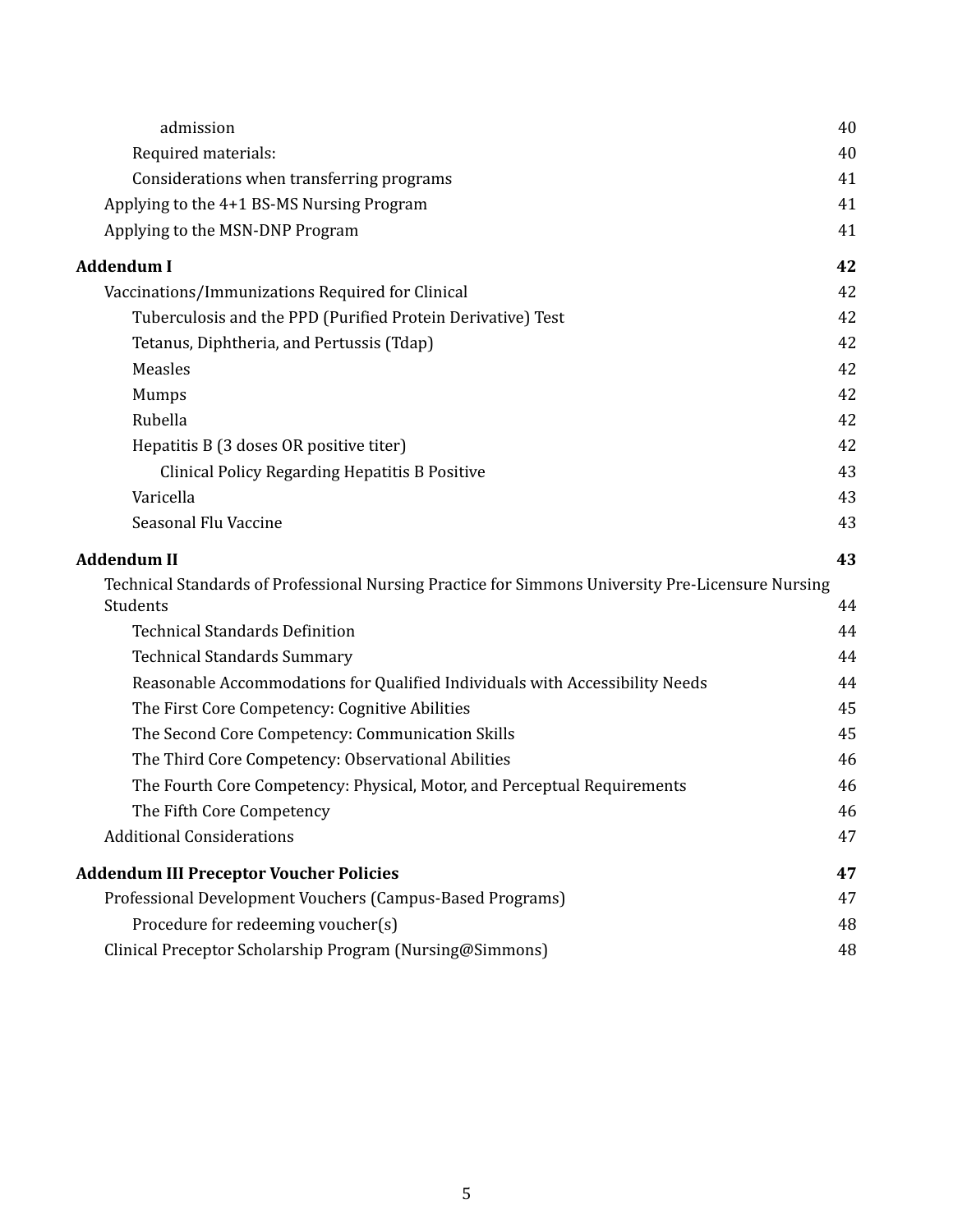# <span id="page-5-0"></span> **About This Handbook**

 The Simmons University Campus-Based Graduate Nursing Student Handbook contains University policies, guidelines, and procedures relating to Simmons Nursing Programs and is meant to supplement the Simmons [University](http://www2.simmons.edu/documents/students/Simmons-University-Code-of-Conduct.pdf) Student Code of Conduct described below. Students are responsible for knowing the information contained in the Handbook and are bound to the policies, guidelines, and procedures as soon as they become a nursing student.

 The policies, guidelines, procedures, and other information contained in the Handbook are not intended to, nor do they create any contractual rights for students. The Simmons School of Nursing (SoN) reserves the right to change any of the policies, guidelines, procedures, and other information contained in the Handbook at any time. If you have questions regarding any of these policies, guidelines, procedures, or other information, please contact the Associate Dean of Nursing.

 Students are responsible for familiarizing themselves with the Student Handbook and are subject to the most recent version of the Student Handbook.

 The Simmons University Code of Conduct provides important information on university-wide policies including:

- ● Student Rights and Responsibilities
	- Honor System
	- Valuing Diversity
	- Non-Discrimination
	- Bias Response Protocol
	- Gender-Based Misconduct
	- Conduct System
	- Hazing Policy
	- Alcohol & Illegal Drugs
	- Technology Policies
	- Protest and Demonstration
	- Student Records
	- Missing Student Policy
- Academic Policies
	- General Policies
	- Undergraduate Policies
- Student Resources

# <span id="page-5-1"></span>**Overview**

 Simmons University is a private, non-profit, non-sectarian university providing an undergraduate program for women and graduate programs for all individuals.

 The University makes all reasonable efforts to deliver the programs of study, other services, and facilities in the way described in its materials and on its website. However, the University shall be entitled, if it reasonably considers it to be necessary (including in order to manage its resources and pursue its policy of continuous improvement appropriately):

- ● To alter the timetable, location, number of classes and method of delivery of programs of study, provided such alterations are reasonable.
- To make reasonable variations to the content and syllabus of programs of study (including in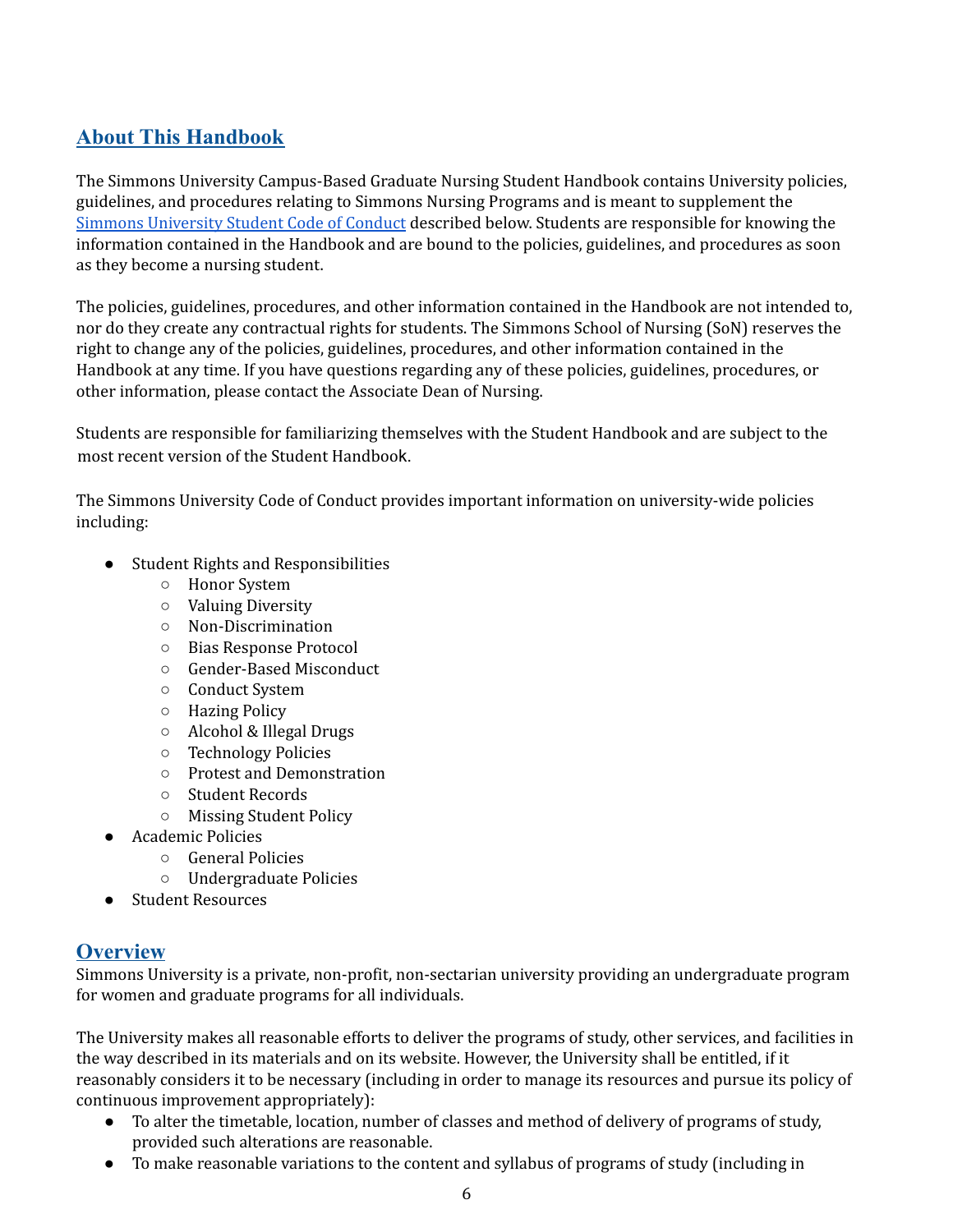relation to placements).

- ● To suspend or discontinue programs of study. To make changes to its policies and procedures which the University reasonably considers necessary. Such changes if significant will normally come into force at the beginning of the following academic year, and if fundamental to the program will normally come into force with effect from the next cohort of students.
- ● Not to provide programs of study or to combine them with others if the University reasonably considers this to be necessary (for example, because too few students apply to join the program for it to be viable).

## <span id="page-6-0"></span>**Vision**

 The Nursing Program at Simmons University is a premier school of nursing, known for preparing the nurse of the future. The nurse of the future will be an innovative clinician, leader, and scholar, and will be a full partner in the redesign of healthcare, to address the changing needs of humankind, worldwide.

## <span id="page-6-1"></span>**Mission**

 The Nursing Department, within the School of Nursing, offers student-centered transformative programs, preparing students to become compassionate, patient and family-centered clinicians, and exceptional leaders to care for diverse populations. Our graduates engage in nursing practice that is exemplified by scholarship, leadership, advocacy, and public policy.

## <span id="page-6-2"></span>**Core Values**

- ❖ Integrity
- ❖ Caring
- ❖ Innovation
- ❖ Inclusion
- ❖ Scholarship
- ❖ Excellence

# <span id="page-6-3"></span> **Philosophy of Nursing**

 The faculty of the Nursing Program believes that a liberal education is essential for the development of professional nursing practice, in a culturally, racially, and ethnically diverse community. The quality of this practice is enhanced by, and dependent on, knowledge acquired from the liberal arts and sciences. The process, as well as the content of the liberal education, is fundamental to development of critical thinking, decision-making and communication skills, as well as facilitating the individual student to develop an appreciation of the global society. The faculty believes that learning is a unique, life long process, moving from the simple to the more complex, encompassing the domains of personal, empirical, aesthetic, and ethical knowledge (Carper, 1975). The science of nursing requires the acquisition of knowledge in each of these domains, and that learners integrate and utilize them in their growth, as professional nurses.

 The Simmons University Nursing faculty believes that professional nursing is practiced according to the nursing metaparadigm, which includes beliefs about person, health, nursing, and environment. Each person is unique. Human beings are holistic in nature, yet they have interacting biophysical, cognitive, social, spiritual, and developmental dimensions. People have their own perceptions, values, beliefs, and goals. Individuals have the ability to be self-directive, to adapt to change, to achieve their potential, and to ascribe personal meaning in their lives.

 Health may include states of wellness and illness. It has subjective and objective perspectives, viewed from both the standpoint of the client, and the healthcare system. Wellness is a dynamic state of integrity, whereby the person re-patterns life toward optimal functioning. Health is recognized as a multidimensional and dynamic state of wellness and illness, and is defined as "the actualization of inherent and acquired human potential, through goal-directed behavior, competent self-care, and satisfying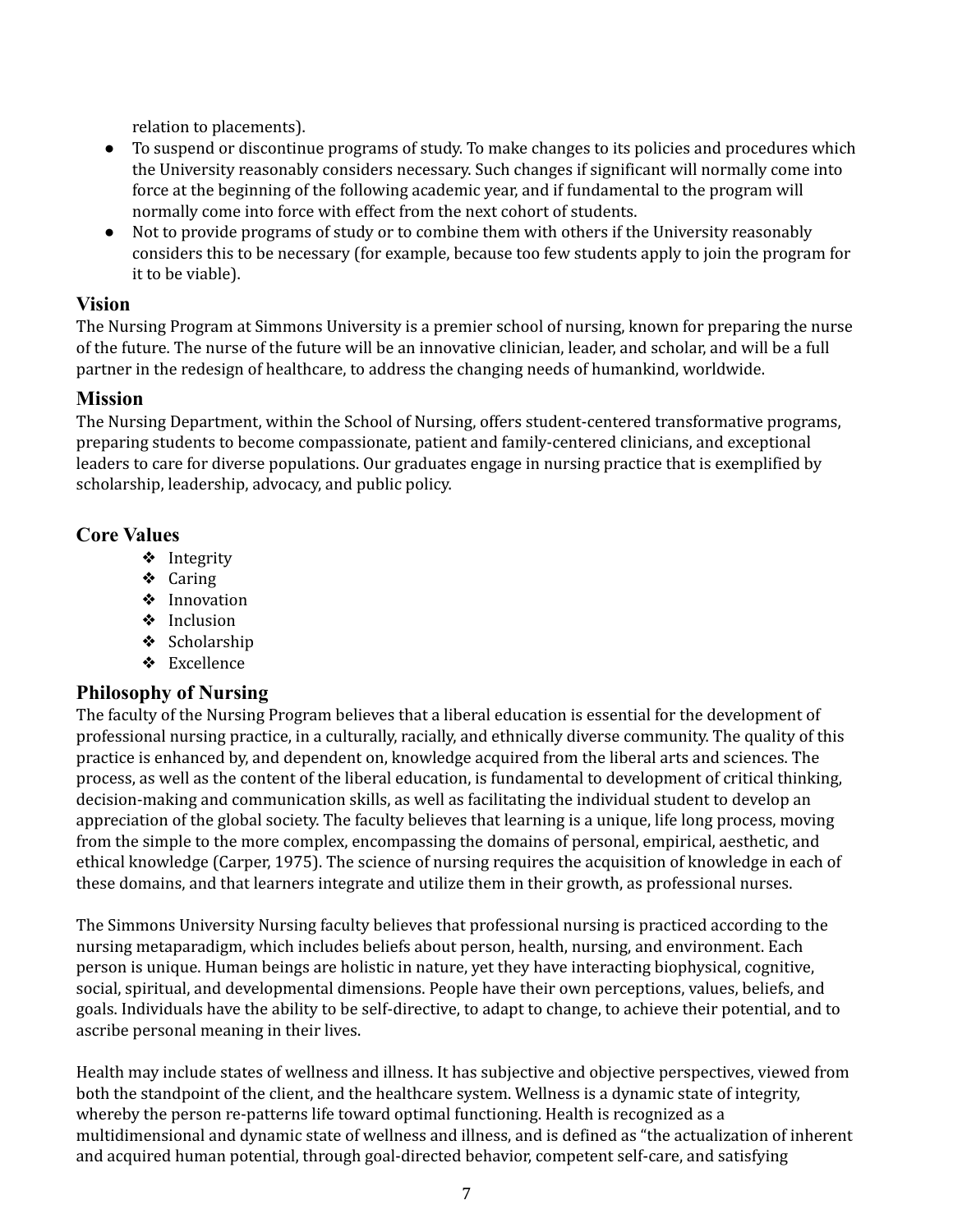relationships with others, while adjustments are made as needed to maintain structure, integrity, and harmony with the environment" (Pender, 1987, cited in ANA Social Policy statement, 2010). The faculty believes that the professional nurse assists persons in identifying health needs, which utilizes a holistic framework that recognizes the uniqueness and complexity of each individual. Nursing is the diagnosis and treatment of human responses to actual or potential health problems.

 It involves an interaction between the client and nurse, which is designed to promote, restore, and maintain health, or support a peaceful death. The nurse uses knowledge from the natural sciences, behavioral sciences, and aesthetics, including caring, empathy, and ethics, which involve making moral choices. Nurses are ethically and legally accountable for their actions. The environment includes biophysical, psychosocial, cultural, and spiritual dimensions that interact and influence health. Each person lives and interacts within an ever-changing environment. The environment can be modified to have a positive impact on health.

 The nurse independently utilizes the nursing process, and the practice of professional nursing, in accordance with the Standards of Nursing Practice and the ANA Code of Ethics. The nurse collaborates with clients, families, and other healthcare professionals, who are members of an interdisciplinary team in assessing, planning, delivering, and evaluating healthcare. The professional nurse functions as an advocate for a person, and focuses nursing practice on a person, within the context of family and community. The professional nurse is an active participant in the social and political processes that influence the healthcare delivery system. The nurse utilizes critical thinking and clinical judgment to analyze the client's needs, determine and implement appropriate, therapeutic nursing interventions, and coordinate the activities of other healthcare providers involved in the care of the client.

 Graduates of the Undergraduate Nursing Program are prepared as generalists, who are able to incorporate professional nursing standards and research in their practice, collaborate as members of an interdisciplinary healthcare team, apply the concepts of diversity and community service in their practice, and utilize leadership skills to influence change in the healthcare delivery system.

The program provides the prerequisite knowledge base essential for graduate study.

 The Graduate Nursing Program at Simmons University is designed to prepare professional nurses for careers in advanced clinical practice, academics, and administrative leadership. Students in the program are mentored in a variety of clinical settings, which range from primary healthcare to diverse specialty and acute settings. Knowledge acquired in their undergraduate education is applied and synthesized to the advanced study of natural, behavioral, and applied health sciences. Advanced practice nursing in the Graduate Nursing Program means specialization, expansion, and advancement in the professional role of the nurse practitioner, nurse scientist, and nurse executive. Excellence in scholarship, clinical practice, and service spans the curriculum. The essence of advanced practice nursing consists of the purposeful relationship, created between the individual professional nurse and the patient, community, or system at large. A multidisciplinary practitioner- mentoring model is applied to guide students in the personalized development of clinical practice, which both improves systems of care, and ultimately influences patient outcomes. The program emphasizes the development of excellent skills and acquisition of tools necessary to integrate evidence, including safety quality care measures, into practice across the lifespan. The advanced practice nurse builds on an in-depth knowledge of the individual, family, and the community as a complex system, and begins to expand interventions to include, not only, a response to immediate healthcare needs, but the promotion of health and prevention of illness in these aggregates. Our students value the patient and the system, from which these arise. The quality of the therapeutic relationship, between nurse and patient, reflects collective competencies in clinical assessment, intervention, and innovative strategies for care. The foundation of practice expands across diverse political, ethical, and cultural populations, establishing opportunity to respond to the healthcare needs of our community.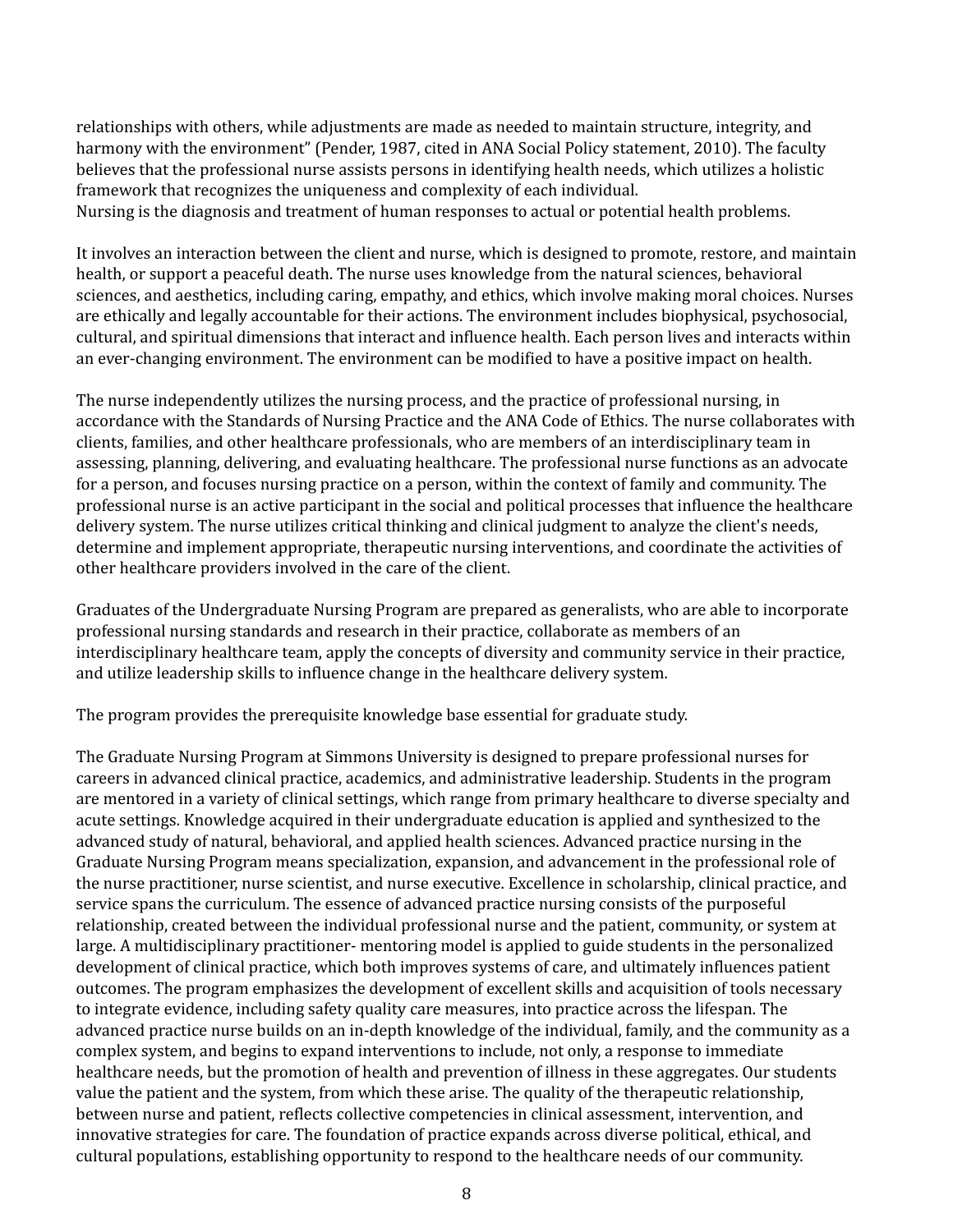## <span id="page-8-0"></span>**Outcome Objectives for the Master's in Nursing Curriculum**

- • Critique, evaluate, synthesize, and utilize theoretical, scientific, and clinical knowledge, as applied to the assessment and management of both primary and acute health and illness states.
- • Demonstrate personal,collegial, and collaborative approach,as an advanced practice nurse, while emphasizing health promotion, disease prevention, and identification of environmental factors that impact health status across the lifespan.
- • Develop an understanding and appreciation of human diversity as an advanced practice professional, to assure the delivery of appropriate and individualized healthcare across the curriculum.
- • Demonstrate sound, critical thinking and clinical decision making, reflected in effective written and verbal communications skills, utilized by the advanced practice nurse in a complex delivery system.
- • Demonstrate personal qualities and professional behaviors, which are assertive and engage in advanced practice activities, that advocate for on-going change, and leadership within nursing and in the healthcare system.
- • Apply critical thinking skills, within a multidisciplinary approach to care, which fosters strategies and assembles multifaceted resources to empower patients, families, and communities to attain and maintain maximal functional wellness.
- • Demonstrate nursing judgments and interventions, which provide culturally sensitive care for diverse populations.
- Demonstrate nursing practices, which address human differences.
- • Design and implement evidence-based primary healthcare practices in varied healthcare systems
- Assume a leadership role in the management of patients, communities, and larger systems.
- • Initiate changes in patient care and in the healthcare system, through negotiations with other healthcare professionals.
- • Evaluate the efficacy of health promotion, health protection, disease prevention, and treatment interventions, through the application of knowledge of healthcare systems, economics, policy, ethics, and polities.
- Conduct clinical nursing research, designed to advance the science of nursing.
- • Advance professional growth, through continued acquisition of theoretical knowledge and clinical experience, and through participation and/or leadership in professional and community consultation and collaboration, continuing education, certification, and lifelong learning.

## <span id="page-8-1"></span>**Professional Standards that guide the Master's Programs include**

- The American Nurses Association Standards of Clinical Practice
- The American Nurses Association Nursing Code of Ethics
- The American Nurses Association Social Policy Statement
- • The American Association of Colleges of Nursing Essentials of Master's Education for Advanced Practice Nursing
- The National Organization of Nurse Practitioner Faculties Domains and Competencies of
- Nurse Practitioner Practice
- • Criteria for Evaluation of Nurse Practitioner Programs (National Task Force on Quality NP Education)

## <span id="page-8-2"></span>**Outcome Objectives for the Master's in Nursing Administration Curriculum**

- • To synthesize theoretical, scientific, and contemporary practice knowledge of leadership, business, and legal concepts.
- To demonstrate effective written and verbal communication skills, essential to the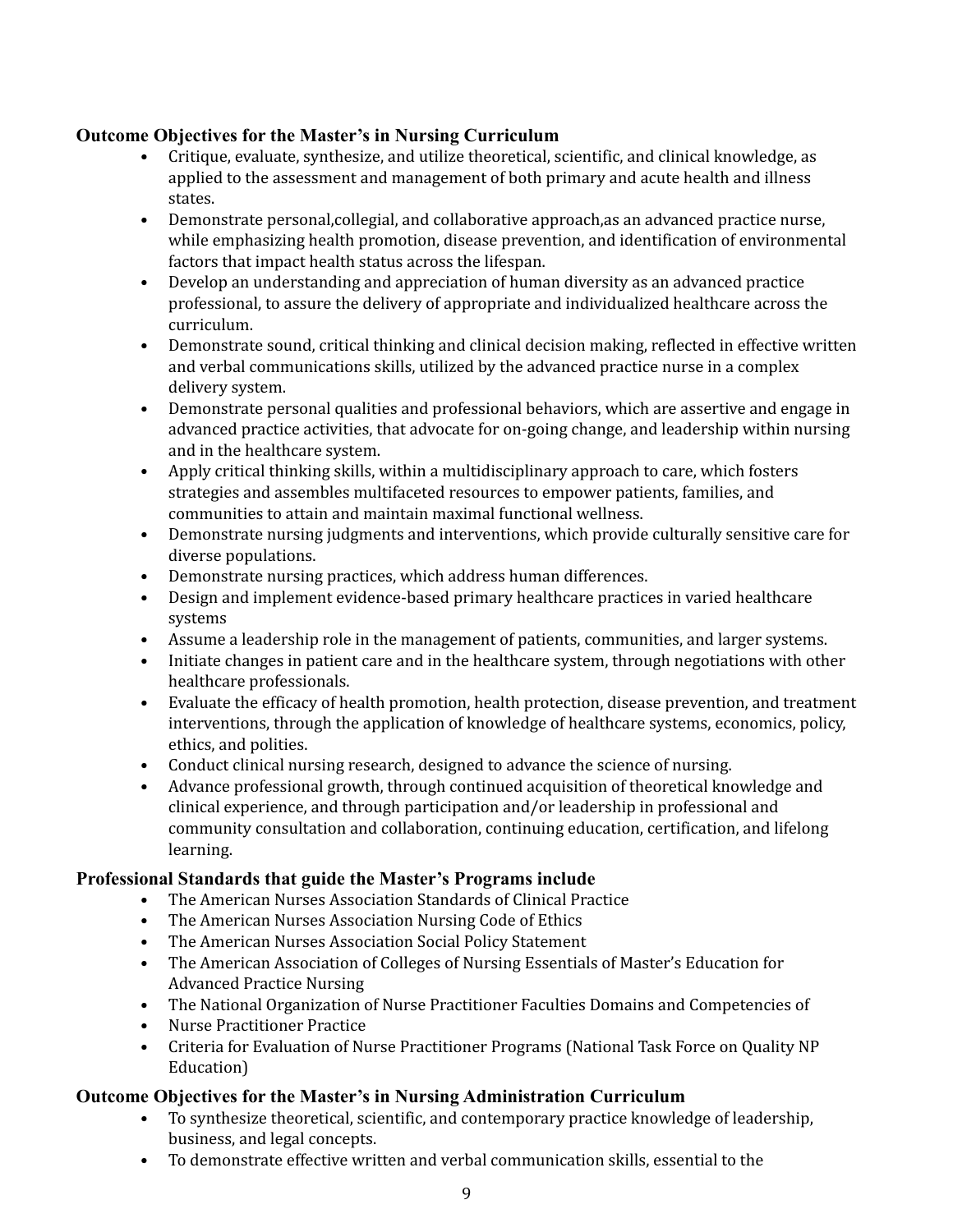implementation of the nurse leader role.

- • To function in a variety of role dimensions: healthcare provider, coordinator, educator, coach, advocate, administrator, team builder, manager, process improvement/researcher, and leader.
- • To initiate change through skilled communication with other healthcare professionals, as well as building collaborative, interprofessional relationships.
- • To lead efforts, within a healthcare agency, to address the complexities of providing culturally competent patient and family centered care.
- • To demonstrate leadership in promoting safe, high quality care with a focus on continual evaluation and improvement, within a variety of organizations and systems.
- To define and utilize principles of emotionally intelligent leadership and conflict resolution.
- • To conduct nursing research/process improvement, designed to advance the science of nursing.
- • To advance professional growth, through continued acquisition of theoretical knowledge and professional competence, through participation and/or leadership in continuing education, certification, professional organizations, and lifelong learning.
- To advocate for the role of the nurse leader in the healthcare system.

## <span id="page-9-0"></span>**Outcome Objectives for the Doctor of Nursing Practice (DNP) Curriculum**

- • Integrate nursing science with knowledge from ethics, the biophysical, psychosocial, analytical, and organizational sciences.
- • Demonstrate leadership in organizations and healthcare systems to promote safe, efficient care delivery to both individuals and populations.
- Conduct practice-based research.
- • Utilize technology and informatics to improve healthcare and to implement change in healthcare systems.
- • Design, influence, and implement healthcare policies that affect healthcare financing, practice regulation, as well as access to care, safety, quality, and efficacy of care.
- • Collaborate with interdisciplinary professionals and teams to improve patient and population health outcomes.
- • Assume a leadership role in the design of evidence-based interventions that enhance clinical prevention and population health.

#### <span id="page-9-1"></span>**Professional Standards that guide the DNP Program include**

- The American Nurses Association Standards of Clinical Practice
- The American Nurses Association Nursing Code of Ethics
- The American Nurses Association Social Policy Statement
- The American Association of Colleges of Nursing Doctoral Essentials
- • The National Organization of Nurse Practitioner Faculties Domains and Competencies of Nurse Practitioner Practice
- • Criteria for Evaluation of Nurse Practitioner Programs (National Task Force on Quality NP Education)

# <span id="page-9-2"></span>**Important Notices**

 The principles and policies outlined in this section apply to admissions, progression, attendance, course exemption, transfer, education mobility, withdrawal, re-admission, graduation, student rights and grievances.

# <span id="page-9-3"></span> **Non-Discrimination and Title IX Policies**

 Simmons University does not discriminate on the basis of race, color, religion, national origin or ancestry, sex, sexual orientation, gender identity or expression, physical or mental disability, marital status, veteran's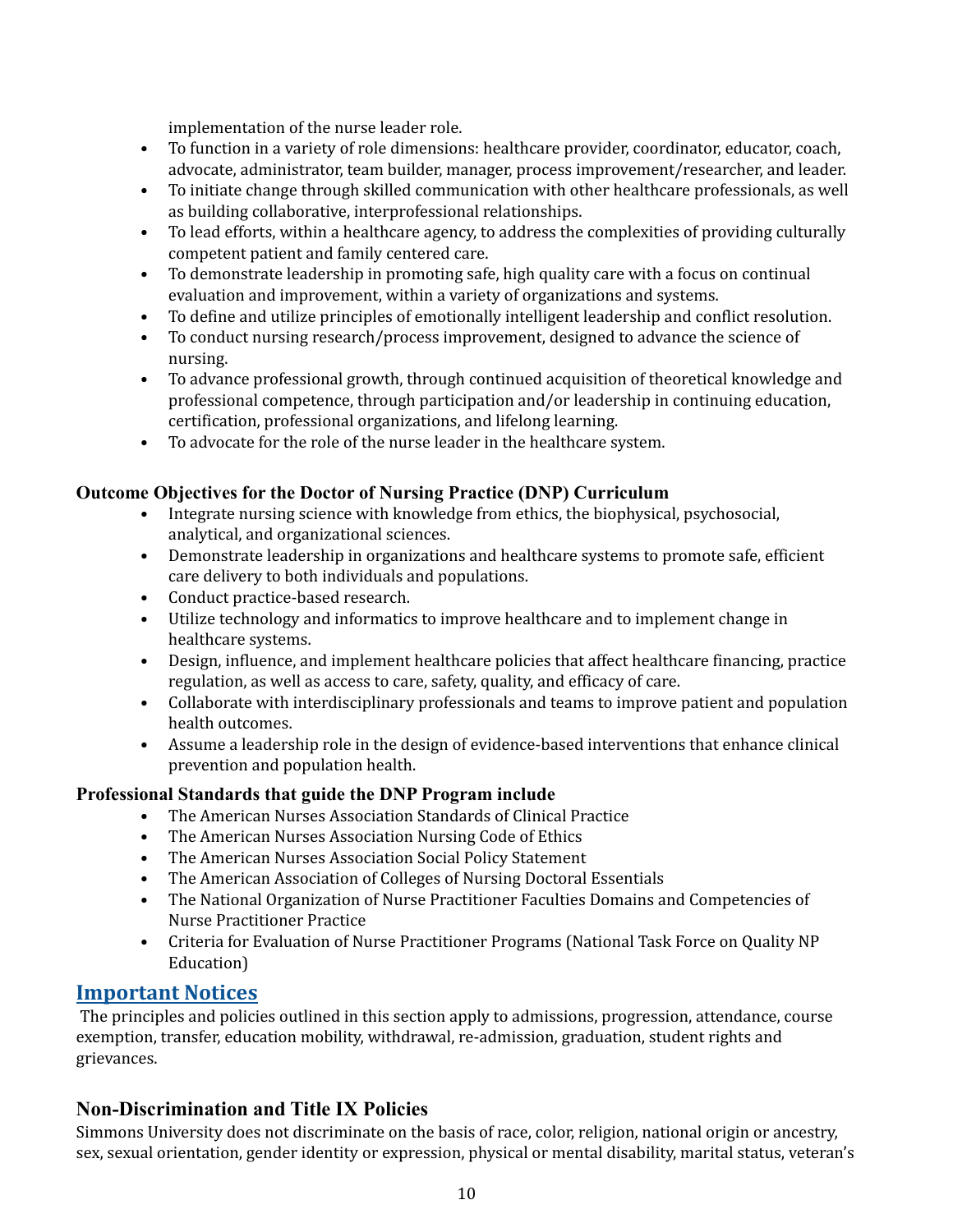status, or age, in its programs and activities.

 Please read the information contained in the below links to learn more about Simmons University Non-Discrimination and Title IX policies: Admissions Notice of [Non-Discrimination](https://www.simmons.edu/admission-financial-aid/notice-non-discrimination) Notice of [Non-Discrimination](https://internal.simmons.edu/faculty-staff/support/general-counsel/discrimination-and-harassment) Grievance Procedures Title IX and Freedom from [Discrimination](http://internal.simmons.edu/students/general-information/title-ix) and Harassment [Gender-based](https://www.simmons.edu/your-simmons/commitment-inclusivity/title-ix/gender-based-misconduct-policy) Misconduct Policy

## <span id="page-10-0"></span> **CNBHS Statement of Solidarity for Racial Justice**

The College of Natural, Behavioral, and Health Sciences is <u>[committed](https://www.simmons.edu/academics/colleges-schools-departments/cnbhs/statement-solidarity-racial-justice) to racial justice</u>. We believe that scientists and health professionals must have the benefit of diverse perspectives in and outside the classroom. We recognize the need to instill students with knowledge about racial/ethnic inequities and health disparities. CNBHS aims to educate students on social determinants of health that foster disparities. We are dedicated to equipping students with the leadership skills necessary to confront, challenge, and create viable solutions for disparities in their disciplines. Through realization of these objectives our students can lead the way toward equity and improved science and health care.

#### <span id="page-10-1"></span> **Bias Response Protocol**

 Simmons is committed to inclusive excellence in all aspects of an individual's community experience. Our values, vision and mission mandate that we strive to create an environment that is free of bias, prejudice, discrimination and hurtful acts. Individuals who believe they have experienced or encountered bias, harassment or discrimination can utilize the Simmons bias response protocol to have their concern addressed. Information about protocol can be accessed via the link below. Bias [Responses](http://www.simmons.edu/about-simmons/why-simmons/diversity-and-inclusion/bias-response-protocol/) Protocol

## <span id="page-10-2"></span>**Religious Observances**

 Classes may be scheduled and held on days that fall on one or more religious holidays. Please consult the academic calendar to see the dates when classes are held in a given year. Faculty members or students who are unable—because of their religious beliefs—to give a class, to attend classes, or to participate in an examination, class, or work requirement on a particular day so that they can observe a religious holiday shall be excused and provided with an opportunity to make up the examination, study, or work they may have missed consistent with <u>[Massachusetts](https://malegislature.gov/Laws/GeneralLaws/PartI/TitleXXI/Chapter151C/Section2B) General Law</u>. Religious accommodation is a legal right for students and faculty; it is not a matter left to the discretion of any faculty member or administrator. Absences due to religious observances are not limited to certain religions or particular holidays; the law covers all religions and all religious holidays.

## <span id="page-10-3"></span> **Academic & Educational Records**

#### <span id="page-10-4"></span>**Contact Information**

 All students are responsible for information sent to them using their [simmons.edu](https://simmons.edu) address. You may forward the Simmons email to another email account.

#### The Family of [Educational](http://www.simmons.edu/academics/registrar/resources/student-record-privacy) Rights and Privacy Act (FERPA)

 The University's practice in regard to student record-keeping is based on the provisions of the Family Educational Rights and Privacy Act of 1974 and is intended to be a safeguard against the unauthorized release of information. This act applies to all enrolled students, former students, and alumni. It does not apply to applicants seeking admission into an institution.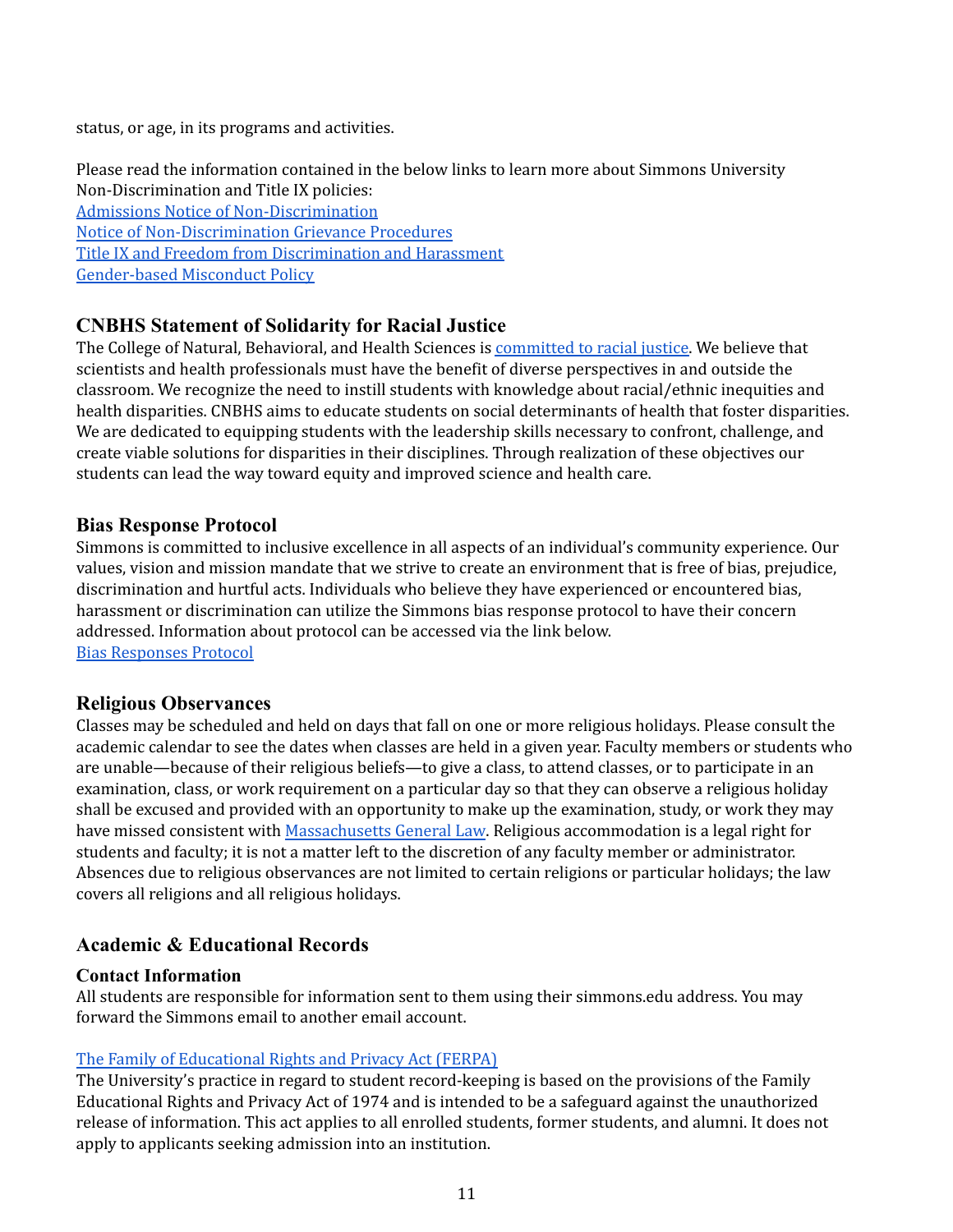Under the provisions of the act, it is the right of the student to view their official educational records. Educational records are defined as records regarding a student that are maintained by an educational institution. Such records are kept in the Office of the Dean for Student Life, the Office of the Registrar, faculty advisors' offices, and the Academic Support Center. Not included in this category of records are the following:

- Records containing confidential information written before January 1, 1975
- Financial records submitted to the University by the parents of a student
- Medical and counseling records
- Records containing information on more than one student
- Private records intended for use of an individual
- Law enforcement records
- Student employment records
- ● Records to which a student has waived their right of access as required by a judicial order or a lawful subpoena

 A student may view their record in Workday at any time. A student must make a request in writing to order an official transcript so please email the Office of the Registrar at <u>[registrar@simmons.edu](mailto:registrar@simmons.edu)</u> to do so. The office has 45 days to fulfill the request. If requested, copies of a student's record are available to the student for a slight charge to cover the cost of duplicating. Any information in a student's record found to be "inaccurate, misleading, or [that] violates the privacy or other rights of the student" ([FERPA](http://www.law.cornell.edu/uscode/html/uscode20/usc_sec_20_00001232---g000-.html)) may be challenged by the student. Only the accuracy of the information may be challenged. For example, a grade received may not be questioned, only the accuracy of its recording. In order to contest the information in their record, the student must submit a written statement to the person responsible for the content of the record and request that they receive a written response. If no written response is forthcoming or if an unsatisfactory response is received by a student, they may appeal to the chairperson or appropriate supervisory person. In the event that no resolution is made, it is the student's right to request a hearing, to be presided over by the Dean of Student Life or a University designee.

 The University has the right to publish a directory listing all enrolled students and containing the following information:

- student's name
- address
- telephone number
- place and date of birth
- concentration
- digital photo
- year of graduation and dates of attendance
- awards and degrees received
- membership in organizations
- educational institution most recently attended

 A student who wishes to be omitted from the directory must indicate this via email to the Office of the Registrar at <u>[registrar@simmons.edu](mailto:registrar@simmons.edu)</u> by the last day of the term prior to the start of the following term. For example, in order to be omitted from the directory for Term 2, the Office of the Registrar must be notified by the last day of Term 1.

 A student's record is not accessible to anyone outside the University without the written authorization from the student. Exceptions to this regulation are as follows:

- officials at an institution where the student is applying for admission
- officials disbursing financial aid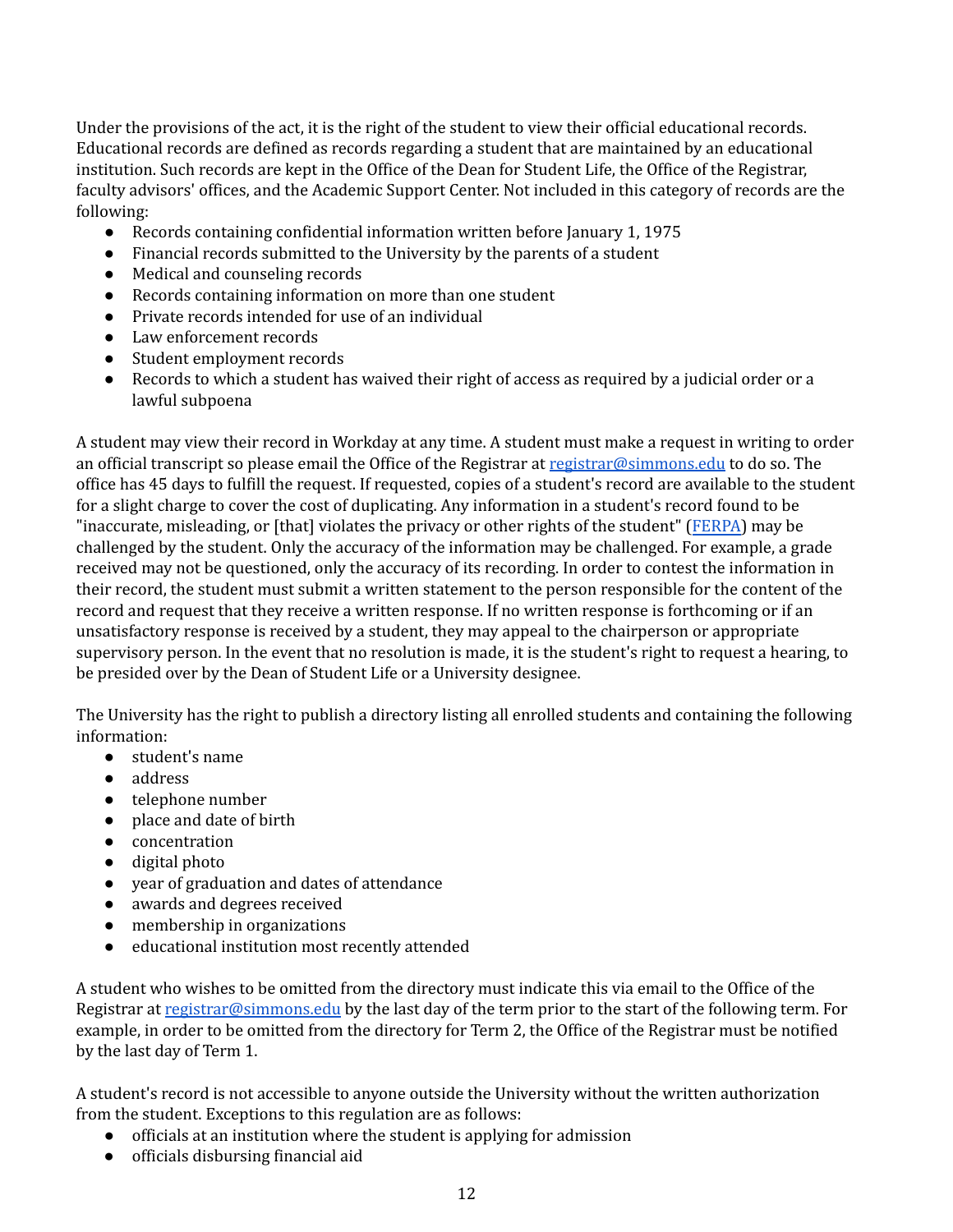- parents of a dependent student (for tax purposes)
- accrediting and educational testing organizations
- federal officials
- officials complying with a judicial order
- ● appropriate officials in the event of an emergency (only if necessary to safeguard the health or well-being of the student or other individuals)
- ● the alleged victim of a crime of violence may receive results of any disciplinary proceedings conducted by the University against the alleged perpetrator of that crime in reference to that crime. Student records are available to the above with the stipulation that this information is only for the use of the above unless written consent is secured from the student.

 Student records may not be distributed to other parties. It is the responsibility of each office maintaining records to keep a log that verifies the name and date of each person who has viewed the record and for what reason. Students have the right to see this log.

 A student may sign a waiver of access to confidential recommendations, but the student must be kept informed of those people providing recommendations.

# <span id="page-12-0"></span>**Student Work**

## <span id="page-12-1"></span>**Definition**

 Papers, computer programs, dissertations, theses, artistic works, musical works, and other creative works made by Simmons students in the pursuit of their academic coursework while enrolled as a student.

# <span id="page-12-2"></span>**Ownership and Use**

Students shall own copyright in student work except in the following cases:

- 1. Copyright to Traditional Works authored by faculty with assistance from students shall be owned by faculty or the University.
- 2. The University shall own a student work that is a sponsored or externally contracted work.
- 3. Students Works created in the course of the student's employment by the University shall be considered Works Made for Hire, and the University shall retain ownership and use of such works.

 \*\*\*Works created by students for third parties as part of an internship or experiential learning program are not subject to this policy.

 To ensure that Simmons University continues to respect the learner's rights, Simmons University may not and will not accept information from learners under an obligation of confidentiality. Types of information that could be subject to confidentiality requirements include information obtained from an employer, unpatented inventions and information obtained pursuant to a nondisclosure agreement. Information that is subject to an obligation of confidentiality may not be used in any part of the Simmons University learning process, including but not limited to web postings, materials prepared for a course, dissertation work and/or comprehensive examinations.

 To the degree that applicable laws or regulations provide for confidentiality, such as in connection with certain learner records and financial aid, Simmons University will abide by such laws or regulations.

 Faculty members do not have authority to modify this policy. Simmons University therefore recommends that prior to disclosing any information to faculty members, learners ensure that the information being disclosed is not confidential information of a third party.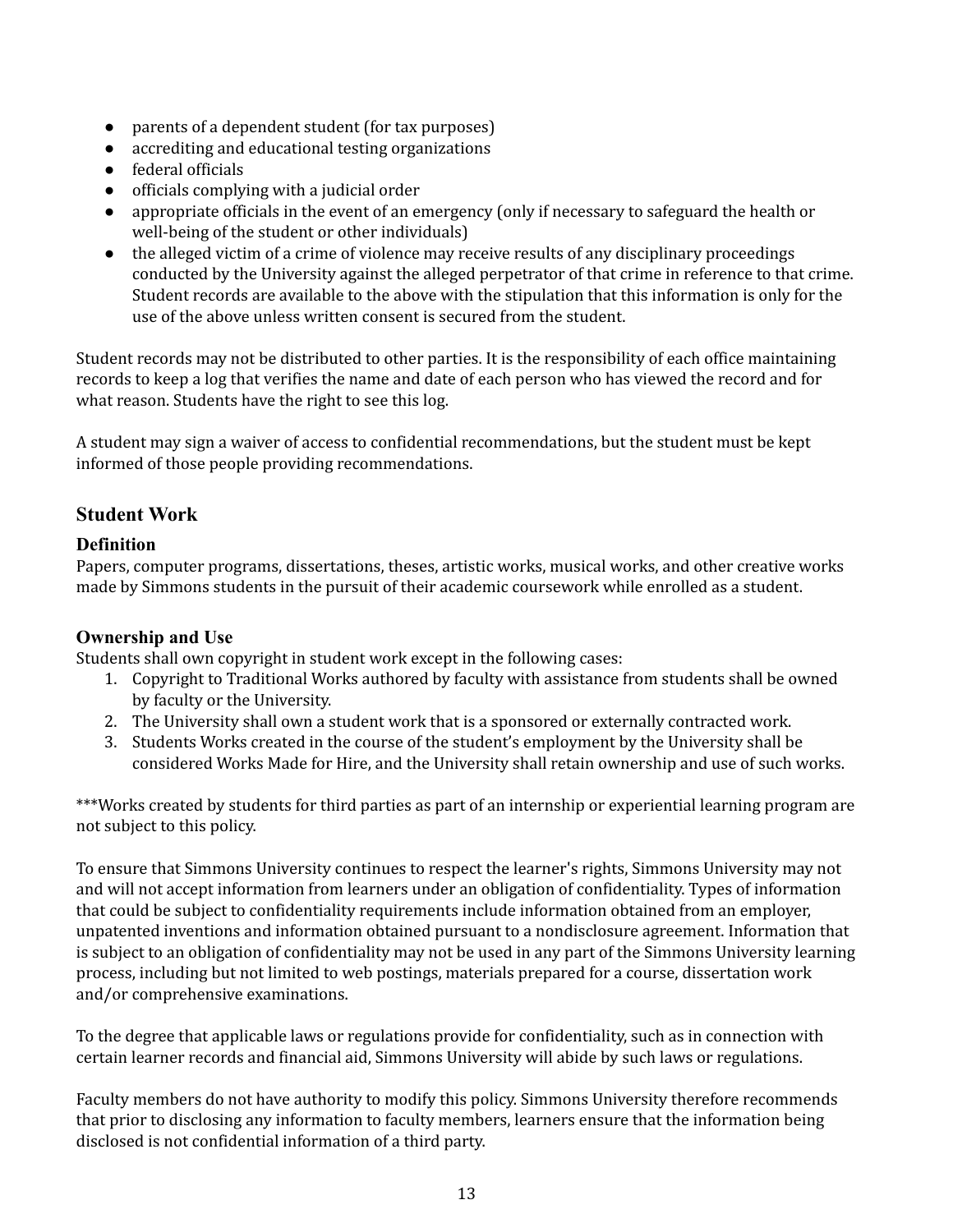# <span id="page-13-0"></span>**Copyright**

 As a community of scholars, Simmons University subscribes to the belief that intellectual property rights should be respected and honored and also that fair and appropriate use of published materials is both a legal and an ethical obligation that all members of the Simmons community should observe.

It is the policy of the University that all members abide by the relevant copyright laws. These laws include:

- The Copyright Law of the United States of America
- Title 17, U.S. Code, Sect. 101, et. seq.
- General Revisions of the Copyright Law
- Public Law 94-553 (effective January 1, 1978)
- 1998 Digital Millennium Copyright Act
- Public Law 105-304
- 1998 Sonny Bono Term Extension Act
- Public Law 105-298

 The intent of the Simmons University Copyright Policy is to encourage scholarship conducted in the spirit of honest inquiry. Using the works of others obligates scholars to acknowledge such use whose works are protected by the law. It is the individual user's responsibility to comply with copyright law. You should permanently keep a copy in your files of any permission-to-use that you obtain.

# <span id="page-13-1"></span> **Honor Code & Academic Integrity**

## <span id="page-13-2"></span>**Honor System**

 A vital part of the collegiate experience at Simmons University, the Honor System, embodies values of personal integrity, honesty, and trust. Fundamental to the Honor System is the Honor Code of Responsibility, and it is upon its principles that the University community has based the Simmons Standards of Conduct. The Simmons University Honor System has existed since 1907, making it one of the oldest continuing honor systems at any University in the country. Throughout the decades, the Honor System has been revised and amended on an annual basis. Changes are made after consultations with faculty, staff, and students.

## <span id="page-13-3"></span>**Student Principles**

 Individual responsibility is the foundation of the Simmons community. The student's enrollment at Simmons University carries with it the expectation that one will abide by the Honor Code of Responsibility.

 Enrollment in a course implies an agreement between instructor and student. The instructor is obliged to teach, to evaluate student work, and to be available for conferences during designated office hours; the student is obliged to complete all work by the assigned deadlines, to attend all classes, and to devote sufficient out-of-class time to course material. Three hours spent out of class in preparation for every hour in class is a reasonable expectation.

 Attendance and punctuality are expected at all classes. While there are no established University-wide penalties for absences, the instructor may take attendance into account when evaluating the student's performance in the course. In accordance with Massachusetts state law, no student will be penalized for absence due to religious observances.

# <span id="page-13-4"></span>**Honor Code of Responsibility**

 The students, faculty, and administrators of Simmons University agree to accept the following responsibilities:

▪ Each member of the Simmons University community is responsible for maintaining a high level of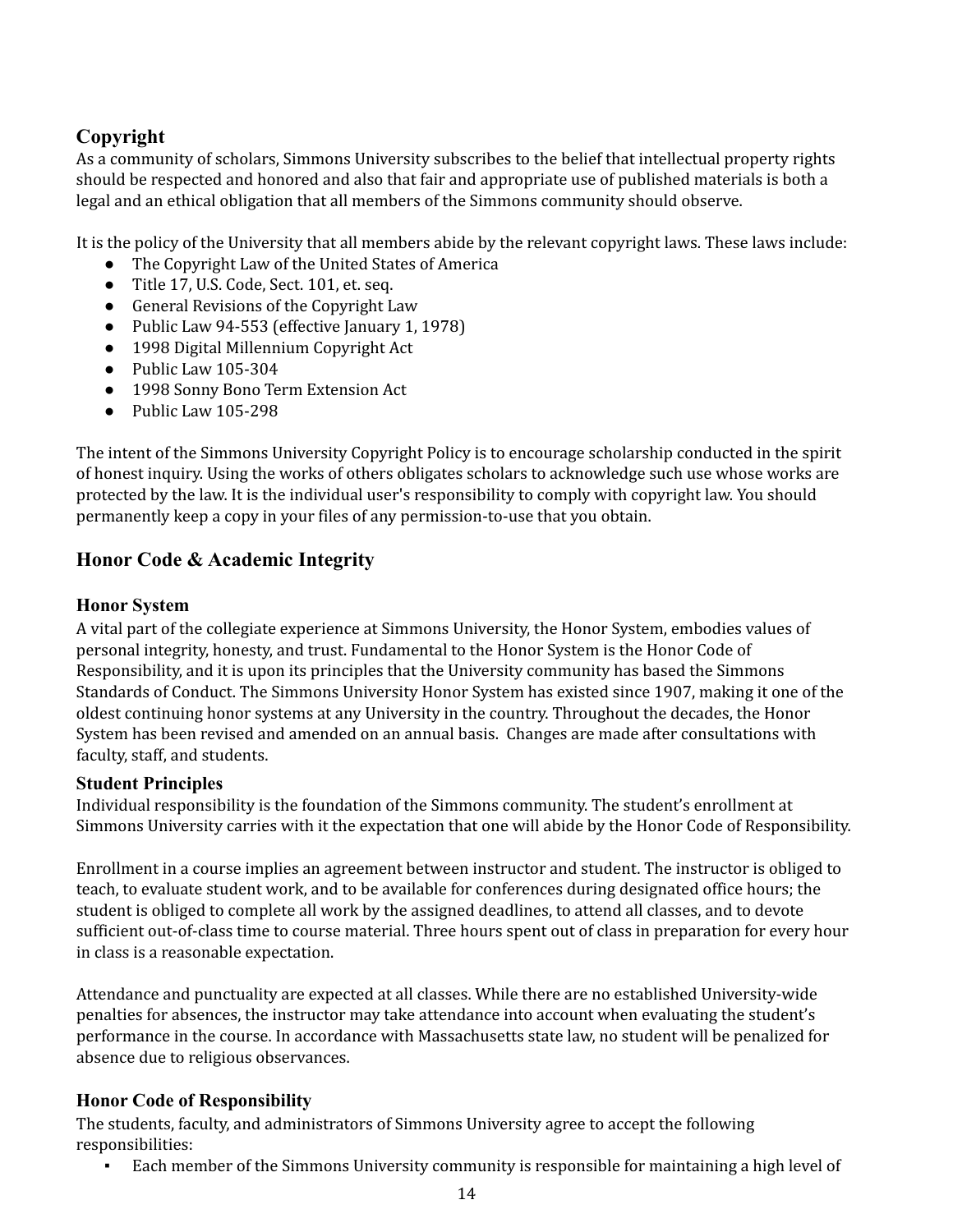civility, integrity, honesty, and trust within the community.

- ▪ Each student is responsible for presenting work of their own creation, and refraining from representing as their own work which is not theirs.
- ▪ Conduct in keeping with the policies outlined in this handbook and all other official University publications is expected of each member of the Simmons community.

 The Honor Code of Responsibility is shared by the entire Simmons community. It implies that each segment has obligations based upon its specific function within the University.

#### <span id="page-14-0"></span>**Academic Integrity**

 Each student is expected to read, understand, and observe the policies outlined in this handbook as well as all other policies that govern students enrolled at Simmons University including those found in the Simmons Student [Handbook](http://internal.simmons.edu/students/general/handbook), and the Simmons [University](http://www2.simmons.edu/documents/students/Simmons-University-Code-of-Conduct.pdf) Student Code of Conduct.

 Simmons University reserves the right to require the withdrawal of any student who does not maintain acceptable academic standing or modes of behavior as outlined in the <u>[Undergraduate](http://simmons.smartcatalogiq.com/2020-2021/Undergraduate-Course-Catalog) Catalog</u>, <u>[Graduate](http://simmons.smartcatalogiq.com/2020-2021/Graduate-Course-Catalog)</u> [Catalog,](http://simmons.smartcatalogiq.com/2020-2021/Graduate-Course-Catalog) Student Handbooks, and other official publications.

#### <span id="page-14-1"></span> **Student Legal Name and Name Changes**

 A student's name of record is defined as the legal name under which the student was admitted to Simmons University. Legal name is that name, verified by a birth certificate, marriage certificate, social security card, passport, or court order.

 Your legal name appears on all Simmons records, including transcripts, verifications, and diplomas. Current Simmons students who have legally changed their names since the time of admission may request that this change be made on their official records.

 Students who wish to change their name from the name of record at the time of admission must provide the Office of the Registrar with legal documentation reflecting their new legal name, such as a marriage license or government-issued ID, as well as a Name Change Form. Forms may be faxed along with a scanned copy of legal documentation to the Registrar's Office at 617-521-3144 or brought to the Office with legal documentation in person, Room C-115 in the Main College Building.

 Consult the Registrar's page on the University website for additional information about updating your first name for class rosters or your diploma and for indicating preferred pronouns.

## <span id="page-14-2"></span> **Equal Access Policy**

 All students are given equal access to the University's programs and resources. As permitted by state and federal law, admission to the University's undergraduate baccalaureate program is reserved for individuals who identify as women. Simmons is committed to admitting qualified students of any race, color, age, religion, sexual orientation, gender identity, and national and ethnic origin, regardless of disability, to all the programs and activities generally made available to students, including scholarship and loan programs, athletic programs, and other University- administered social, educational, and recreational programs, and student services. All graduate schools and programs are open to both men and women.

## <span id="page-14-3"></span> **The Simmons Commitment to Diversity, Equity and Inclusion**

 The Simmons Commitment to Diversity, Equity and Inclusion was developed with input from the Diversity, Equity and Inclusion Action Council, supported by the College leadership, and unanimously affirmed by our Board of Trustees.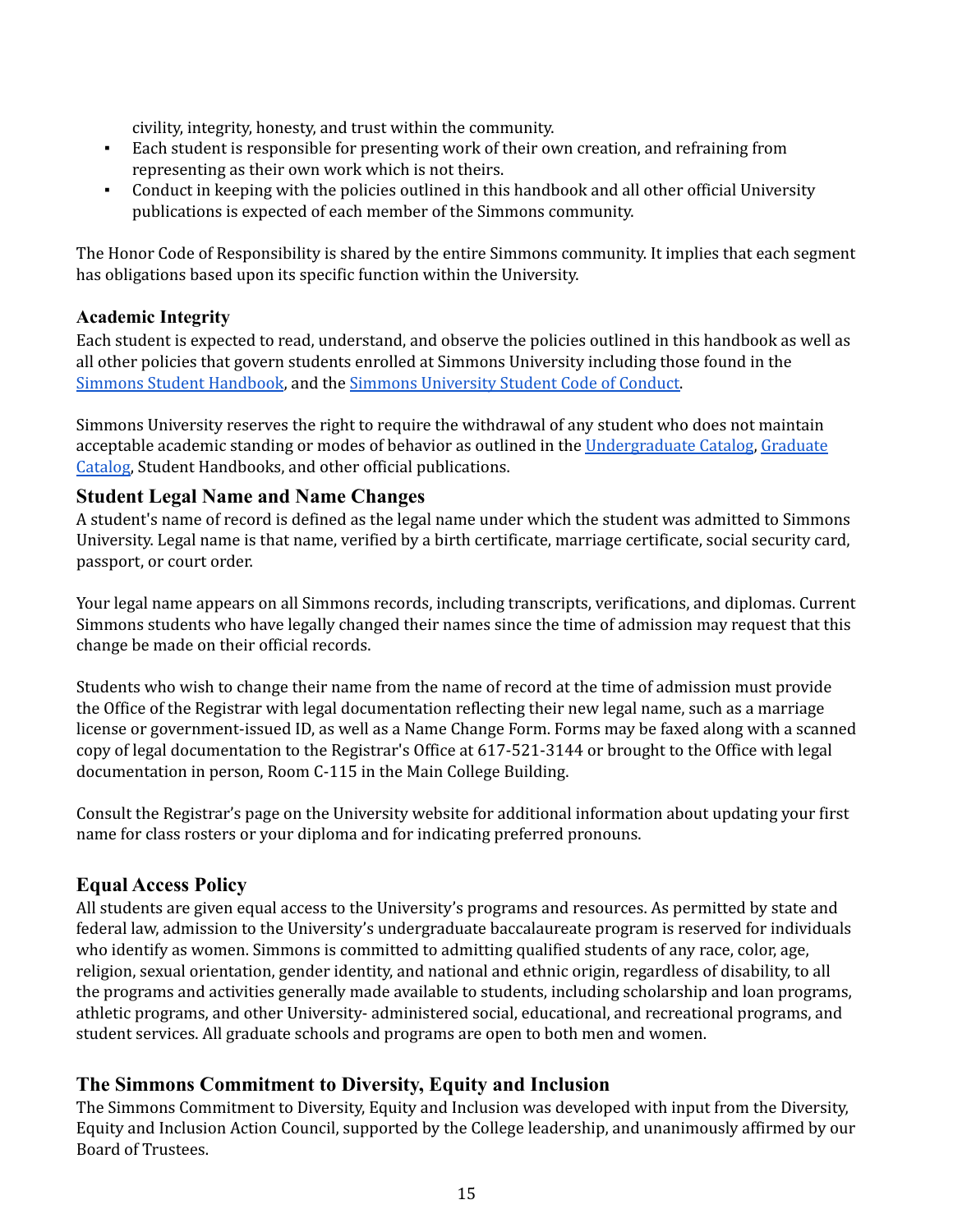Simmons is committed to inclusive excellence in all aspects of an individual's community experience. Our values, vision and mission mandate that we strive to create an environment that is free from bias, prejudice, discrimination and hurtful/hateful acts that can prevent each member from thriving in the Simmons community.

#### <span id="page-15-0"></span> **Our Diversity & Inclusion Mission**

 We seek to extend to the entire Simmons University community opportunities for learning, growth, success, and meaningful participation and to build a welcoming, diverse, and inclusive culture for our community. To that end, we will engage in ongoing work to combat racism, bias, and all forms of individual and institutional oppression.

 We believe diversity is necessary in all aspects of an educational and residential environment to ensure inclusive excellence. As an academic community, rich with varied life experiences, perspectives, and values, we are uniquely positioned to facilitate the ongoing engagement and intellectual dialogue that honors the inherent and unique characteristics of each member of our community. This includes, but is not limited to, interrogating socially constructed concepts and addressing issues of power, phobia, isms, or any other detractors to building and sustaining an equitable community.

 Simmons will affirm diversity and inclusion by moving beyond tolerance and civility to a respect and appreciation that recognizes the social positioning of underrepresented and marginalized segments of the population.

 Simmons values academic excellence, intellectual freedom, critical thinking, leadership, innovation, respect for the dignity of all individuals, and continuous improvement. We adhere to policies and practices that promote and support diversity and inclusion.

 We prepare students to be well informed, open-minded, and sensitive to the values and diversity of others. We strive to foster an atmosphere where students can become actively engaged leaders in a changing, diverse society. We promote this goal through proactive and continual exchange of ideas among students, faculty and the general college community.

To ensure that these goals are attained, Simmons University commits to the following principles.

- ● We recognize, respect and honor the inherent individuality of all. We strive to ensure that all decisions concerning the educational progress of students are based on considerations appropriate to an academic institution and not on factors such as race, color, gender, gender identity and expression, sexual orientation, religion, age, national origin, ancestry, disability, or veteran status.
- ● All students are given equal access to the University's programs and resources. Admission to the University's undergraduate baccalaureate program considers people who self-identify as women. The University is committed to admitting qualified students of any race, color, gender, gender identity and expression, sexual orientation, religion, age, national origin, ancestry, disability, or veteran status to all programs and activities made generally available to students at the University, including scholarship and loan programs, athletic programs, and other University-administered student services, and social, educational and recreational programs.
- ● We subscribe to the policies set forth in Section 504 of the Federal Rehabilitation Act of 1973, which mandates equal opportunity for qualified persons with disabilities in educational programs and activities.
- ● We are committed to creating an atmosphere where diversity is supported with understanding, respect, and encouragement. The University does not tolerate unlawful or other harassment of employees or students. Any discrimination or harassment by any member of the faculty, staff, or student body against any other member of the community will be handled according to the process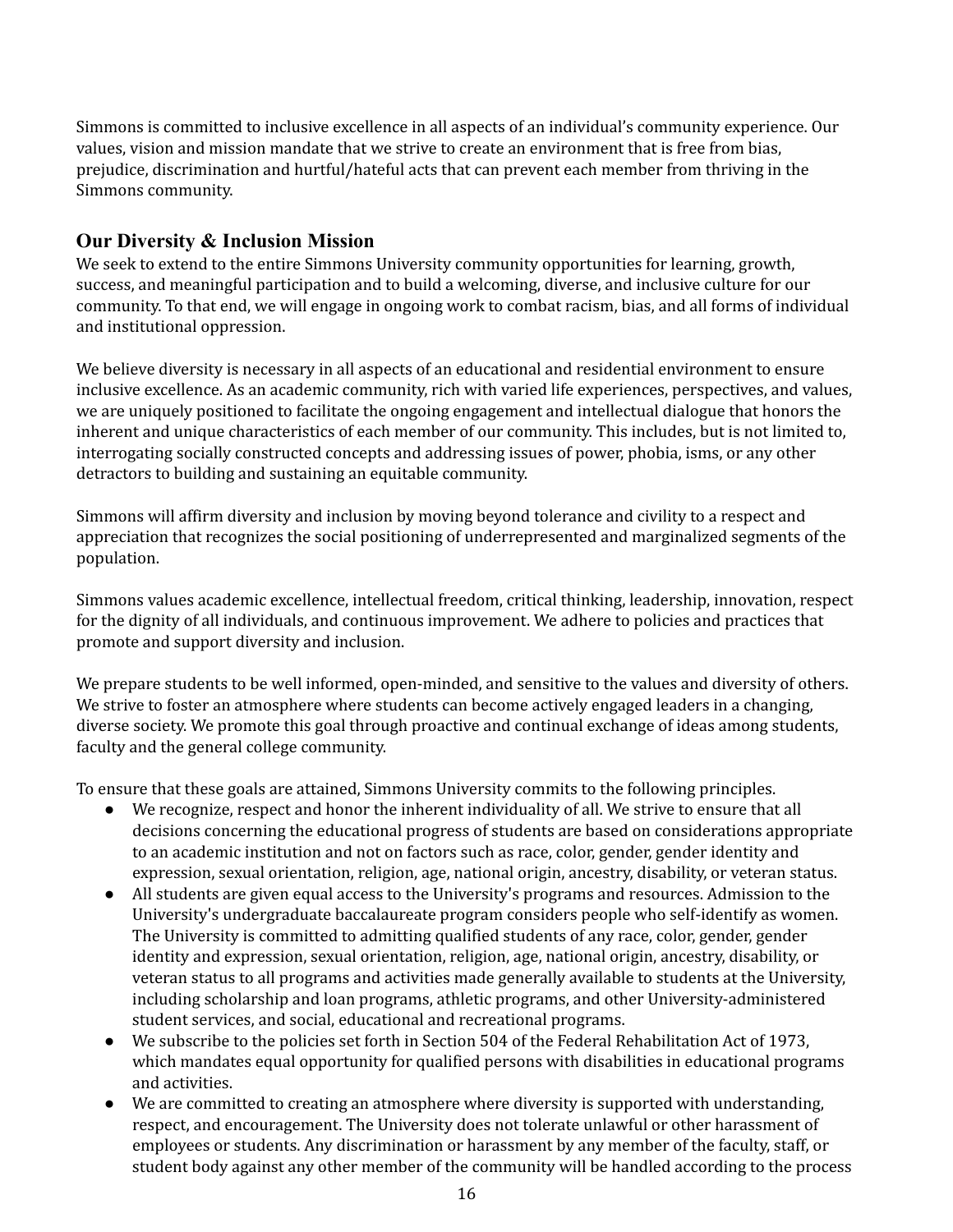articulated in the Bias Response Protocol, Title IX Policy, Faculty Policy Manual, Employee Handbook, and other relevant Simmons policies.

## <span id="page-16-0"></span> **Notice of Non-Discrimination**

 Chartered in 1899 and opened in 1902, Simmons is first and foremost an academic community whose goals include preparing students and other members of the Simmons community to be well informed, open-minded, and respectful of the values and diversity of others.

Simmons is, therefore, committed to the following principles:

- ● We support equal educational and employment opportunities for all persons, based on each individual's qualifications and fitness, and we seek to administer our university policies without regard to race, color, sex, sexual orientation, gender identity, marital or parental status, religion, age, national or ethnic origin, socio- economic status, ancestry, disability, veterans' status or genetic predisposition.
- ● We strive to administer our educational programs and activities, as well as the employment opportunities we provide, in accordance with all relevant state and federal requirements and implementing regulations. This includes, but is not limited to, Titles VI and VII of the Civil Rights Act of 1964, Title IX of the Education Amendments of 1972, the Age Discrimination Act of 1975, Section 504 of the Rehabilitation Act of 1973, and Titles I and III of the Americans with Disabilities Act of 1990 and the ADA Amendments Act of 2008, the Massachusetts Equal Rights Law (M.G.L. 93, Section 102 et seq.), and Equal Pay Act, and Chapter 151B of the General Laws of Massachusetts, as amended.
- ● We are committed to making our programs and activities accessible to individuals with disabilities, including our online/digital services and offerings. We recognize that in the virtual/online learning environment, technology- dependent teaching and learning processes may create unique and unanticipated access barriers. We encourage individuals to contact us if an obstacle to access is found to exist. (See below for how to do so.)
- ● We seek to build and maintain a Simmons where the diversity of our community members is met with understanding, respect, and encouragement, and where unlawful discrimination, harassment and retaliation by any member of the administration, faculty, staff, or student body against any other individual will be investigated, evaluated and redressed. The University does not tolerate unlawful discrimination or harassment of its employees or students or retaliation against those who report incidents of unlawful behavior or those who cooperate in the investigation of such complaints.

#### <span id="page-16-1"></span>**Reporting Sexual Misconduct**

 If you believe you have been subjected to gender-based misconduct (sexual harassment, sexual violence, gender discrimination, stalking, exploitation), please contact our Title IX Coordinator, at (617) 521-2768. She is located in Room E-200 in the Main Campus Building.

## <span id="page-16-2"></span> **Students Reporting Discrimination or Retaliation**

 If you are a student and you believe you have been subjected to unlawful discrimination or retaliation, please contact the Dean of your University, the Director of your Program or the Dean for Student Life. The Dean for Student Life can be found in C-115 of the Main Campus Building.

 Reporting a web/online accessibility barrier: Please use this form: [http://www.simmons.edu/report-barrier.](http://www.simmons.edu/report-barrier) We are committed to making our programs and activities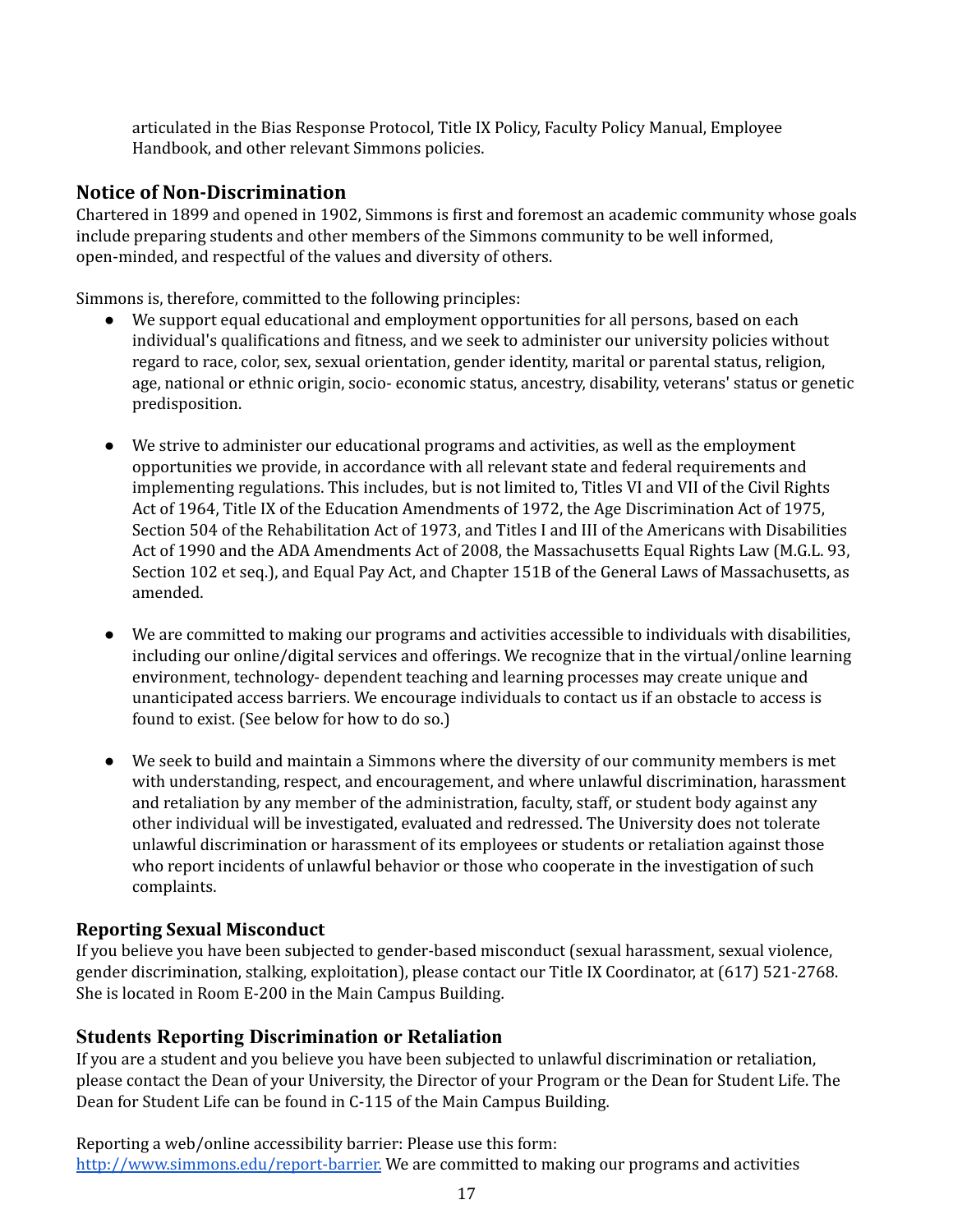accessible to all individuals.

#### <span id="page-17-0"></span>**Advice on Whom to Contact about a Concern or Incident**

 If you are unsure of where to bring complaints or concerns about unlawful discrimination, harassment or retaliation, please contact the Office of the General Counsel in E-200 in the Main Campus Building or call 617-521- 2276.

## <span id="page-17-1"></span>**Grievance Procedure**

 A written complaint alleging violation of the federal sex and disability discrimination laws and/or regulations (34 C.F.R. Part 106 and 45 C.F.R. Part 86, implementing Title IX; 34 C.F.R. Part 104 and 45 C.F.R. Part 84, implementing Section 504 of the Rehabilitation Act; and 45 C.F.R. Part 83, implementing Section 855 of the Public Health Service Act) may be filed with the University by any student, employee, or other aggrieved person. Complaints under this procedure will not be processed from applicants for employment or admission. A University employee's allegation that they have been subjected to discrimination prohibited by the regulations will be processed under the relevant employee grievance procedure.

 Inquiries concerning the application of non- discrimination policies may also be directed to the Assistant Secretary for Civil Rights at the U. S. Department of Education, Office for Civil Rights, 330 C Street, Washington, DC 20202.

# <span id="page-17-2"></span> **Information for Students with Disabilities**

 Simmons University is committed to the full participation of all students in its programs and activities. Simmons is committed to providing support services and reasonable accommodations when requested by students who qualify for them. Section 504 of the Rehabilitation Act of 1973 (Section 504) and the Americans with Disabilities Amendment Act of 2008 (the ADAA) protect otherwise qualified individuals with disabilities from discrimination on the basis of their disabilities. Both Section 504 and the ADAA protect the following persons: those who have a physical or mental impairment that substantially limits a major life activity, those who have a record of impairment, or anyone who is regarded as having impairment.

 The process for obtaining a reasonable accommodation for a documented disability is an interactive one that begins with the student's disclosure of her/his disability to the Office of Accessibility Services, along with the request for a reasonable accommodation. Every Simmons student who is seeking an accommodation for a disability must provide Simmons with sufficient current medical documentation from a qualified clinician or health care provider supports the request for an accommodation and sets forth suggestions for accommodations.

 Requests for accommodations and supporting documentation should be directed to the Office of Accessibility Services, located in the Center for Student Success. The Office of Accessibility Services is responsible for assisting Simmons students who have identified themselves as having a disability and who are seeking accommodation as a result of their disabilities. Timeliness is an integral part of the accommodation process. Students should initiate the process for obtaining accommodations as soon as possible, preferably no later than the start of the course in which they are seeking the accommodation. Academic accommodations for a disability are not granted retroactively. Concerns or grievances with the Office of Accessibility Services and/or its determinations regarding accommodations should be brought to the Director of Accessibility Services.

# <span id="page-17-3"></span>**Campus Security**

 Simmons University subscribes, without exception, to the Campus Security Act of 1990. It is University policy to provide members of the Simmons community with information, reports, and statistics as required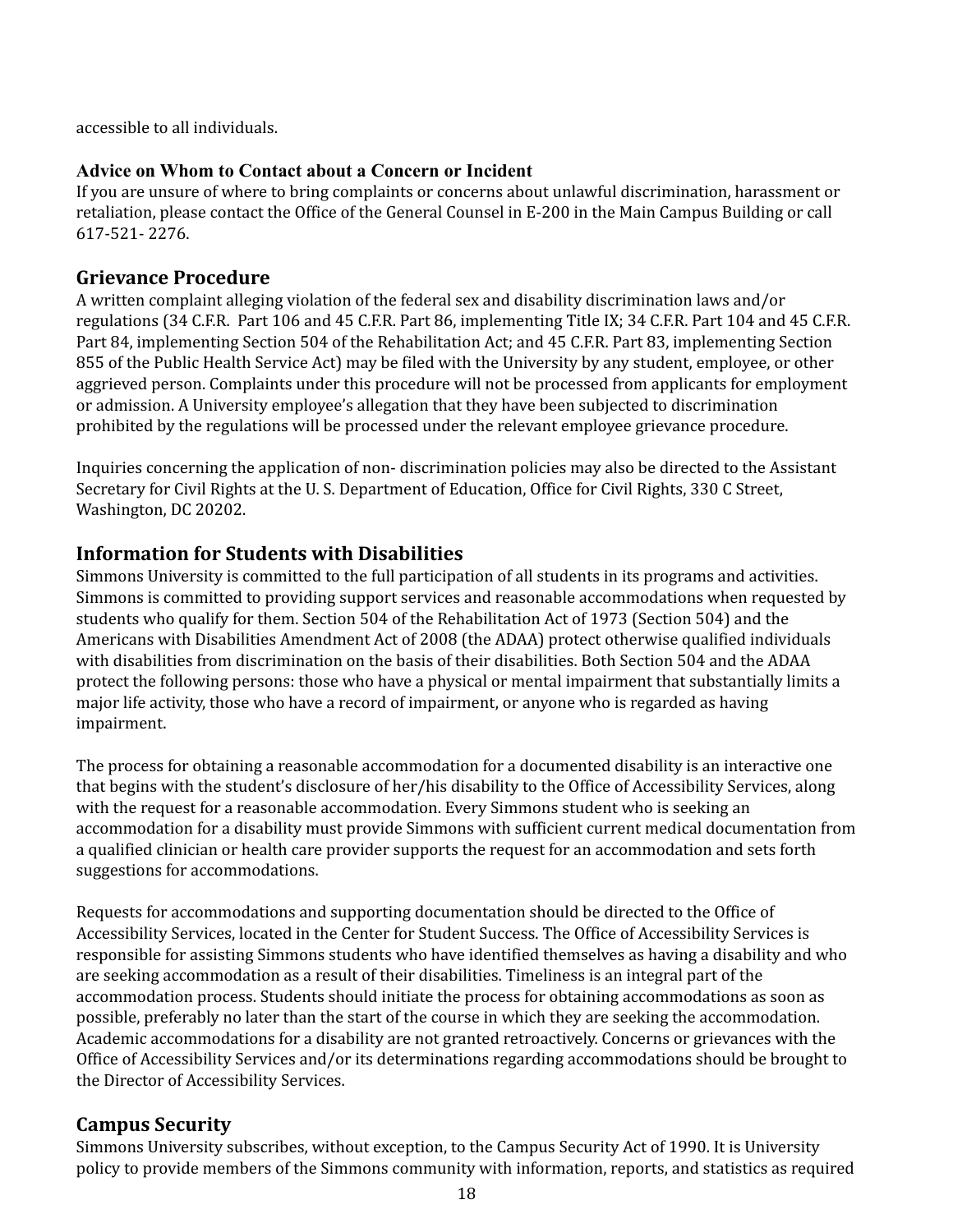by P.L. 101- 502, to maintain working relationships with other law enforcement agencies to ensure co- operation between different law enforcement jurisdictions, and to provide educational programs designed to increase crime and safety aware- ness among students, faculty, and staff. For information regarding the Campus Security Act, contact the Director of Public Safety at 617-521-2289.

## <span id="page-18-0"></span>**Human Subjects**

 The University has established policies on the use of human subjects in all Simmons-initiated research and training projects. The Institutional Review Board (IRB) is charged with overseeing all research involving human subjects at Simmons University. Students undertaking research projects that propose to use humans must do the following prior to beginning their projects: 1) prepare and submit an application to the IRB for review and approval and 2) complete the Collaborative Institutional Training Initiative (CITI) Program, a web-based human subjects research investigator education program. A copy of the Simmons University human subjects research policy, IRB forms, and link to the CITI training program may be found on the Office of Sponsored Programs site. The contact for the IRB is the Office of Sponsored Programs, MCB, Room E-206, 617-521-2415. It is expected that all members of the Simmons community will fulfill their legal and ethical responsibilities to ensure that the rights and safety of human subjects are protected.

# <span id="page-18-1"></span>**General Policies**

## <span id="page-18-2"></span> **Code of Conduct and Discipline**

 The faculty of the School of Nursing adhere to the standards and codes, developed by the American Nurses Association (ANA). It is expected that all students will adhere to this professional code, in all of their nursing activities. The faculty reserves the right to recommend the withdrawal of a student at any time, without prejudice, who does not maintain an acceptable level of behavior, as defined in the ANA Code of Ethics (2015).

- ● Provision 1: The nurse practices with compassion and respect for the inherent dignity, worth, and unique attributes of every person.
- ● Provision 2: The nurse's primary commitment is to the patient, whether an individual, family, group, community, or population.
- ● Provision 3: The nurse promotes, advocates for, and protects the rights, health, and safety of the patient.
- ● Provision 4: The nurse has authority, accountability, and responsibility for nursing practice; makes decisions; and takes action consistent with the obligation to
- promote health and to provide optimal care.
- ● Provision 5: The nurse owes the same duties to self as to others, including the responsibility to promote health and safety, preserve wholeness of character and integrity, maintain competence, and continue personal and professional growth.
- ● Provision 6: The nurse, through individual and collective effort, establishes, maintains and improves the ethical environment of the work setting and conditions of employment that are conducive to safe, quality health care.
- ● Provision 7: The nurse, in all roles and settings, advances the profession through research and scholarly inquiry, professional standards development, and the generation of both nursing and health policy.
- ● Provision 8: The nurse collaborates with other health professionals and the public to protect human rights, promote health diplomacy, and reduce health disparities.
- ● Provision 9: The profession of nursing, collectively through its professional organizations,must articulate nursing values, maintain the integrity of the profession, and integrate principles of social justice into nursing and health policy.

# <span id="page-18-3"></span>**Professional Behaviors**

The classroom is similar to any and all professional settings. As in all professional environments, the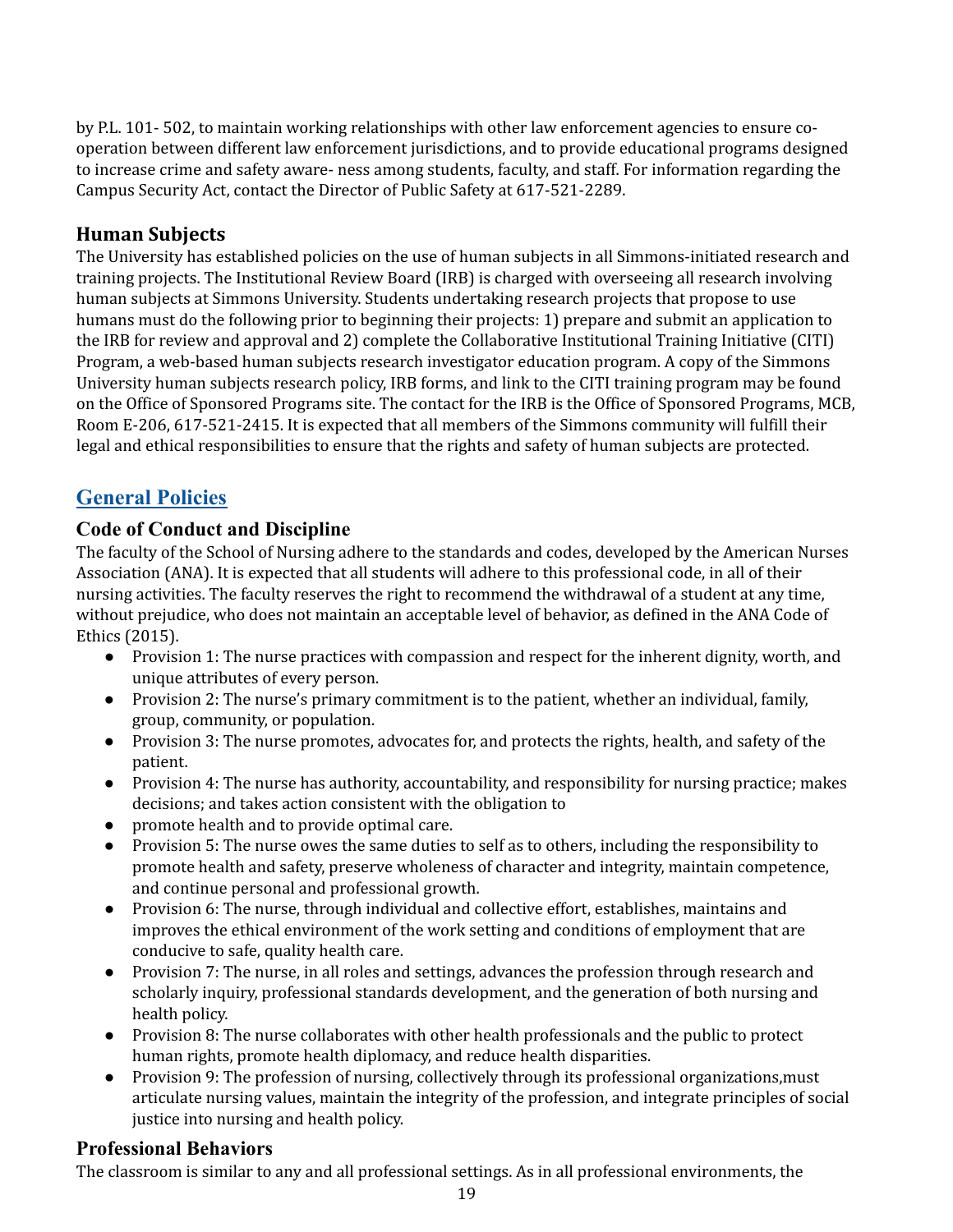following behaviors demonstrate commitment to professional standards of conduct:

- Attending each class and clinical experience
- Arriving on time and being well prepared for class and clinical
- Staying in the classroom for the entire class period
- Turning off all pagers and cell phones
- Refraining from side conversations with classmates
- Being attentive to and respectful of the faculty presenting during class
- ● Being attentive to and respectful of classmates discussing questions, cases, or issues raised during class
- ● Notifying the professor or clinical instructor, well in advance, in the unusual circumstance that the student will be late, unable to attend class or clinical or unable to meet class or clinical requirements.

 The student must demonstrate good judgment and complete all responsibilities, related to coursework and the clinical care of their patients and their families. They must be able to maintain professional relationships that are mature, sensitive, and effective, under highly stressful circumstances, in environments that can change rapidly in unpredictable and significant ways. The student must be able to demonstrate empathy and caring for others and act with integrity in all situations (adapted from the University of Arizona College of Nursing, Essential Qualifications).

## <span id="page-19-0"></span>**Professional Communication**

 The student must be respectful in all communications with faculty, staff, peers, and clinical staff. They must be open to feedback and demonstrate a willingness to incorporate feedback into their academic and clinical work.

 The student must be able to communicate and exchange clinical information effectively, accurately, and in a timely manner with faculty, staff, and colleagues. The student must be able to describe the health history, patient problems, and the interventions to address clinical concerns. The student must be able to offer care and communicate effectively in diverse settings and with all patient populations (adapted from the University of Arizona College of Nursing, Essential Qualifications).

 Responses to any communication from faculty, the Clinical Placement Team (CPT), and any other Simmons or 2U staff or team member is expected to be within 24 - 48 business hours. Throughout the clinical placement process, a delay in communication can result in forfeit of a students clinical placement.

| <b>Classroom</b>                                   | <b>Clinical</b>                                                                        |
|----------------------------------------------------|----------------------------------------------------------------------------------------|
| On time for class                                  | On time for clinical                                                                   |
| Completes assignments on time, typed               | Sets goals for clinical experiences                                                    |
| Actively seeks feedback and help                   | Actively seeks feedback and help                                                       |
| Receptive to feedback                              | Receptive to feedback without becoming<br>ldefensive                                   |
| Incorporates feedback into work                    | Incorporates feedback into work                                                        |
| Communicates with faculty in respectful<br>Imanner | Communicates with faculty, agency staff, patients<br>and families in respectful manner |

## <span id="page-19-1"></span> **Summary of Expected Behaviors**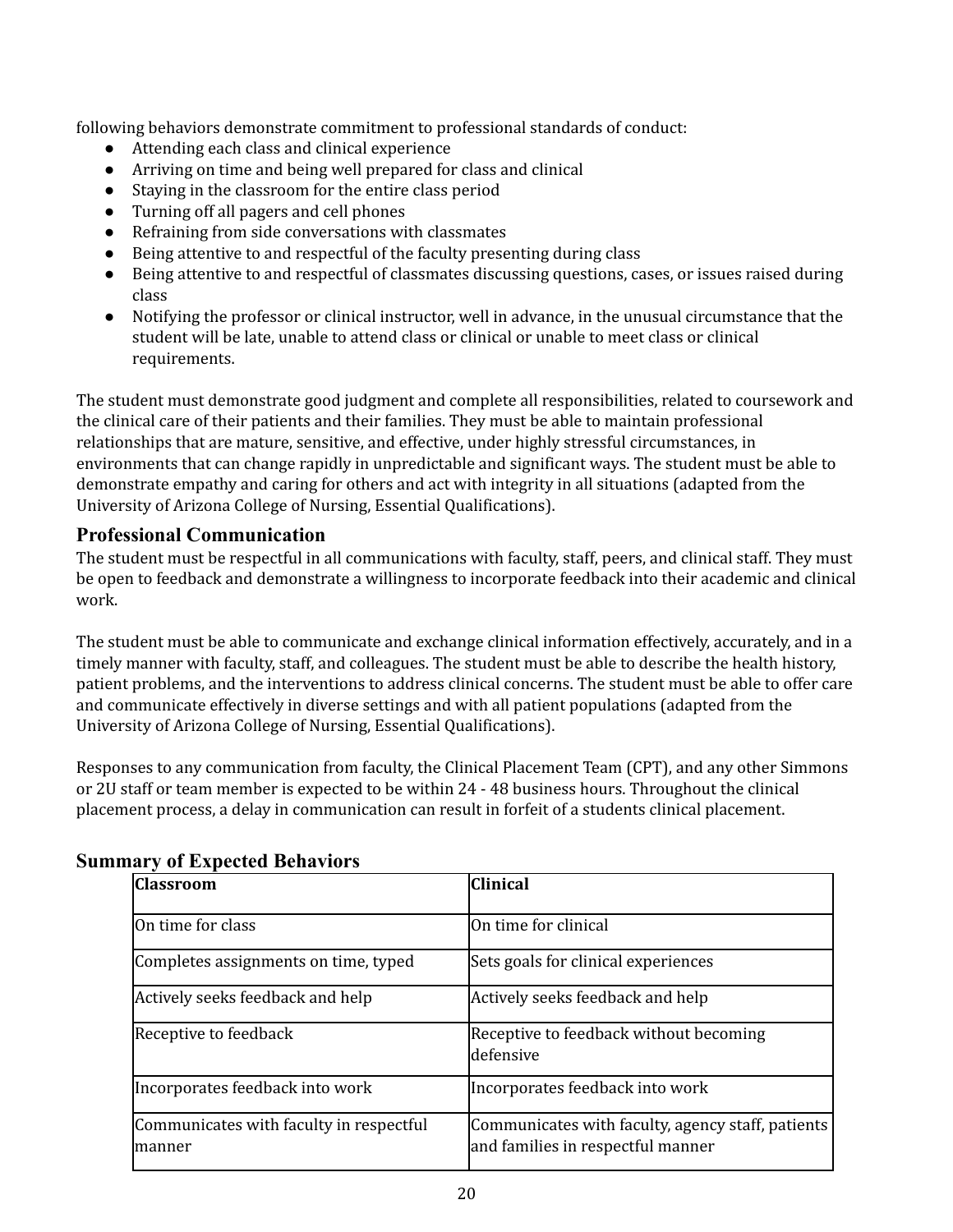| Identifies learning needs, educates self                 | Identifies learning needs around client issues,<br>educates self, uses professional literature,<br>electronic sources, self-evaluates with weekly<br>journals                                                                                       |
|----------------------------------------------------------|-----------------------------------------------------------------------------------------------------------------------------------------------------------------------------------------------------------------------------------------------------|
| Listens actively, is courteous                           | Listens actively, is courteous                                                                                                                                                                                                                      |
| Is culturally sensitive                                  | Self-aware re: cultural differences. Demonstrates<br>respect for/is nonjudgmental about cultural,<br>ethnic, and personal differences<br>in patients and healthcare team members                                                                    |
| Collaborates with and respects the work of<br>classmates | Collaborates with and respects the work of<br>classmates                                                                                                                                                                                            |
| Maintains confidentiality of clinical<br>linformation    | Maintains confidentiality of clinical information<br>Researches policies and procedures relevant to<br>the clinical setting<br>Nursing care and documentation meet legal<br>requirements<br>Identifies steps around processing an ethical<br>lissue |
| Is accountable for own learning                          | Organizes work. Completes assignments and<br>documentation in a timely manner                                                                                                                                                                       |

# <span id="page-20-0"></span> **Social Media Use**

 Professional values, ethical standards, and adherence to HIPAA requirements extend to all forms of social media. Violations in relation to these professional standards and behaviors may result in exclusion from the Nursing Program.

 Students should be aware of, consider, and comply with the Massachusetts Board of Registration in Nursing's regulations whenever using social and electronic media. Visit <http://www.mass.gov/eohhs/docs/dph/quality/boards/nursing/nursing-news-july12.pdf> for more information.

 Additionally, The National Council of State Boards of Nursing, in its White Paper: A Nurse's Guide to the Use of Social Media ([https://www.ncsbn.org/Social\\_Media.pdf](https://www.ncsbn.org/Social_Media.pdf)), has identified guidelines to which students should adhere to.

## <span id="page-20-1"></span> **Professionalism and Integrity Issues**

 Nursing students who are suspected of violating academic integrity will be referred to the Academic Review Board (ARB). Alleged violation of professional conduct may be referred to the Academic Review Board (ARB) as determined by the Chair and/or Associate Dean.

# <span id="page-20-2"></span>**Health Policies**

 The University adheres to the philosophy and the standards of the American with Disabilities Act (ADA) and Section 504 of the Rehabilitation Act of 1973 (PL 93-112) as amended (PL 92-156). All educational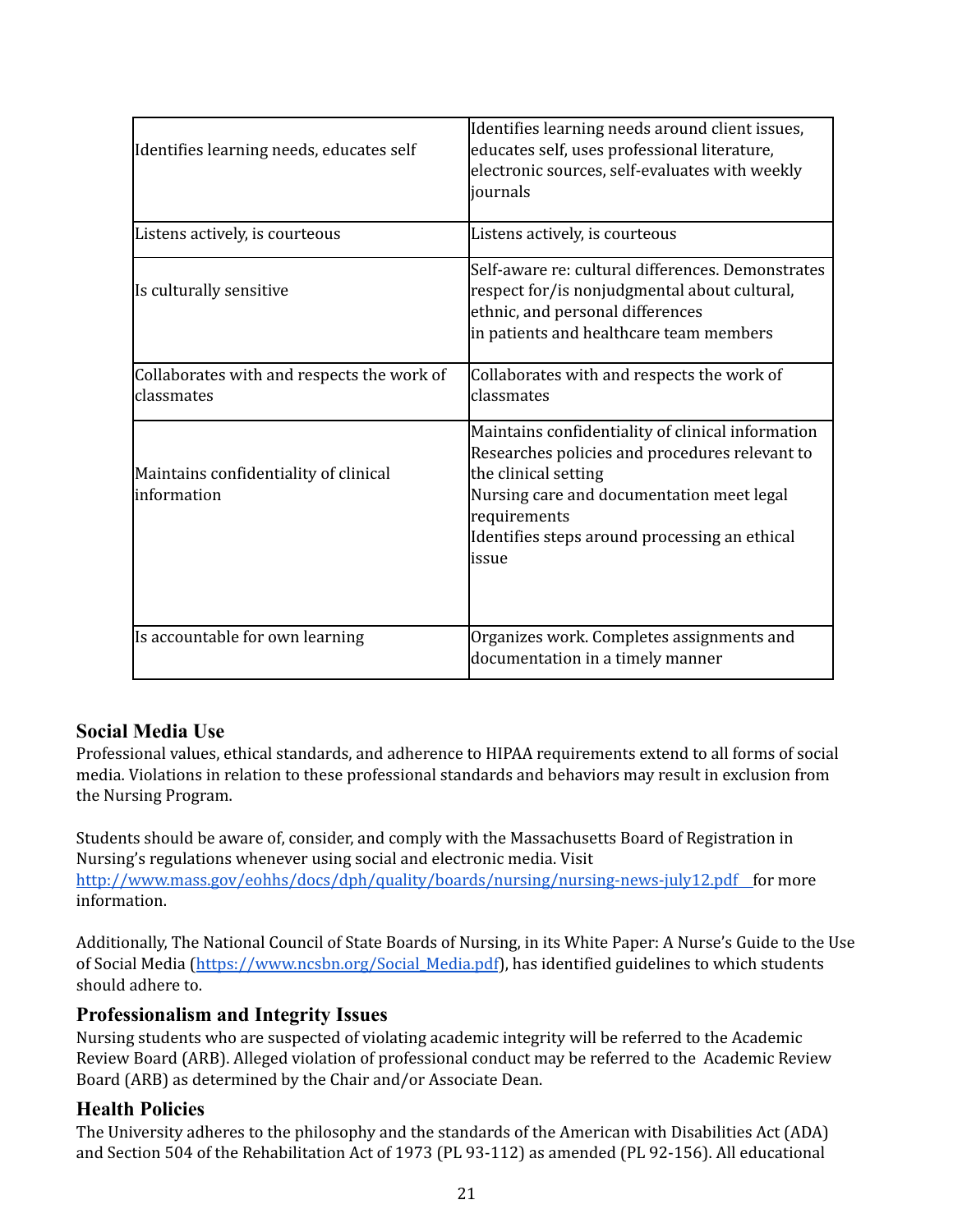programs at Simmons University are dedicated to the principle of nondiscrimination. This includes a commitment not to discriminate against students with disabilities, who are otherwise qualified, to be enrolled as nursing students. As part of its effort to ensure that all students are given the opportunity to participate fully in the Nursing Program, the faculty has outlined technical standards of students in the program. See Addendum II for a list of these technical standards. The Nursing Program requires cognitive, affective, communications, and psychomotor functions. The nature of the nursing profession requires students to participate in clinical and laboratory course work that is, at times, physically demanding and requires certain physical strength, agility, endurance, perceptual skills, and other attributes.

#### <span id="page-21-0"></span>**Disabilities and Special Health Needs**

- 1. Students with disabilities: The College subscribes to Section 504 of the Rehabilitation Act of 1973 (PL 93-112), as amended (PL 92-156), and the American with Disabilities Act (ADA), which mandates equal opportunity for qualified persons with disabilities in educational programs.
- 2. Pregnancy is recognized as a special health need under title IX. Early notification to the Student Affairs Office is recommended so that consideration for appropriate clinical rotation can be planned. The department is guided by the student's physician and the policies of the agency, in which the student is placed for clinical. The Student Affairs Office can be contacted at 617-521-2116 or via e-mail at <u>[studentlife@simmons.edu.](mailto:studentlife@simmons.edu)</u>
- 3. Any nursing student with a health concern that may impact their ability to complete the technical standards, as outlined in Addendum II, should follow the procedure listed below to request accommodations and seek clearance (please note that any student who is hospitalized or experiences a surgical procedure must engage in this process).
- 4. Changes in health status may occur over the course of the Nursing Program. Health concerns that have the potential to impact the student's ability to perform the technical standards should follow the following procedure to request medical clearance and/or accommodations.
	- a. The student should contact the Disability Services Office, for an intake appointment, to discuss the need for accommodations, in relation to the Technical Standards.
	- b. If accommodations are required, the student should submit documentation to Disability Services, from the appropriate licensed professional, specifically addressing the limitations, in relation to the technical standards and the recommended accommodations.
	- c. The Disability Services staff will work, in collaboration, with the nursing department to determine whether the student is eligible to return to clinical with or without accommodations.

## <span id="page-21-1"></span> **Board of Registration Policy on Good Moral Character and Licensure Requirements**

 The Commonwealth of Massachusetts Board of Registration in Nursing Licensure Policy 00-011 Determination of Good Moral Character identifies specific criminal convictions, which will permanently exclude an individual from initial nurse licensure in Massachusetts, due to the egregious nature of the crime. The policy also requires initial nurse licensure applicants to be conviction-free, for a minimum of five years, before the submission of an application for initial nurse licensure. In addition, the disposition of any criminal conviction must be closed, for a minimum of one year, before the submission of a nurse licensure application; any other criminal case must also be closed at the time of application. Please refer to the most current policy online at

[http://www.mass.gov/eohhs/gov/departments/dph/programs/hcq/dhpl/nursing/licensing/good](http://www.mass.gov/eohhs/gov/departments/dph/programs/hcq/dhpl/nursing/licensing/good-moral-character-requirements-for-licensure.html) [-moral-character-requirements-for-licensure.html.](http://www.mass.gov/eohhs/gov/departments/dph/programs/hcq/dhpl/nursing/licensing/good-moral-character-requirements-for-licensure.html)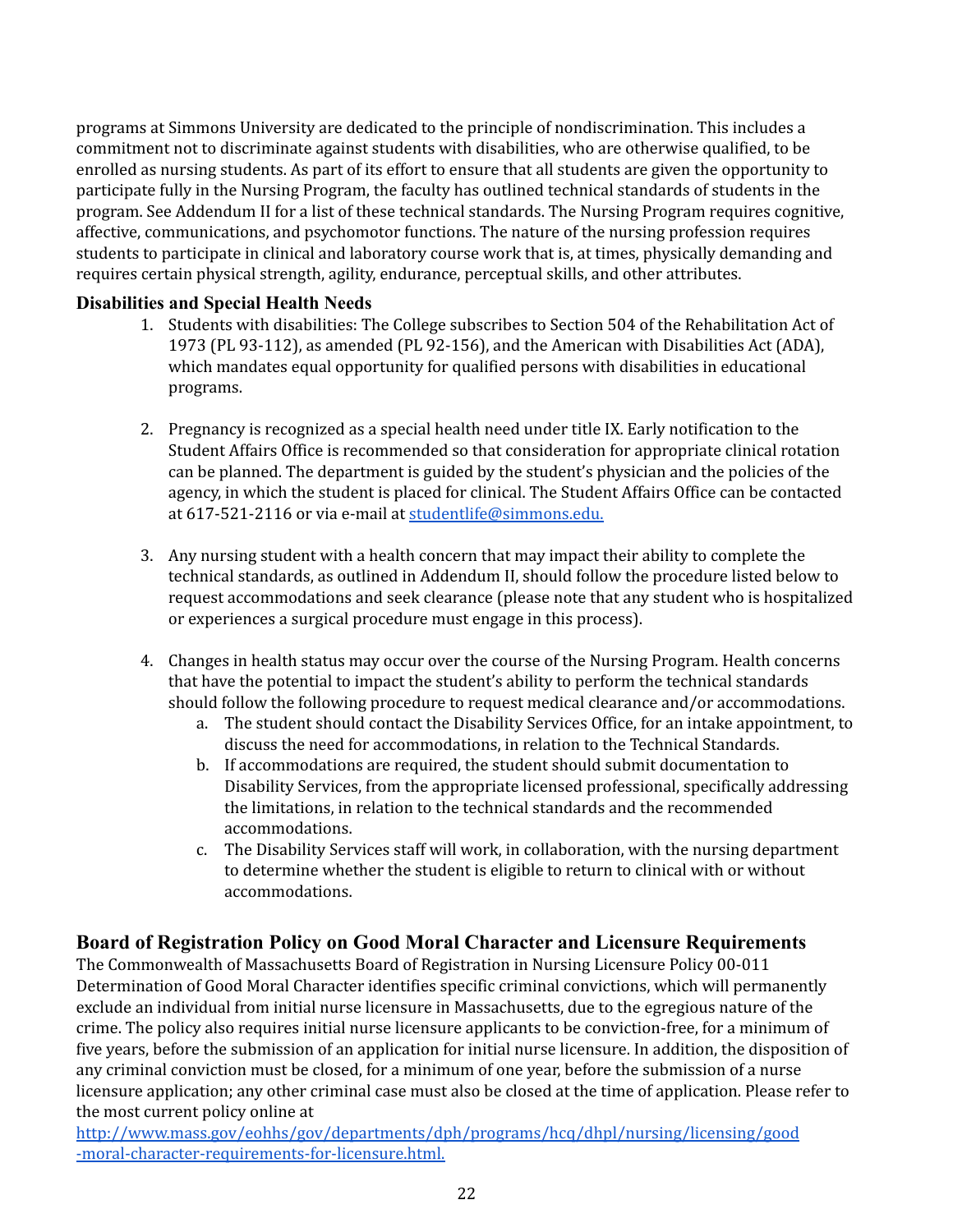If you have any questions about this policy and how it may affect your ability to become licensed as a registered nurse in Massachusetts, please contact the SoN Dean immediately.

#### <span id="page-22-0"></span>**Student Complaints**

 The Nursing Department defines a formal complaint as any complaint documented by a student or external stakeholder. This may range from minor reports of dissatisfaction, to a direct violation of rights, resulting in harm, or impeding the ability to study or learn. This policy excludes a student's appeal for a grade change and/or change in academic status. There is a separate policy, delineated in the student handbooks, for these appeals. An individual, or group of students, who have complaints related to the clinical or classroom components of the course, are expected to follow these steps:

#### <span id="page-22-1"></span>**Student-Faculty Level**

 An individual student, or group of students, should directly discuss, with the faculty members involved, any issues related to the faculty member's performance or expectations. If a satisfactory resolution is not achieved, the student has the prerogative to inform the faculty member of any intentions to bring the situation to the course coordinator. This process should be initiated within two weeks.

#### <span id="page-22-2"></span>**Undergraduate or Graduate Director of Nursing**

 A problem, which is not satisfactorily resolved at the course level, may be taken to the Undergraduate or Graduate Director of Nursing. The Director will review the data and act as an arbitrator of the complaint.

#### <span id="page-22-3"></span>**School of Nursing**

 For an issue that remains unresolved after consultation with the Director, the student may take concerns to the SoN Chair. The Associate Dean will review the issue, and act as an arbitrator of the grievance, consulting with the CNBHS Dean if needed.

# <span id="page-22-4"></span> **Mode of Delivery Program Transfer**

 Transferring between an online and on-campus program of study is not guaranteed and may extend the duration of the program curriculum, as well as impact the availability of clinical sites and federal financial aid eligibility.

 A request to transfer your program of study mode of delivery must be discussed with your Academic Advisor and may only be granted in special circumstances. All transfers must be approved by both the FNP Program Director. More than one transfer between modes of delivery during the duration of your program of study is not permitted.

 Students may only transfer if they are in good standing. Students who are on probation or students who have been dismissed and reinstated may not request a mode of delivery transfer. All transfer requests must be made at least 14-weeks prior to the term in which you wish to transition.

To begin the request process, please complete the <u>Mode of Delivery [Transfer](https://docs.google.com/forms/d/e/1FAIpQLSdJL1zqDz9t6Bbz9bWjttb8K28cnihVSTU7VF4esI2Gp9Oaog/viewform?usp=sf_link) Petition Form</u> and provide it to your academic advisor.

## <span id="page-22-5"></span>**On-Campus Direct Entry MSN Students**

<span id="page-22-6"></span> On-campus DE (Direct Entry) MSN students wishing to transfer to the online Nursing@Simmons MSN program, may only transfer after the pre-licensure courses have been completed. Proof of passing the NCLEX will be required by Feb. 15 to continue in the post-licensure curriculum. Proof of RN employment is required by May 1.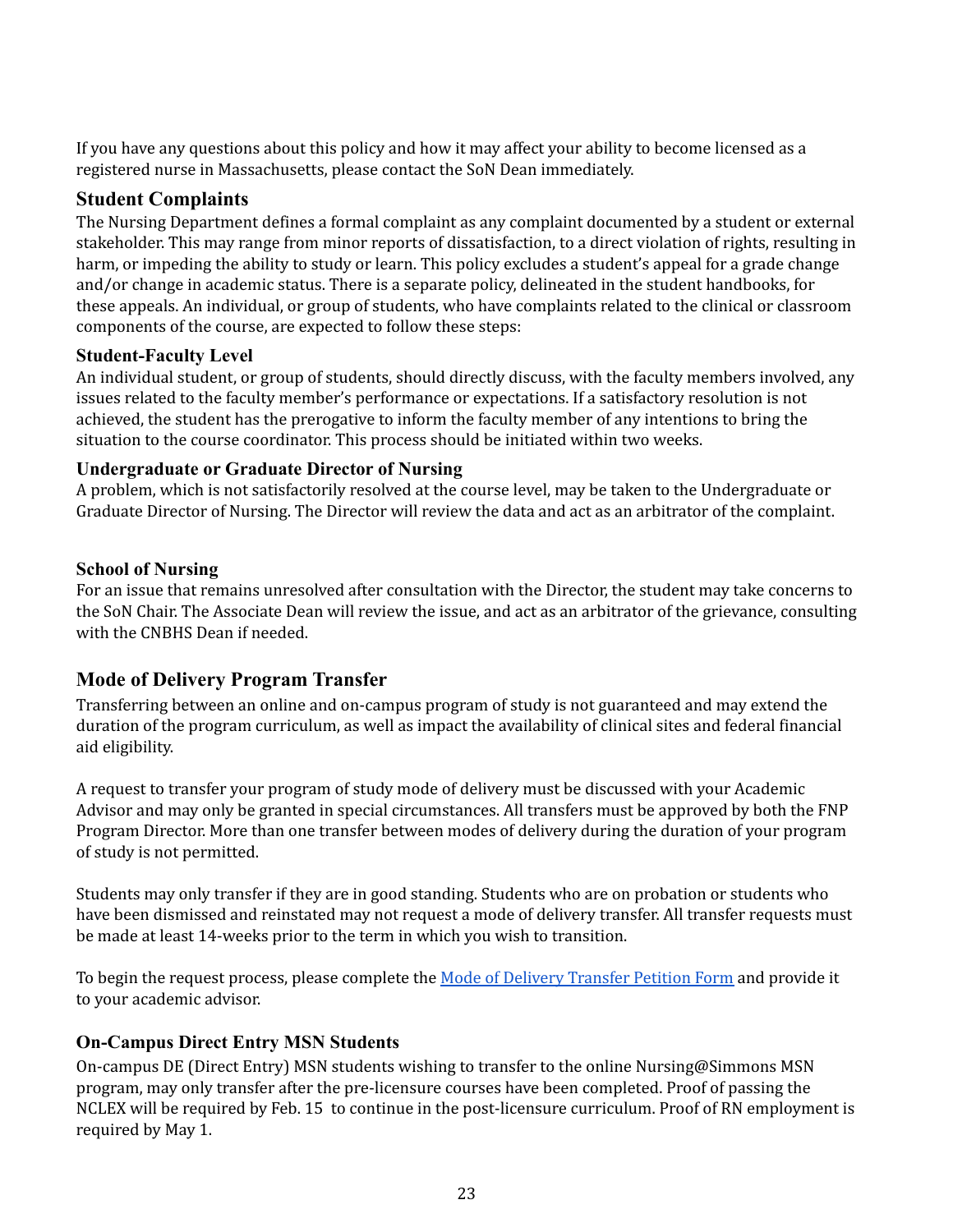# **Academic Policies**

#### <span id="page-23-0"></span>**Student Advisement**

 Each student entering the Nursing Program is assigned to a faculty advisor. The faculty advisors assist students in course selection for upcoming semesters, provide information about on- campus academic resources, and lead discussions with students on major, career, and life goals. Students are required to meet with their advisor at least once, during each semester at Simmons University. This provides a student with the opportunity to form a personal relationship with a faculty member, within the Nursing Program, while also receiving expert guidance, as they prepare for their future career. If a student completes registration without the advisor's consultation, the student assumes full responsibility for all academic consequences.

| <b>Letter Grade</b> | <b>GPA</b> | <b>BSN</b>      | <b>Graduate</b> |
|---------------------|------------|-----------------|-----------------|
|                     | Value      | <b>Students</b> | <b>Students</b> |
| A                   | 4.0        | 93-100          | 95-100          |
| $\overline{A}$ -    | 3.67       | 90-92           | 90-94           |
| $B+$                | 3.33       | 87-89           | 87-89           |
| B                   | 3.0        | 83-86           | 83-86           |
| $B -$               | 2.67       | 80-82           | 80-82           |
| $\overline{C+}$     | 2.33       | 77-79           | 77-79           |
| $rac{C}{C}$         | 2.0        | 75-76           | 75-76           |
|                     | 1.67       | 70-74           | 70-74           |
| $D+$                | 1.33       | 67-69           | 67-69           |
| D                   | 1          | 63-66           | 63-66           |
| D-                  | .67        | 60-62           | 60-62           |

# <span id="page-23-1"></span>**Grading Policies**

#### <span id="page-23-2"></span>**Incomplete**

 Required coursework must ordinarily be completed by the last day of final examinations. In extenuating circumstances, students may request an "incomplete" by obtaining approval from the course instructor and program director, which will be facilitated by the academic advisor. The advisor will distribute the Petition for Incomplete Grade form electronically to the student. The form must be completed and submitted in order to be officially granted an incomplete grade in the course. Once the form is submitted, a grade of "I" will be entered by the Office of the Registrar. It is the student's responsibility to monitor their progress and complete all work so that the instructor can submit a final grade by the date set. Students can only extend their final grade with an incomplete for two weeks from the last day final grades were due. If a student does not submit required work by the new due date, the instructor will grade the student based on what has been done up until that point. The grade earned will be assigned accordingly on the due date listed. Grades not submitted by the instructor to the Office of the Registrar on the approved deadline will automatically be converted to a grade of "F". Incomplete grades not accompanied by a petition will be automatically converted to a grade of "F" by 11:59pm EST on the date grades are due.

## <span id="page-23-3"></span>**Pre-Licensure Nursing Program Grading Policies**

 • DE students must receive a 75% or above overall weighted exam average, in order to pass the course. Once the student has achieved a 75% or above weighted exam average, all other course assignments will be factored into the final grade. . CHSC-404 and SNHS-410 are exceptions and require an 80% weighted exam average, exclusive of their graded assignments, to pass the course. If the 80%exam average is not met, the grade recorded on the transcript will be the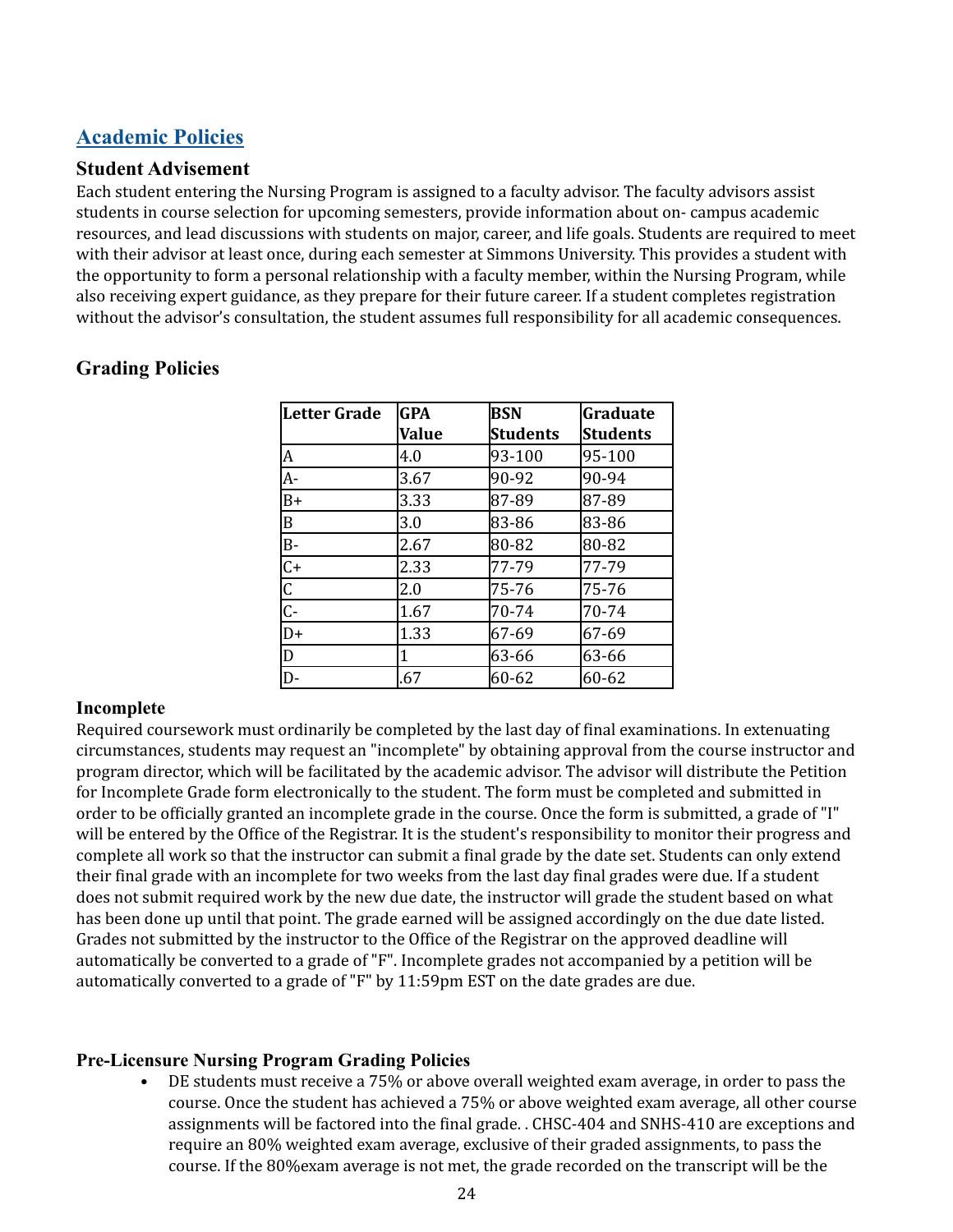earned exam grade.

- • If the exam average in all other pre licensure courses is less than 75%, the student will receive the grade that is equivalent to the overall average of the exam grades.
- • If a DE Nursing student is unable to complete the course work by the end of the semester, the student and faculty may request an incomplete grade from the Administrative Board, by completing the Petition for Incomplete Grade form.
- • Direct Entry Nursing Program students must maintain a 3.0 GPA, in the pre-licensure courses, in order to progress to the Graduate Nursing Sequence.

## <span id="page-24-0"></span>**Graduate Nursing Program Grading Policies**

- • All MSN & DNP graduate students must maintain an 80.0% weighted average on their exams exclusive of their graded assignments to pass the course. Should the weighted exam average fall below 80.0%, regardless of the overall course grade, the exam average will be the final grade recorded on the transcript. Once the student has achieved an 80.0% or above exam average, all other course assignments, attendance, and participation (if applicable) will be factored into the course grade, and the cumulative average will be the final grade recorded on the transcript. Students must earn a final grade of B (83.0%) or better. Grades are not rounded.
- • All Graduate Nursing Program students must maintain a 3.0 GPA, while in the program. If a student's average falls below the required 3.0, or they demonstrate unsatisfactory clinical performance, they may, at the discretion of the faculty, be put on probation. If probation occurs, Academic Advising will notify the student of the probationary status. This notification will delineate the specific goals the student must meet in order to continue in the program.

## <span id="page-24-1"></span>**Grade Appeal Process**

 The process of appealing a grade is available to students to ensure that the evaluation processes for academic courses and clinical experiences were fairly applied. Students who wish to appeal a grade will first meet with the faculty to discuss their concerns about the grading process. If the student wishes to appeal after they meet with their faculty, they will submit their request and the rationale for the request in writing to the faculty and Program Director within five (5) business days of receiving the grade. The faculty, Program Director and student will then set a time to meet. The SoN Chair may become involved if necessary. The faculty and Program Director will then review and discuss the student's concerns as well as all written documentation of academic and/or clinical concerns.

 If the student and faculty are unable to reach an agreement about the grade, the SoN Chair should be contacted if they are not already involved in the process. If an agreement is still not reached the student can appeal further to the CNBHS Appeals Committee.

## <span id="page-24-2"></span>**Classroom Policies**

- • Recording of lectures can be done only with the permission of the faculty/lecturer. This permission must be obtained prior to class.
- • Written assignments are to be handed in, prior to class, on the date specified. Please see the individual course syllabus for the policy. It is suggested that students retain copies of work submitted for grading.
- • All written assignments in the Nursing Programs require American Psychological Association (APA) Style.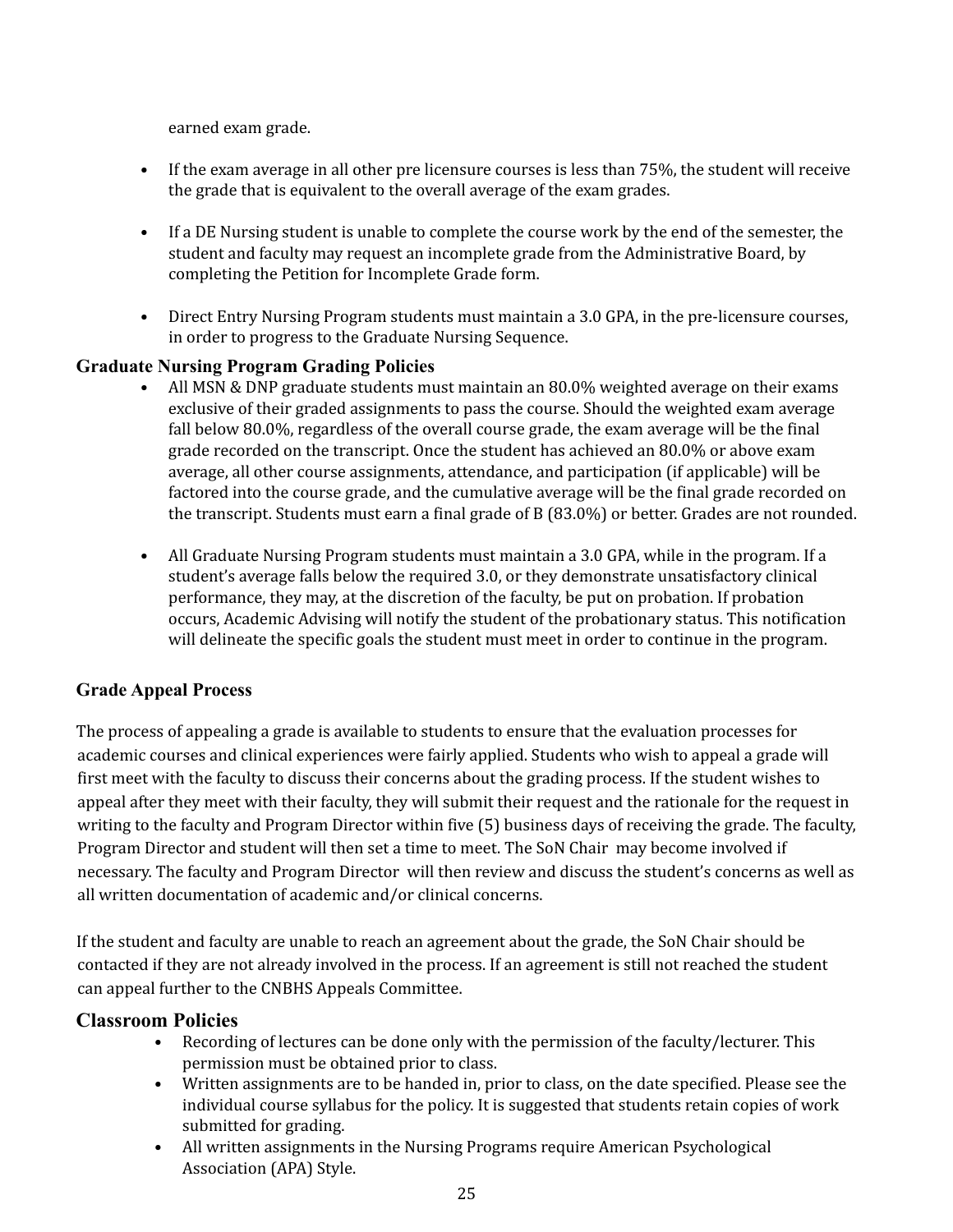• Only under extenuating circumstances, and with prior permission of the faculty, are children allowed to attend classroom lectures. Children are not allowed in the nursing laboratories, at any time.

## <span id="page-25-0"></span>**Exam Policies**

- • During a nursing exam, any discussion among students or sharing of any information, once the exam begins, may be considered an infraction of the Simmons Honor Code.
- • During examinations, the following items are prohibited and if brought by student must be left at the front of the classroom:
	- Food or beverages
	- Hats (unless worn as a religious requirement)
	- Hooded sweatshirts or sweaters
	- • Any device capable of recording audio, photographic, or video content, or capable of viewing or playing back such content
	- Any other unauthorized testing aids
	- Calculators (except those provided/permitted by professor)
	- Cellular phones, smart-phones, smart watch, or wireless communication devices
	- Dictionaries, books, pamphlets, or reference materials
	- Digital cameras
	- Flash/thumb drives or any other portable electronic devices
	- Listening devices such as radios, media players with headphones, or recorder
- • Any student suspected of giving or receiving information, during an examination, may be asked to leave the examination. According to policy, a student may be excluded from the Nursing Program for academic dishonesty or failure to report the academic dishonesty of others.
- • Once a student begins an exam, they must complete the exam during the examination period. If a student leaves the exam before completing the exam, the faculty member may grade the student on the work completed, during that exam period only. The only exception would be a medical emergency that occurs during the exam. The situation would be considered emergent, only if the student requires immediate emergency medical attention in the emergency room. Documentation from the emergency room physician may be required.
- • Students who observe behaviors consistent with academic dishonesty by other students, are bound by the Simmons Honor Code to report such behavior to the faculty.
- • Students should not use test banks that are restricted for faculty use. The Simmons University Honor Code prohibits students from copying, sharing, or distributing any test information, or test items, from tests administered by faculty in their classes. In addition, purchasing, sharing, or distributing test banks that are designated by the publisher as faculty resources is considered academic dishonesty, and is a violation of the Simmons Honor Code. Please be advised that students who unwittingly use these materials will be held equally accountable.

## <span id="page-25-1"></span> *Exam Review Process*

Exam-based courses adhere to a feedback policy that includes the following components:

 1. Group concept review – Within 48 hours of exam grades being published for students, the faculty will post a recorded post-exam content review session. Faculty will discuss areas/topics from the exam where students, in general, did not demonstrate proficiency. The discussion will be conceptual in nature, including general knowledge and application of this knowledge. Faculty will provide a concept review for all questions in which 40% of students got the answer incorrect. The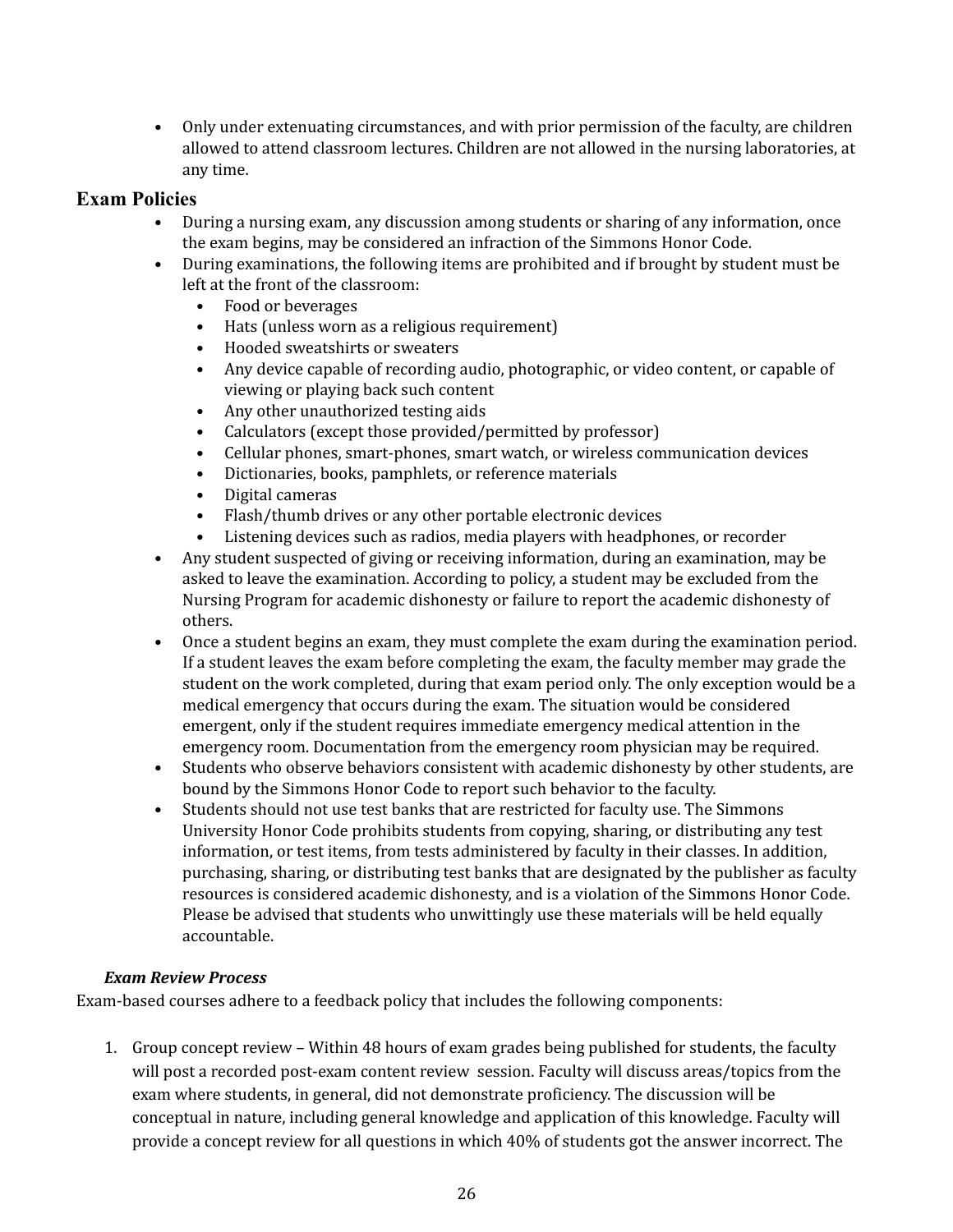recorded review will be posted on the course wall and will remain open for one week from the date posted, after which time the recording will no longer be accessible.

 2. 1:1 exam review with faculty– **Any student that receives below an 80.00% on an exam** is required to reach out to faculty within three days of their grade being posted to request a meeting so the student can understand the content and develop strategies for success.

 The meeting will occur within seven (7) days from grades being posted. It is the student's responsibility to notify the faculty if they cannot attend the scheduled meeting. A student who does not attend a scheduled exam review meeting without prior notification may forfeit the opportunity to review the exam. The purpose of the exam review is to provide clarification on concepts missed during the exam. Students are required to review the concept review video posted prior to meeting with the faculty if the video is available. Questions and concepts from those questions will not be reviewed again, unless the student is seeking further clarification and explanation. Only concepts from missed questions will be reviewed. Students will not be permitted to view the actual question or have the question read to them. Any argumentative or unprofessional behavior displayed during the exam review will lead to a termination of the exam review. The exam review should not last longer than 30 minutes.

- a. When a student's exam score is below 80.00%, the faculty's goal is to help students master the content and provide guidance around appropriate study, writing, and test taking habits.
- b. The faculty and the student will discuss potential reasons for poor performance and a plan for improvement.
- c. Review the applicable exam area(s) to discuss the content the student was unable to master or has questions about.
- 3. If a student feels they answered a test question correctly, but it was marked incorrect the following procedure will be followed:
	- a. Any inquiries about an exam question should be submitted to faculty after the student reviews the post-exam review recording. Any questions must be submitted to faculty within 72 hours after the post-exam review recording has been posted to the course wall. Requests made outside of that time-frame will not be accepted
	- b. The faculty will review the applicable exam area(s) and provide the rationale/ feedback around the question(s) to the student. The rationale will be from assigned readings, asynchronous or synchronous material.

## <span id="page-26-0"></span>**Examinations**

 All exams and quizzes will be conducted online through the LMS (2SN). Unless otherwise instructed, you will be required to have your two-way video camera on during the online exam or quiz. All students will be required to sign the Simmons Honor Pledge prior to exams.

Prior to starting the exam students are required to complete a 360 degree room scan, as well as a scan of the desk they are working on. After the exam, students are once again required to complete a 360 degree room scan, as well as a scan of the desk they are working on and should not discuss  **the exam with other students who have not yet taken it.**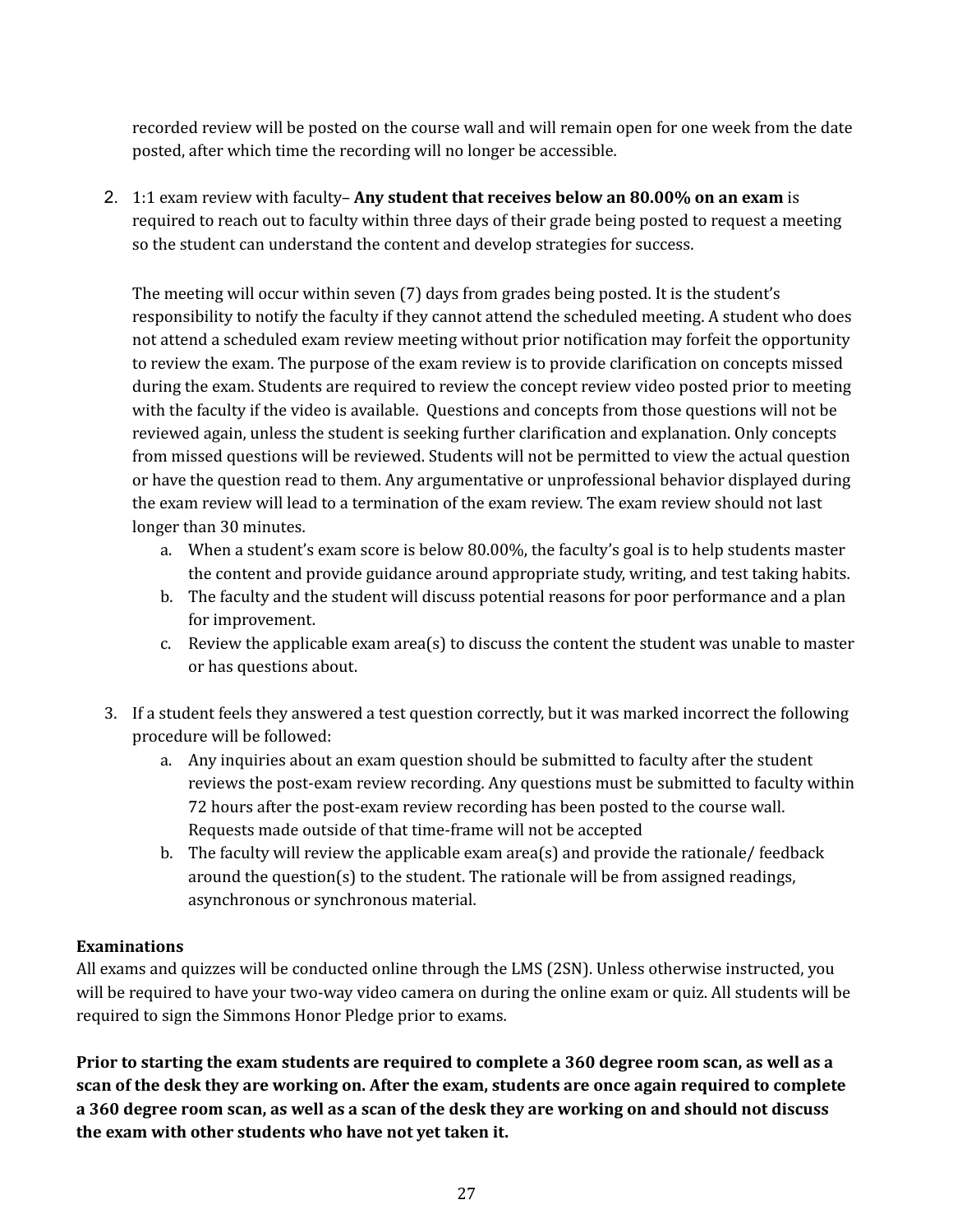Additionally, all exams will be proctored via ProctorU. ProctorU is a software system that verifies a student's identity and automatically proctors students throughout the examination. ProctorU will flag any suspected violation and provide the faculty with brief video clips and screenshots if a suspected violation occurs. Violations include:

- Privacy violations (another person in the room)
- Facial obstruction/suspicion
- Outside noise/sound
- Opening additional applications
- Leaving the exam room
- Having multiple monitors or devices in the room (including cell phones/tablets/apple watch)
- Opening or running screen sharing or video chat applications (ex: skype)
- Using scratch paper

When taking exams and quizzes students are required to have the following:

- A hardwired high-speed internet connection
- A private location with no distractions
- Nothing around that could make noise
- Proper lighting so face is visible
- All browser tabs and other programs closed
- Only one keyboard, mouse and monitor connected to the computer

 Unless otherwise stated, you may not collaborate with others or use any references during any examination. This means that during an exam you may not:

- Leave the testing area/camera view
- Open another browser window or use any other method to look up an answer
- ● Communicate with anyone via online chat, telephone, email, text message, in-person, or any other method
- ● Use or have nearby any additional technology devices (phones, tablets, televisions, additional laptops)
- ● Have any other books, papers, notebooks or other materials, unless specifically permitted through testing accommodations documented with OAS in written guidelines in the testing area/room.
- ● Have any other portable electronic devices in the room. Cell phones may be in the room in a desk drawer in the case of an IT issue. However, the phone may not be on the desk for any reason. If a student encounters a testing issue and needs to retrieve a cell phone, announce this to the camera so your issue can be documented during the exam (For example, say to the camera "My screen just went blank and I am now getting my phone to call support..."). Send a follow-up email to your section instructor and CC MCL about the incident immediately following the exam.
- **You may not use headphones or earbuds of any type.**
- ● Have any other computer monitors or televisions in the testing environment and if that can't be avoided, they must be powered off.
- Have pets, children, or other family members/friends in the room
- Ask someone to take the exam for you
- ● Copy, print, post on social media, write down or screenshot exam questions. This is a violation of the honor code.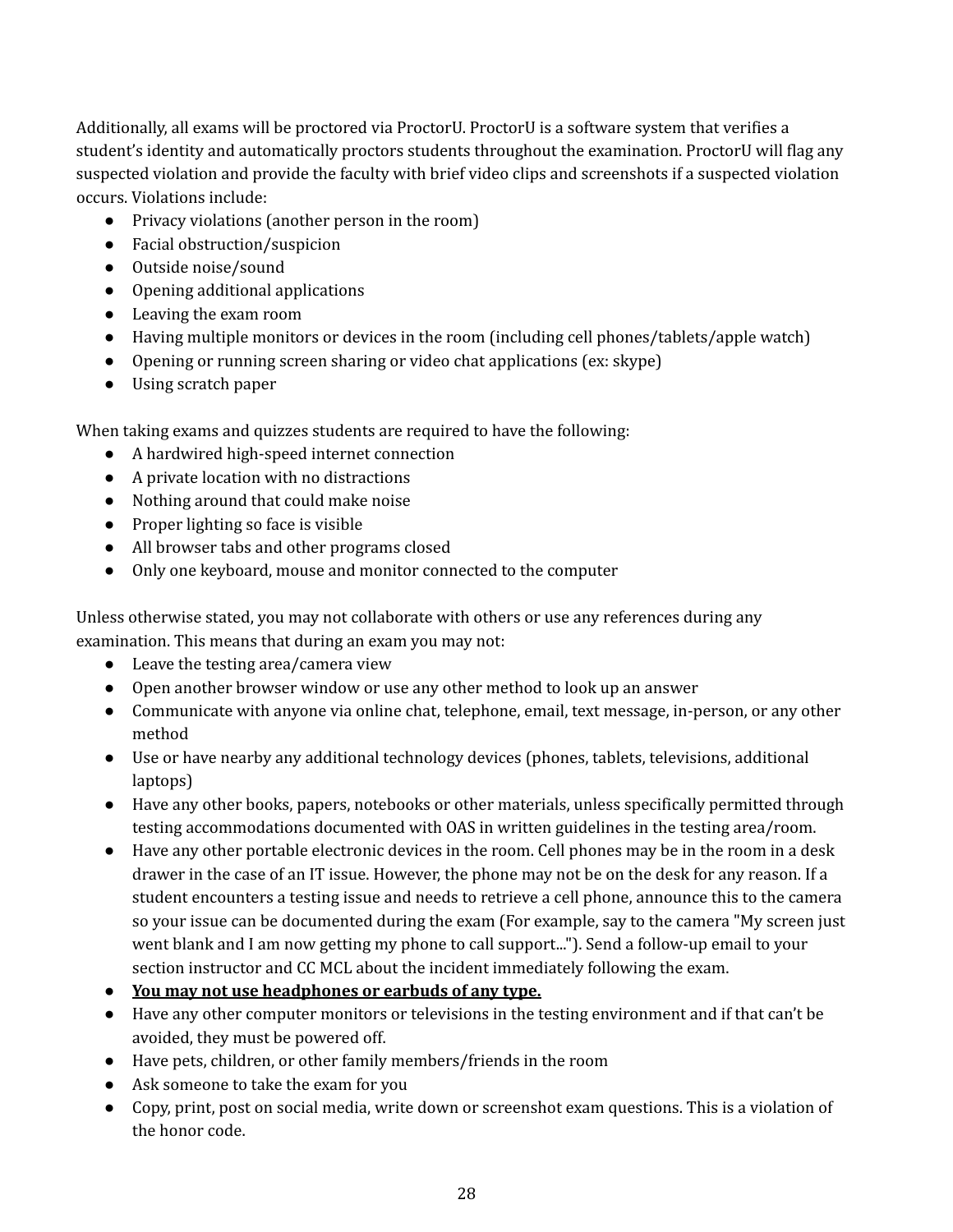- ● Read exam questions or content out loud unless you have documented accommodations from the Office of Accessibility Services (OAS).
- ● Use scratch paper unless you have documented accommodations from the Office of Accessibility Services (OAS). If you have an accommodation for scratch paper you must show both sides of the paper to the camera at the start of the exam to demonstrate it is blank. At the end of the exam you must show both sides of the paper to the camera so all notes can be read. Anything written down may not be shared with other students.

 Any of the above violations will lead to either point deductions from your exam or a complete exam failure as determined by the Director of Academic Integrity and the Academic Integrity Council. Any repetition of these violations that occur throughout the exam creates a strong suspicion of cheating or the opportunity to cheat and will be considered an academic integrity violation and will become a permanent part of the student's academic record.

 It is the student's responsibility to make sure that they have the proper technology (i.e. computer, webcam, etc.) as well as reliable access to the Internet prior to taking exams.. If a student anticipates a technology issue prior to any of these situations, their faculty should be notified proactively. Exam retakes are not allowed. Students should contact the 2U Technical Support Team immediately at **855-465-7466** if there is a technology issue during an exam. The technician will document the time spent resolving the issue so this time will *not* be deducted from the exam. Students should document the case number and share it with their faculty. For technical difficulties with ProctorU, students are expected to contact the 2U Technical Support Team at **855-465-7466.** All Technology issues will be reviewed by faculty The Program Director may become involved as needed.

All students are required to review the <u>[ProctorU](https://docs.google.com/document/d/1Wd1KPRAj-hpquGNsMYlxf3uXCGu9l1pYIOjfGwOfxbg/edit) Student User Guide</u> prior to completing their first exam.

#### <span id="page-28-0"></span> *Room Scan Violation Sanctions*

 Students who do not complete the required room scan/desk scan **at the start and then again once the exam is over**, will receive the following sanctions below:

|                    | Room Scan              |
|--------------------|------------------------|
| <b>1st Offense</b> | <b>Written Warning</b> |
| 2nd Offense        | 5% of the exam grade   |
| 3rd Offense        | 10% of the exam grade  |
| <b>4th Offense</b> | 15% of the exam grade  |

 \*Students with accomodations for scratch paper who neglect to show the camera the blank paper (both sides of the paper in full view) **at the start and then again once the exam is over**, are subject to the sanctions outlined above.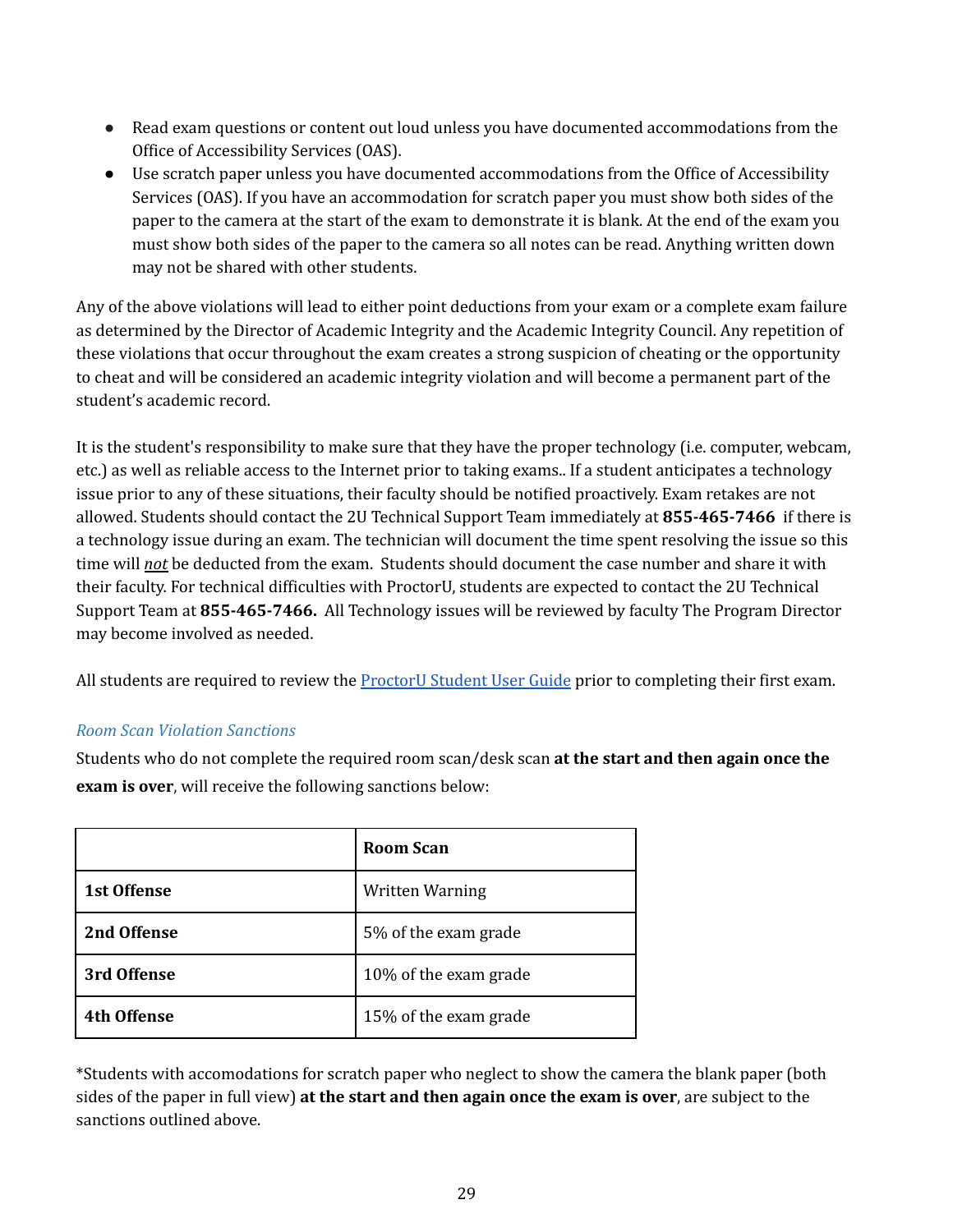\*Failure to perform a room scan creates a strong suspicion of cheating or the opportunity to cheat. Repeated violations may be considered an academic integrity violation and could become a permanent part of the student's academic record.

#### *Exam Deadlines*

<span id="page-29-0"></span> All examinations must be completed by the posted due date day and time. Any examination completed after the stated exam due date & time will result in an exam failure and a grade of zero will be applied. If a student goes over the allotted exam time any questions answered after the time allotment will be disregarded.

Examples:

- Missed date/time:
	- ○ If the exam is due on Saturday at 11:59 pm EST and a student takes the exam at 2:00 am EST the exam will not be counted and the student will receive a grade of zero.
	- ○ If the exam is due on Saturday at 11:59 pm EST and a student starts the exam at 11:00 pm EST and finishes at 12:15 am EST, questions answered after 11:59 pm EST will be disregarded.
- ● Going over time:
	- ○ If there are 75 minutes allowed for an exam and the student takes 90 minutes any questions answered from minutes 76 - 90 will not be counted and the student will be given zero credit for those questions.

#### <span id="page-29-1"></span>**Technology Disputes**

 To assure consistency with respect to managing technology-related disputes in regards to submission of coursework—whether it is discussion board posts, examinations, quizzes, written work, or other assignments—the only documentation that will be used to determine the outcome of any appeal will be what is provided by 2U and Simmons University's review of the incident. No outside evaluations, repairs, or connectivity issues will be part of the process related to any review. It is the student's individual responsibility to ensure that they have submitted all exams, quizzes, and course work in the allotted time.

#### <span id="page-29-2"></span>**Missed Exam Policy for Pre-Licensure Direct Entry Students & Graduate Nursing Students**

 In the event that a student will miss a scheduled exam, due to extenuating circumstances, such as illness, emergency, or major life event, the student must notify the course instructor immediately. Students must contact faculty at least one hour prior to the scheduled exam time. Pre-Licensure Direct Entry Nursing Program students will also be required to contact the Dean of Student Life office and provide clear documentation, as to why they missed, or will miss the scheduled exam. Such documentation may include a note from a healthcare provider, or if a death in the family, an obituary. Student Life will notify faculty that the documentation has been provided. The faculty member will then make a determination if the student can reschedule the exam.

 If a student has a chronic condition that may interfere with their ability to be present in class for an exam ,the student should contact the Accessibility Services Office, discuss possible accommodations.

For students who take exams through the Accessibility Services Office please refer to the policies and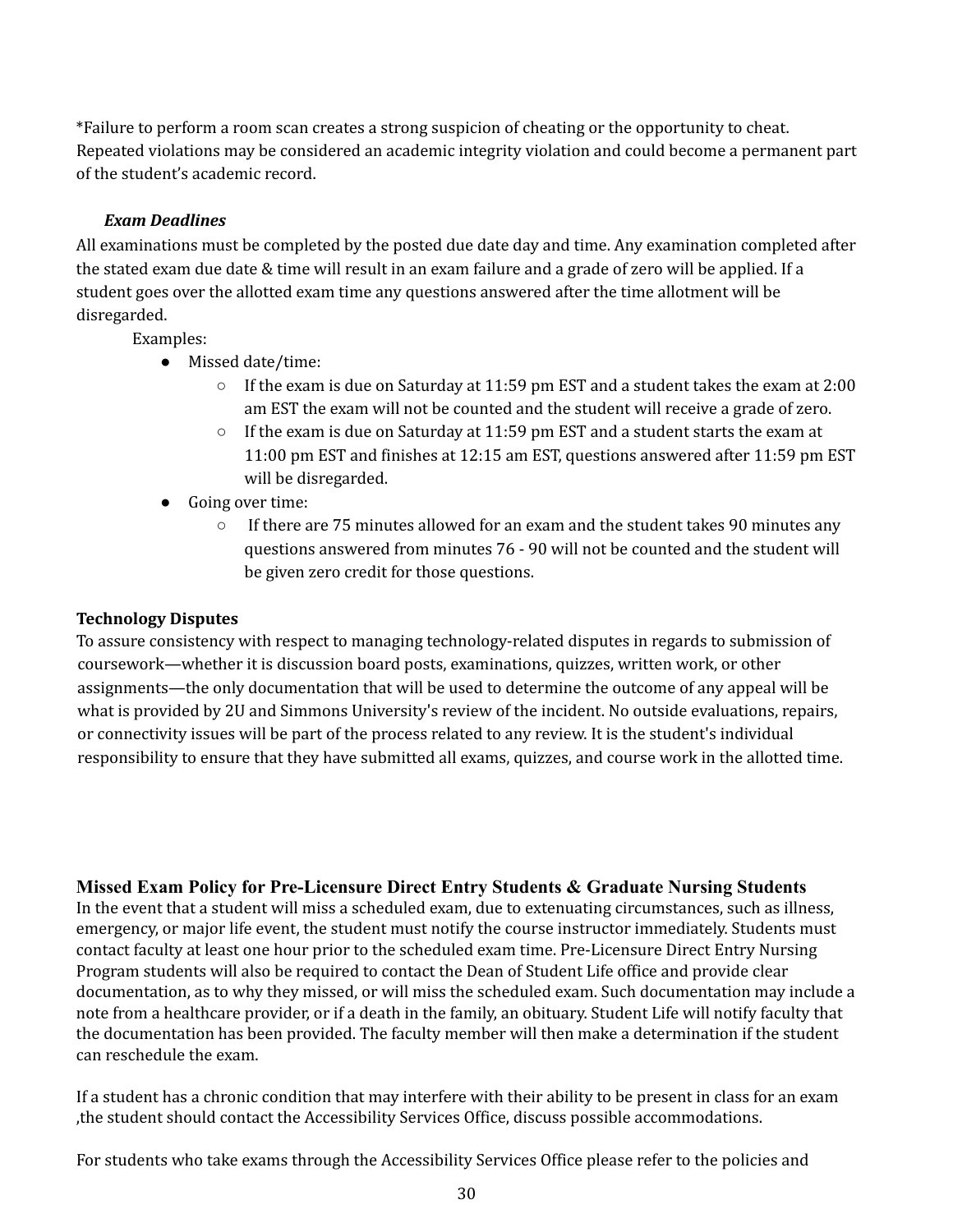procedures for making exam arrangements online: <u>http://www.simmons.edu/student-</u> [life/student-services/disability-services.](http://www.simmons.edu/student-life/student-services/disability-services)

For Pre-Licensure Direct Entry Nursing Program Students:

- Generally, students will be allowed a maximum of 48 hours to make up for the exam.
- • Point deductions for exams taken beyond 48 hours will be at the discretion of the course faculty. Please refer to the course syllabus.
- • If a student misses an exam and fails to notify the faculty member, prior to the start of the exam (as above), it will be considered an unexcused absence. The student may not be able to take the exam, and will thereby earn a zero.
- • Alternate exams are at the faculty's discretion. Students should be advised that they may not be taking the same exam that was given in class. The exam will have the same rigor and may have an altered format, such as short answers and fill in the blank.

## <span id="page-30-0"></span> **Program Completion Policy**

 All degree requirements must be completed within five years of matriculation for all MSN and DNP programs. At five years or more, prior academic coursework may be required to be repeated.

#### <span id="page-30-1"></span>**Course Withdrawal**

- • Graduate Nursing Program students who wish to withdraw from a course, past the Simmons deadline, must submit a written petition to the Program Director Depending on the reason the student may be referred to the CNBHS Appeals committee.
- • A nursing student may withdraw from two Nursing courses during their entire academic program. A third course withdrawal will result in dismissal from the nursing program.
- • If a student withdraws from one or more nursing courses during a single semester because of documented health concerns, those courses from which the student withdraws will be exempt from the course withdrawal policy.
- • Students are allowed only one opportunity to repeat a nursing course from which they withdrew or in which they were unsuccessful.

## <span id="page-30-2"></span>**Academic Warnings**

 The Nursing Programs may issue an academic/clinical warning when the student's performance is considered to be marginal and/or unsafe. The justification for a warning includes, but is not limited to the following:

- Quizzes or exams with a grade of C or below (Undergrad); B or below (Graduate)
- Overdue assignments
- Poor attendance
- Poor or unsafe clinical practice (see course and/or clinical objectives)
- Violation of the Honor Code or a significant breach in professional or ethical conduct
- Violation of the ANA Code of Ethics

#### <span id="page-30-3"></span>*Departmental Probation*

- A student who fails a nursing course will be placed on departmental probation.
- ● A nursing student on nursing probation will plan remediation and coursework for the following semester, and plan for program completion, in collaboration with their academic advisor and/or the ARB. The nursing faculty reserves the right to make the final determination of the student's coursework for the probationary semester.

## <span id="page-30-4"></span>**Nursing Course Failure and Program Dismissal**

- Students are allowed one opportunity to repeat a nursing course in which they were unsuccessful.
- A student receiving a failing grade, required by the student's program, must repeat the course for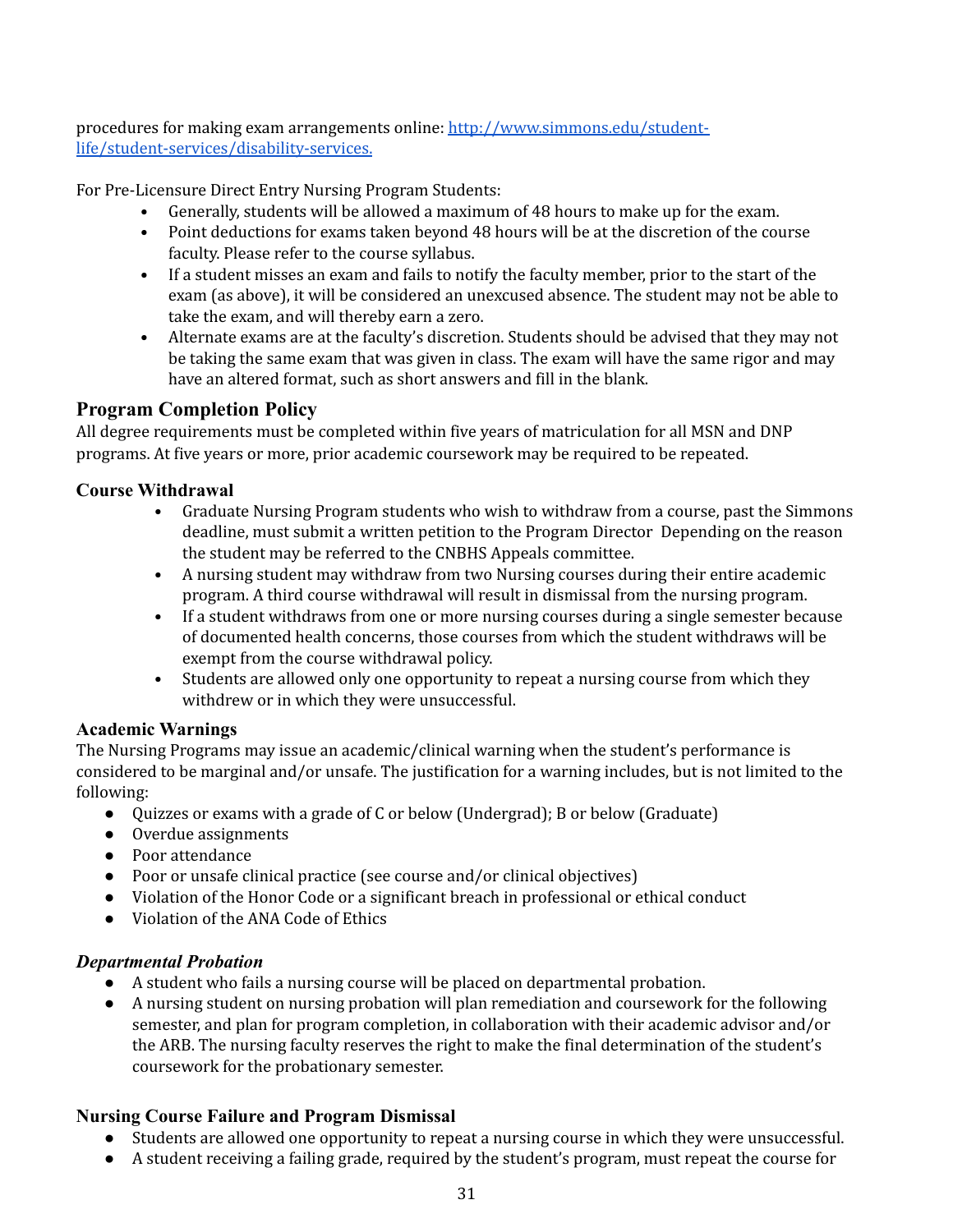credit. Grades for the initial and repeated course will appear on the student's transcript, and both will be used in calculating the cumulative GPA.

- ● A nursing student who failed in any two NURS and/or SoN courses, as required by their program, shall be dismissed from the Nursing Program.
- ● A student may be dismissed from the program if they are on probation during more than two semesters, over the course of obtaining the degree.
- ● A student may be excluded from the program for demonstrating behavior that is illegal, unsafe, unethical, or unprofessional.
- ● If there are extenuating circumstances contributing to academic difficulty, the student in consultation with their academic advisor, may choose to petition the SoN Appeals Committee for exception to this policy.
- ● A graduate student who fails two courses will be excluded from the program. The student may appeal this exclusion to the CNBHS Board of Appeals. The Chair of the Appeals committee will meet with the student to discuss the process. If the student wishes to appeal the decision of the Appeals committee they may appeal to the Associate Dean or Dean of the School. The process for this appeal will be communicated to the student by the Appeals Committee.

## <span id="page-31-0"></span>**Return following a Leave of Absence**

 Nursing students must follow the University Leave of Absence policies. In addition, a nursing student who wishes to return from a leave of absence must notify their academic advisor at least 1 term before a student plans to return to the program. Students must submit an <u>Intent to [Return](https://simmonscollege.wufoo.com/forms/z16m8xcq1brofvv/) form</u> to their academic advisor [\(nurotgadvising@simmons.edu\)](mailto:nurotgadvising@simmons.edu) no later than 14 weeks prior to their intended return.

#### <span id="page-31-1"></span>**Academic Review Board**

 The Nursing Department has an academic review board (ARB). The ARB reviews progression of all students within the degree program, addresses concerns regarding students who may have violated professional standards and counsels students having academic difficulty, including but not limited to:

- Failure to maintain the minimum GPA for the program in which they are enrolled
- Course failure
- Probation
- Overall academic record that is considered marginal

 The ARB will administer the policies regarding academic progression and, and will provide official communication with students. Faculty and faculty advisors should refer all students, both graduate and undergraduate to the ARB after one failure. The ARB has the authority to:

- Issue letters of warning
- Place students on departmental probation
- • Require students to meet with the ARB to discuss barriers to their success and plans to overcome those barriers moving forward
- Immediately remove student from their program of study
- The ARB may also hear cases of violations of professional behavior

## <span id="page-31-2"></span>*CNBHS Appeals Committee*

 The CNBHS Appeals Committee considers formal written requests from students who are seeking an exception to program policies and exclusion. The appeal must be submitted to the Associate Dean within the time frame for the particular appeal:

| <b>Policy Being Appealed</b> | Time Frame for Appeal Following Student<br>Notification of Decision |
|------------------------------|---------------------------------------------------------------------|
| Program exclusion            | $30$ days                                                           |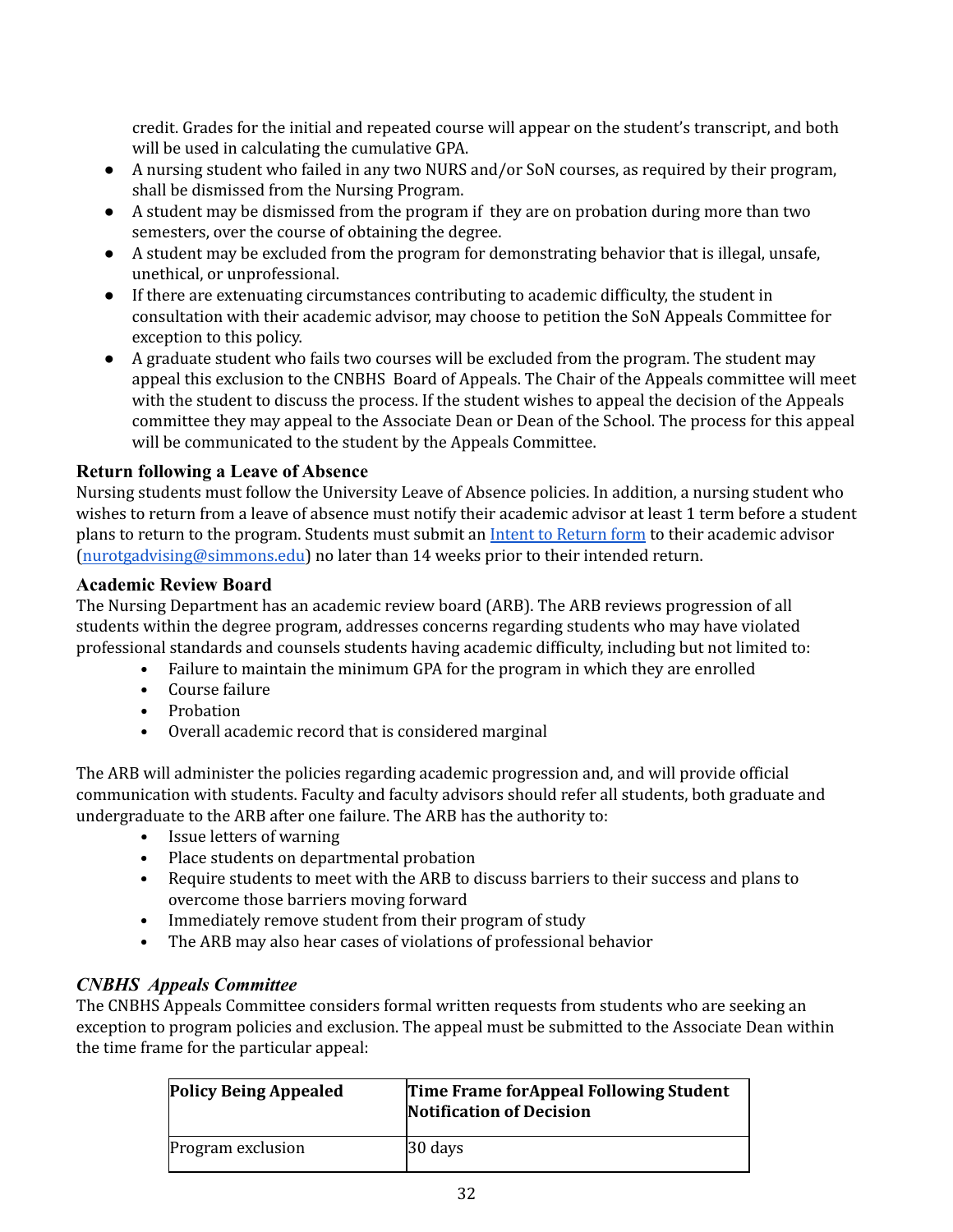| Grade appeal denied by Chair | 5 days  |
|------------------------------|---------|
| Other appeals                | 14 days |

A student may seek an exception to a policy, or appeal a decision if:

- There is new information that could influence outcome
- The student views the original decision as a disproportionate response
- The student believes that the policies were administered unfairly

 The CNBHS Appeals Committee is composed of Program Chairs from each department (or their designee), the Associate Dean of Health Sciences, the Associate Dean for Nursing, the Director of the Dotson Bridge and Mentoring Program, and an at- large-faculty member. One Associate Dean shall be an ex officio member of the committee. The Committee has regularly scheduled meetings throughout the academic year.

#### <span id="page-32-0"></span>**Process**

- • Written request submitted by student to the Program Director, Associate Dean or SON Chair. Students are strongly encouraged to consult with their faculty advisor, in preparing their appeal form and planning for their appearance, in front of the SoN Appeals Committee.
- • The Program Director, Chair or Associate Dean will place the student's appeal for consideration at the next available CNBHS Appeals Committee meeting. The Committee will make reasonable effort to consider appeals in a timely manner.
- • Prior to meeting with the student, the committee may choose to consult with faculty or others involved in the case.
- • Students will be invited to appear at the CNBHS Appeals Committee meeting, when their case is being heard. Students are allowed to have their faculty advisor attend the meeting with them if they choose.
- • Students will be notified, in writing, of the Committee's decision, within 10 business days of the meeting, at which their appeal is heard. Notification of the decision will also be sent to the CNBHS Dean and the Department Chair.
- • In the event that the Appeals Committee grants an exception to a policy, the matter will be referred back to the department responsible for determining how to implement an appropriate plan for student progress.
- The CNBHS Dean will be the final arbiter.
- Students can appeal to the CNBHS Appeals committee only once.

## <span id="page-32-1"></span>**Transfer Credit**

 Students may transfer a maximum of two courses into the program. Any such course must be a master's level course, have been taken within the last five years, and the student must have achieved a B or better. Students may not transfer credits for CHSO404, NURS, 424, NURS 530, NURS 531, NURS 532, NURS 533, NURS 534, NURS 535, and NURS 536 from another institution. The student must fill out the <u>[transfer](https://drive.google.com/file/d/1KJK5XQ51h7v2P_ShuWiLRF9Dj8ULLJH0/view) of</u> [credit](https://drive.google.com/file/d/1KJK5XQ51h7v2P_ShuWiLRF9Dj8ULLJH0/view) form and submit the syllabus which will be reviewed by the faculty teaching the course that the student is submitting the application for. Approval of the Chair of Graduate Nursing is required.

#### <span id="page-32-2"></span>**Progression**

 Students enrolled in the Graduate Nursing Programs are expected to make progress towards all course objectives, throughout the semester. If, in the opinion of the faculty, clinical preceptor and/or student, such objectives are not being met, the student may be required to do additional course work, in order for objectives to be attained. Faculty will evaluate and monitor student progress, and determine how long tutoring will be required.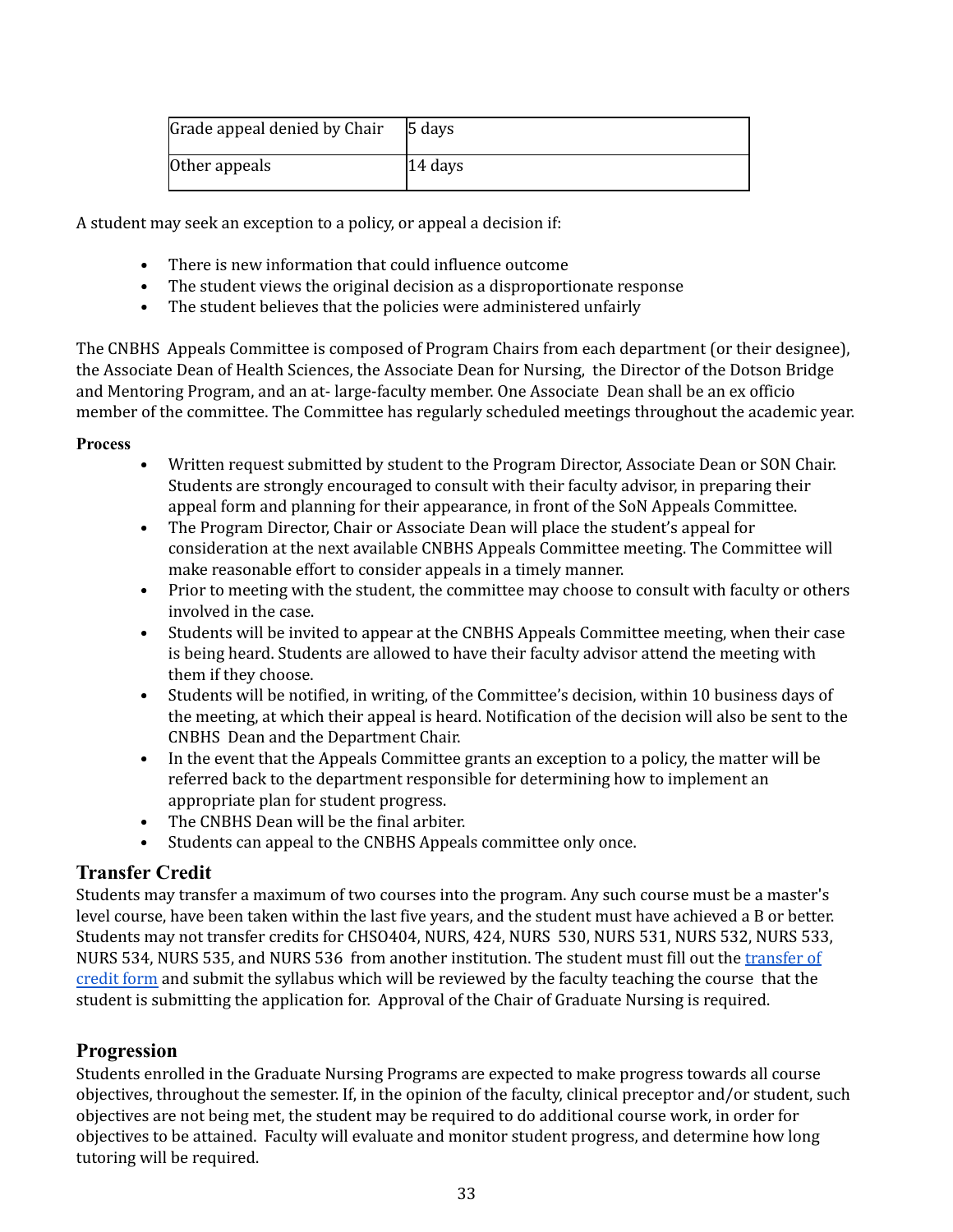# <span id="page-33-0"></span> **RN Work Requirement**

 Graduate Nursing Program faculty highly value the role of the registered nurse in the development of the advanced practice role. To reinforce the nursing role as the foundation for advanced practice, students in the Graduate Nursing Program are required to have work experience in the RN role. Students should have paid "hands on" clinical experience caring for patients, and can occur in many different healthcare settings. Please check with graduate faculty if you have any questions about requirements, including the appropriateness of the setting. Students must submit documentation of employment to the clinical coordinator by April 15, during the semester the student is enrolled in NURS 530. Students should inform their advisor about the job they are accepting, so that it meets the criteria for clinical practice. Typically, the documentation can be an email from the student's employer, stating that the student is working as an RN in the setting.

- ● All Direct Entry Nursing Program students must work a minimum of 8 hours per week, in a paid position, as an RN, while enrolled in the Graduate Nursing Program.
- experience (paid employment as an RN), must work as an RN during the program. ● All RN students that have less than one year of full time, or two years of part-time nursing

## <span id="page-33-1"></span> **Policies Specific to the Direct Entry Program**

 All Direct Entry Nursing Program students, upon completion of the Pre-Licensure Curriculum will be eligible to sit for licensure as a registered nurse. Female students, who choose not to continue in the Master's Degree Program, may apply to the Undergraduate Nursing Program as a Dix Scholar, and will receive a BS in Nursing, provided they formally withdraw from the Direct Entry Nursing Program and follow the policy guidelines, listed under Admissions Policies for Transferring Academic Tracks.

 Completion of the Pre-Licensure Curriculum is equivalent to graduation, as defined by the Massachusetts Board of Registration in Nursing. Students are eligible to sit for the licensure exam at the end of the Pre-Licensure Curriculum. Direct Entry Nursing Program students must pass the NCLEX by February 15, in order to continue in the graduate sequence.

## <span id="page-33-2"></span> **Policies Specific to the Doctor of Nursing Practice program**

 Students may transfer a maximum of 6 graduate/doctoral level credits into the DNP Program. Credit may be transferred from programs accredited at the graduate level. The student must have taken the course, within the last 5 years, and earned a grade of B or better. Courses for transfer must be approved by the DNP Director and/or the Chair of Graduate Nursing.

 DNP students, who want faculty assistance on their projects, during semesters when the specific Project seminar courses are not offered, must enroll in NURS 690: Capstone Advisement (one credit tuition; no credit is earned), in order to continue work on the DNP Project.

 DNP students may receive an academic warning, for poor attendance in on-campus classes and inadequate participation in online courses.

## <span id="page-33-3"></span> **Clinical Education Policies**

 Simmons University Graduate Nursing Clinical [Placement](https://www2.simmons.edu/documents/nursing/Nursing-at-Simmons-Clinical-Placement-Policy-Handbook.pdf) Policy Handbook. All policies and procedures pertaining to Graduate Nursing Clinical Placement can be located in the

 Additional specific policies pertaining to pre-licensure Direct Entry clinical placement can be found in the below sections.

## <span id="page-33-4"></span> **Direct Entry Pre-Licensure Clinical Placement**

 For students taking clinical courses in the Direct Entry MSN Pre- Licensure sequence, all clinical placements will be made by the Clinical Coordination Office staff, in consultation with the faculty. When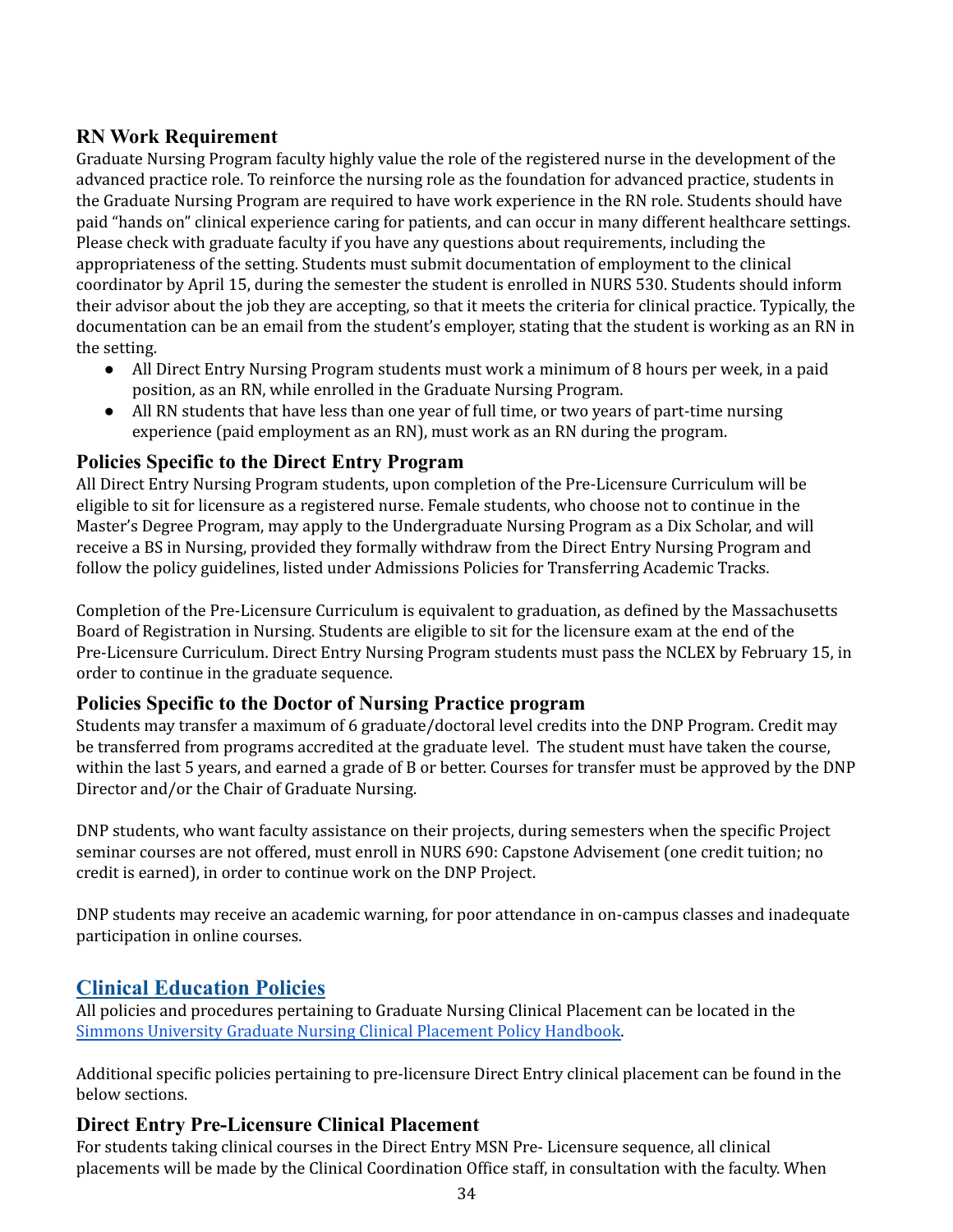assigning students to clinical placements, staff and faculty consider student learning needs and affiliating healthcare agency requirements, with a goal of students having the opportunity to complete rotations, in a variety of healthcare agencies. Due to the high volume of nursing students enrolled in Boston-area programs, specific student requests cannot be accommodated. Students can expect to be informed of clinical placements approximately four weeks in advance of the clinical session.

# <span id="page-34-0"></span> **Clinical Attendance Policy**

This policy applies to Pre-Licensure Direct Entry Program students.

#### <span id="page-34-1"></span>**Expectation for Attendance and Punctuality**

 It is the expectation of the Simmons Nursing Program, that all students attend all clinical and lab sessions. They are expected to arrive at clinical and lab assignments on time, and be fully prepared to participate in providing safe patient care. Absences from clinical practice are closely monitored by faculty, and should occur only in rare circumstances.

 The clinical instructor/preceptor has the responsibility to ensure patient safety is not compromised. Therefore, any student unable to participate fully to provide safe and effective care to patients will be dismissed from the clinical experience and incur a clinical absence. If a clinical instructor/preceptor determines that a student is unable to provide appropriate care for any reason (e.g., inadequate preparation to discuss and deliver patient care, incomplete pre-clinical paperwork, inappropriate dress, a physical illness, emotional distress, etc.), the clinical instructor/preceptor , in consultation with the course coordinator or the administrator on call, may remove the student from the clinical area immediately.

 Should a student be dismissed from clinical, the clinical faculty must document the incident, using the Simmons University Nursing Department "Reportable Event" form. The student will also be required to complete the student version of this form. If necessary, the course coordinator, in consultation with the department chair, will issue a clinical warning and determine if a plan for performance improvement is indicated, or if the circumstances warrant further action, such as referral to the Nursing ARB, Honor Board, or CNBHS Associate Dean.

#### <span id="page-34-2"></span>**Clinical Absence**

 Students who miss clinical, lab, or simulation for any reason, jeopardize their ability to meet the clinical objectives. This may result in course failure.

## <span id="page-34-3"></span>**Notification**

 Professional communication is valued and required. The student must notify the clinical instructor/preceptor, in the manner determined by the faculty, at least one hour before the start of the clinical day. The student is also responsible for notifying the course coordinator, within 24 hours. The clinical instructor will inform students of the process and policy to notify the agency/hospital unit.

## <span id="page-34-4"></span>**Failure to Notify of Lateness and Absence**

 Students who fail to follow the notification policy, outlined above, will be issued a written clinical warning. The student may be referred to the Chair of the School of Nursing, Associate Dean of Nursing, or the Nursing ARB to determine whether a student's performance warrants further action or sanctions.

## <span id="page-34-5"></span>**Consequences of Clinical Absence**

 During the pre-licensure part of the program students must complete a make-up experience and/or assignment. If the student fails to complete the make up by the date designated by the course coordinator, they will have points deducted from their final course grade as follows:

- • Two points will be deducted from the final grade for the first clinical absence (e.g. a student with a course grade of 90/A- before accounting for clinical absence would receive a final grade of 88/B+)
- An additional three points will be deducted from the final grade for the second clinical absence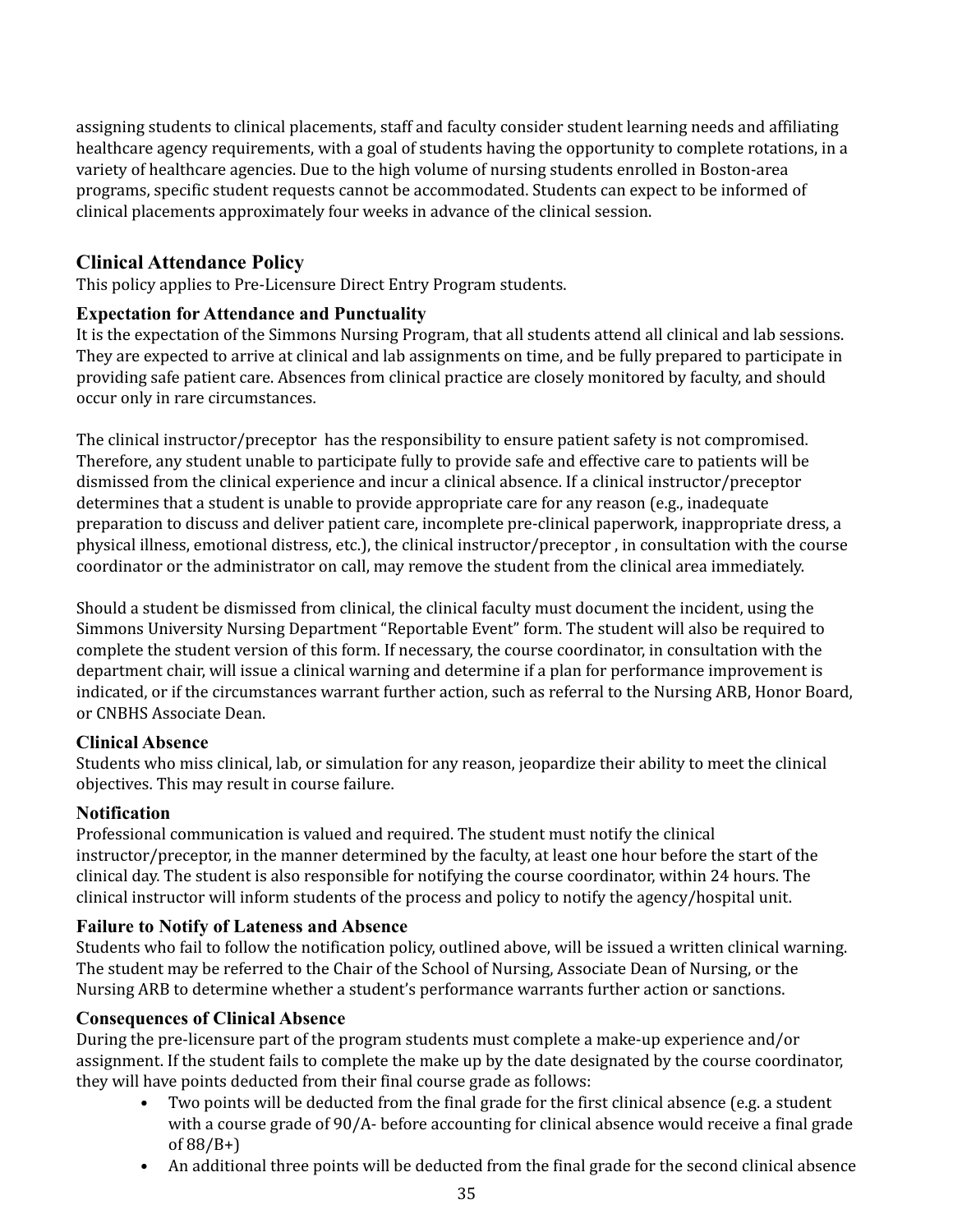(e.g. a student with a course grade of 90/A- before accounting for clinical absences would receive a final grade of 85/B)

 • If a student exceeds two clinical absences, a faculty review will be held to determine whether astudent's performance warrants afailureinthecourse or if the situation warrants continuation in the program with a plan for remediation.

#### <span id="page-35-0"></span>**Repeated Tardiness**

 Arriving at clinical late, or at the appointed time but unprepared to commence clinical duties, on more than one occasion, constitutes repeated tardiness and is considered unprofessional behavior. This will result in a review by the faculty to determine whether a student's performance warrants further actions. Such actions may include a plan for performance improvement, clinical warning, or clinical/course failure.

#### <span id="page-35-1"></span>**Clinical Absence Make-Up**

 Students, who are in good standing, and not in jeopardy of clinical failure, may be given the opportunity to make-up the missed clinical. For pre-licensure students an alternative assignment will assist the student in meeting the course objectives, and is estimated to take the same or more time to complete than the missed clinical hours. In general, make-up assignments must be approved by the course coordinator and will follow these suggested equivalents to an eight-hour clinical session:

- • An eight-hour educational program, along with a 3-5-page reflection paper, with a minimum of 5 references. Students are responsible for finding the program and submitting it to the course coordinator for approval.
- • A minimum of ten pages of a fully, referenced research paper. The topic must be approved by the course coordinator.
- • At least one hour of simulation, for each hour of missed clinical, plus written assignment. (Please note, Simmons cannot guarantee that it can offer sufficient simulation time to make up all missed clinical hours).
- • Students must be meeting course outcomes, as determined by the Course Coordinator, to be eligible for clinical makeup.

#### <span id="page-35-2"></span>**Student Health Insurance**

 In accordance with Simmons University policy and Massachusetts state law, all students are required to have health insurance. University Health Insurance is not available for online students. The Nursing Program encourages students to have insurance that is sufficient to cover any medical expenses that might occur during a clinical rotation.

#### <span id="page-35-3"></span>**Professional Liability Insurance**

 All students providing direct patient care, as part of their clinical education, must be covered by a professional liability policy. Simmons University holds a blanket professional liability policy that covers all students enrolled in clinical courses. The policy only covers students, while in their capacity, as Simmons nursing students.

#### <span id="page-35-4"></span>**Dress Code**

 Professional appearance is required in all healthcare settings. Pre-Licensure Direct Entry Nursing Program students are required to wear the Simmons University student uniform. In agencies not requiring the school uniform students must adhere to the dress code of the agency. In all cases, students will adhere to the dress code policies, set by the clinical agency.

- ● Uniform: The Pre-Licensure Nursing Program uniform consists of navy blue scrub pants or skirt, top, and a white scrub jacket. The school emblem is embroidered on the scrub top and jacket. Tightly knit, white cotton t- shirts, with short or long sleeves, may be worn under the scrub top.
- Name Pins: Must include full name, status (student nurse), and the name of the college.
- Sweaters: Because of their tendency to retain pathogens, sweaters are not allowed in the clinical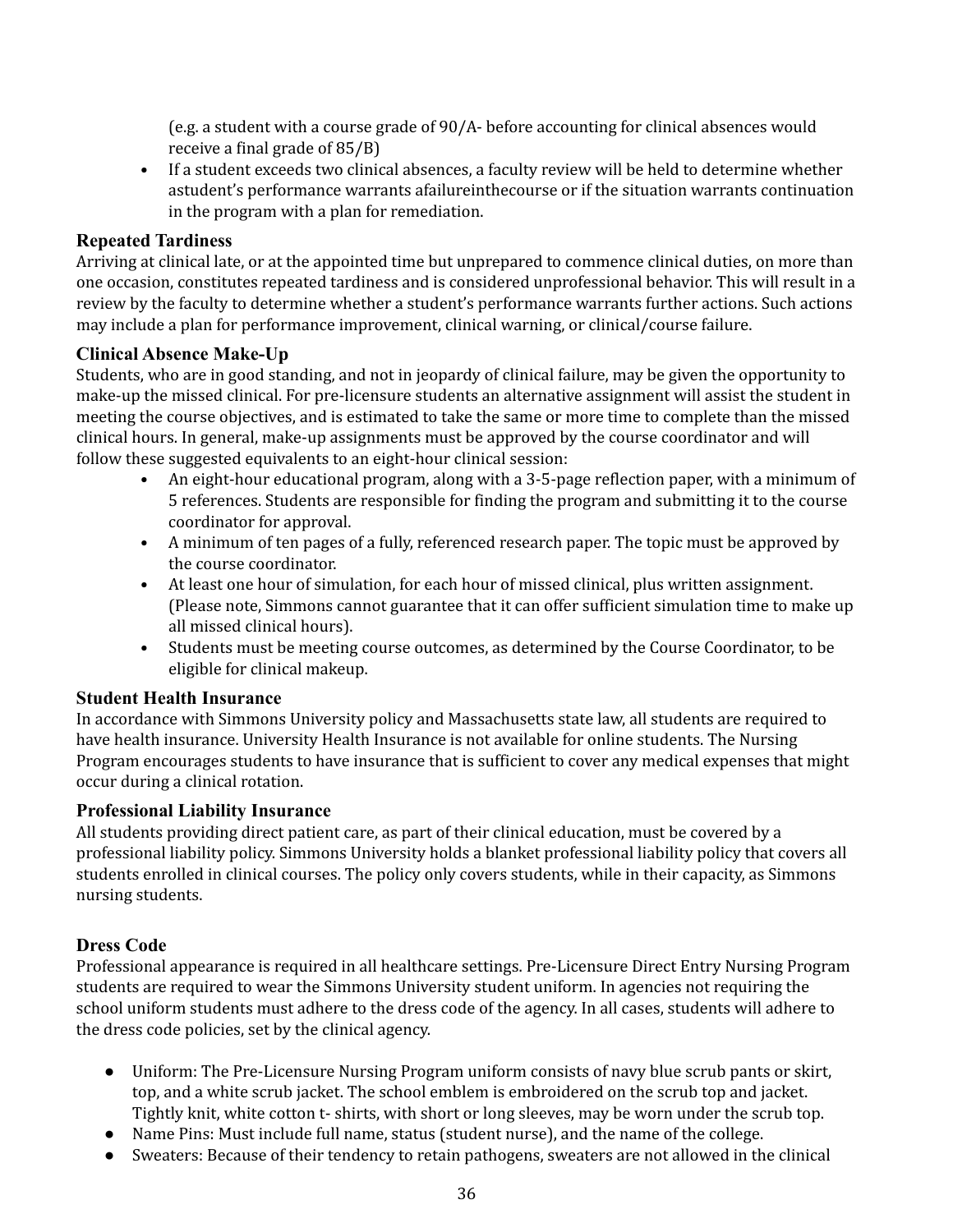agency.

- ● Shoes: Shoes must have closed front and backs, with flat rubber or other quiet soles. Shoes must be clean and in good condition.
- ● Piercings: For safety and professional appearance purposes, all piercings should be discrete small studs only.
- Tattoos: Students are encouraged to use discretion in covering visible tattoos.
- ● Nails: Artificial nails of any kind, including gels, acrylic and wraps, are not allowed, as research has shown them to harbor increased bacteria.
- Hair: Hair must be pulled back at or above the line of the collar.
- Graduate students will follow the policy of the agency in which they are being precepted.

# <span id="page-36-0"></span>**Transportation**

 Students are responsible for all transportation costs, related to clinical experience. Costs will vary with the clinical placement. Students should anticipate incurring transportation expenses \$200 to \$400 per year.

## <span id="page-36-1"></span>**Clinical Requirements**

 The agencies and hospitals that Simmons University collaborates with for clinical education have strict policies about what is required of students prior to being placed. Please note that students are responsible for keeping track of their clinical compliance, throughout their time in the Simmons Nursing Program. Students are expected to submit documentation of expired clinical requirements in a timely manner. Failure to do so could result in being removed from clinical.

 The clinical clearance requirements for the Pre-Licensure Direct Entry Nursing Program students include the following:

- • Demonstration of Medication Calculation and Administration Safety Competency:  *(Pre-Licensure Nursing Program students only)*
- Health Clearance
- Cardiopulmonary Resuscitation Certification
- Mandatory Clinical Orientation and Agency-Specific Pre-Clinical Requirements
- Background and Criminal History Checks

# <span id="page-36-2"></span>*Demonstration of Medication Calculation and Administration Safety Competency*

 Administering medications safely is a critical aspect of nursing practice; therefore Pre-Licensure Direct Entry Nursing Program students must demonstrate their basic competency to calculate accurate medication dosages, in every clinical nursing course.

 In NURS 295, NURS 295-AC, and NURS 494, students will have three opportunities to pass the Medication Calculation and Administration Safety Competency (MCAS) exam, given during the course. Students who do not achieve a 90%, with three opportunities to take the competency exam will be withdrawn from the course and may retake the course in subsequent semesters.

 In every subsequent clinical nursing course, the test will be given at the beginning of the semester, and the student will have two opportunities to pass the competency exam, with a grade of 90%. Students who do not achieve a 90%, with two opportunities to take the competency exam, will be withdrawn from the clinical course(s) for which they are registered and may enroll in the clinical course in a subsequent semester.

 The student's first attempt at MCAS grade will contribute to 5% of the overall course grade. If a student is registered for more than one clinical course, the student's first attempt MCAS grade will also count toward 5% of the course grade for each clinical course that semester.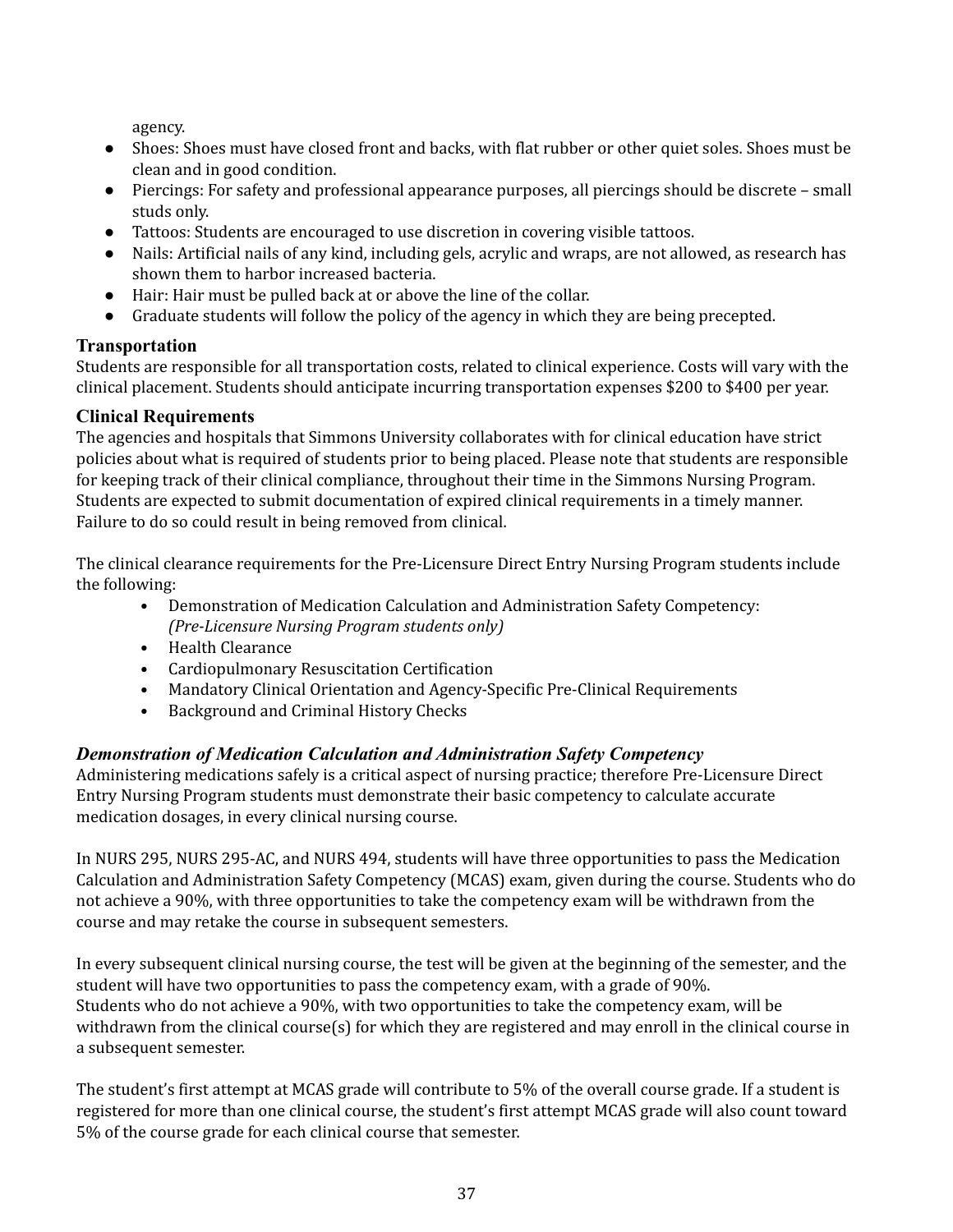Practice modules are provided for each of the 10 competency groups and can be found in Moodle, under Medication Safety Competency, before the start of the semester. Students must complete all required module quizzes, or complete the competency quiz with a 90%, before taking the MCAS exam. The 10 module quizzes, or competency quiz, must be completed before the first week of class. Upon successful completion of these 10 module quizzes or competency quiz, the student will be allowed to take the MCAS exam. If a second MCAS attempt is needed, the student must complete the retake exam before the start of clinical.

## <span id="page-37-0"></span> **Nursing Lab Policies**

 The laboratory environment serves to simulate the clinical setting, and it should be managed in a professional manner. The bed, patient, and bedside should look neat, clean, respectful, and professional. The intent is to help you establish very good habits that will carry over, as you care for your patients, in your clinical settings.

- 1. Laboratory and Simulation Attendance Policy
	- a. Laboratory and simulation attendance is mandatory. Each student is reminded to use their best judgment, in the event of illness or an unusual situation, where the student may be absent. Professional communication is valued and required. Please follow these guidelines.
		- i. Laboratory Absence: The student must call the course coordinator and laboratory faculty, to notify and arrange for makeup.
		- ii. Simulation Lab Tardiness: The door will be closed five minutes after the session starts; if you are more than five minutes late, you will not be allowed to attend.
		- are sick, or have other extenuating circumstances, you must contact the simulation lab director to schedule a make-up. iii. Simulation Lab Absence: Missing a simulation counts as a clinical absence. If you
- 2. Basic Rules of Lab Usage
	- a. Keep the labs neat. This is your workspace, and it will be most useful to you if it is kept tidy and well-organized.
	- b. Lab equipment is for use only in the lab. Anything removed from the lab will be considered stolen equipment, and will be dealt with as such.
	- c. Food and drinks (except water) are not permitted in the lab.
	- d. Bring all materials, as directed by your Instructor (e.g., nursing supply kit, stethoscope, writing materials, textbooks, etc.). If you do not have all of your materials, you may not be allowed to participate.
	- e. Appropriate dress is required. This includes closed-toed shoes (no sandals, flip-flops, or other open-toed shoes, even in summer), your nursing uniform, and any other protective clothing, as directed by your instructor.
	- f. Clean up after yourself. Put all equipment and furniture away where you found it, place all trash in appropriate receptacles, and turn off all electrical equipment.
	- g. Report any damaged or non-working equipment to your instructor or the Lab Coordinator.

## 3. Mannequins

- a. Types of Mannequins
	- i. SimMen (solid blue gowns): most advanced; used with laptops for scenarios
	- ii. VitalSims (solid yellow gowns): have vital signs and sounds for auscultation
	- iii. Basic mannequins (printed white gowns): have no simulation capabilities
- b. Moving Mannequins
	- i. Always use two people when lifting the models and use good body mechanics. (Lift with your legs, etc.)
	- ii. If moving a SimMan or VitalSim, be sure to move all associated equipment carefully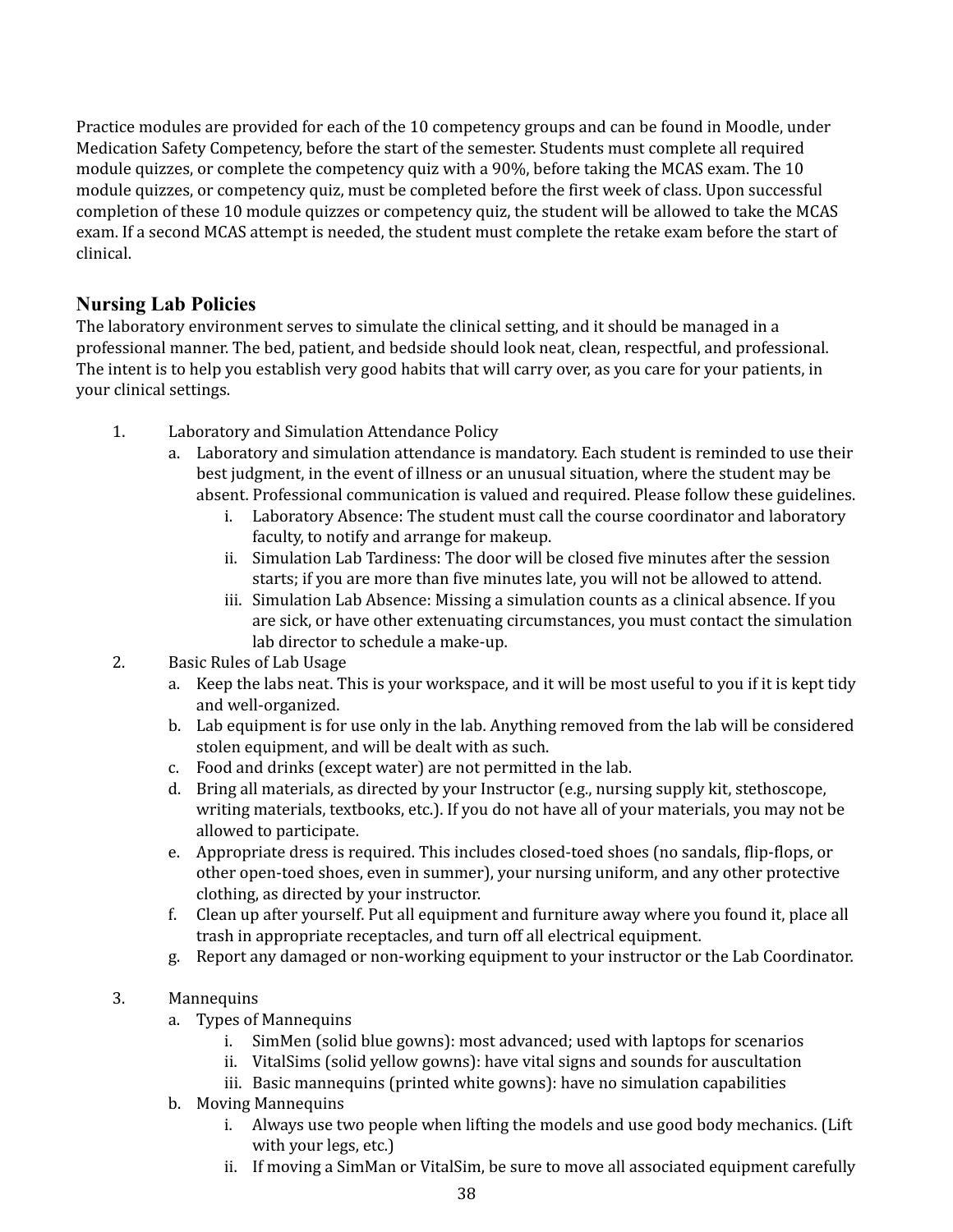and appropriately. Do not let anything drag or fall on the floor.

- c. Storage of Mannequins
	- i. Mannequins in use should be in beds. Mannequins not in use should be placed on the mannequin rack or on a stretcher. Do NOT put the mannequins in chairs, on the floor, or anywhere else, as this will damage them. There is ample rack space for all mannequins.
	- ii. Mannequins in the beds should be left with all anatomical parts in place, and should be covered with a sheet, as you would leave your patient in a hospital setting. Place a pillow under the mannequin and leave the HOB elevated to about 30 degrees.
- d. Use of Mannequins
	- i. Use only Tega Dermor paper tape on mannequins;other tape damages Them.
	- ii. Do not use iodine or Betadine on the mannequins; it stains them.
- 4. Care and Usage of Other Lab Equipment
	- a. Reuse/recycle supplies and equipment, whenever possible. This includes bedding, which should only be changed if stained or soiled. Do not use new supplies, unless specifically directed to do so.Please discard all single-use equipment, such as specula for the otoscope, tongue blades, cotton swabs, gauze, etc., and place stained or soiled linens in the hamper bags provided.
	- b. Turn off all lights, Welch-Allyn wall units, any portable equipment, and VitalSims and SimMen.
	- c. If using the examination tables, place unused paper over the table after each use.
	- d. When working with IV fluids, use proper containers (e.g., bucket, trash bin) to prevent fluid from running onto the floor.

# <span id="page-38-0"></span> **Admissions Policies for Nursing Academic Tracks**

## <span id="page-38-1"></span> **Transferring from the Dix Program to Direct-Entry Nursing Program**

 Students enrolled in the Dix Program, who wish to change to the Direct-Entry Master's Program, MUST first consult with the Chair of the Graduate Nursing Program. Since each student's curricular status will be different, based on length of time in the Dix Program, such a transition may or may not be possible. Additionally, application to the Direct-Entry Program, via the School of Nursing , is required. Students must apply by the designated Direct-Entry application deadline.

# <span id="page-38-2"></span> **Transferring from the Graduate Nursing Program (MSN) to Undergraduate (BSN) Program (Dix Scholar)**

 It is important to first speak with your faculty advisor and the CNBHS Associate Dean if you are considering a transfer between a MSN program offered through the School of Nursing (SoN) and the BSN program for adult women that is offered through the undergraduate college. Students must also adhere to the following policies and process:

#### **. It is important to FIRST speak with your faculty advisor and the Associate Dean before applying.**

- i. Apply, be accepted and enroll as an undergraduate adult student (Dix Scholar).
	- 0. DO NOT use the regular Dix Scholar application-- there is a simplified version to save you time, and allows your application's review to be expedited.
- ii. The student's admission to the Dix Program, and degree candidacy, must occur by the deadlines outlined in the below section.
- iii. Satisfy the All-College Graduation Requirements for Undergraduates: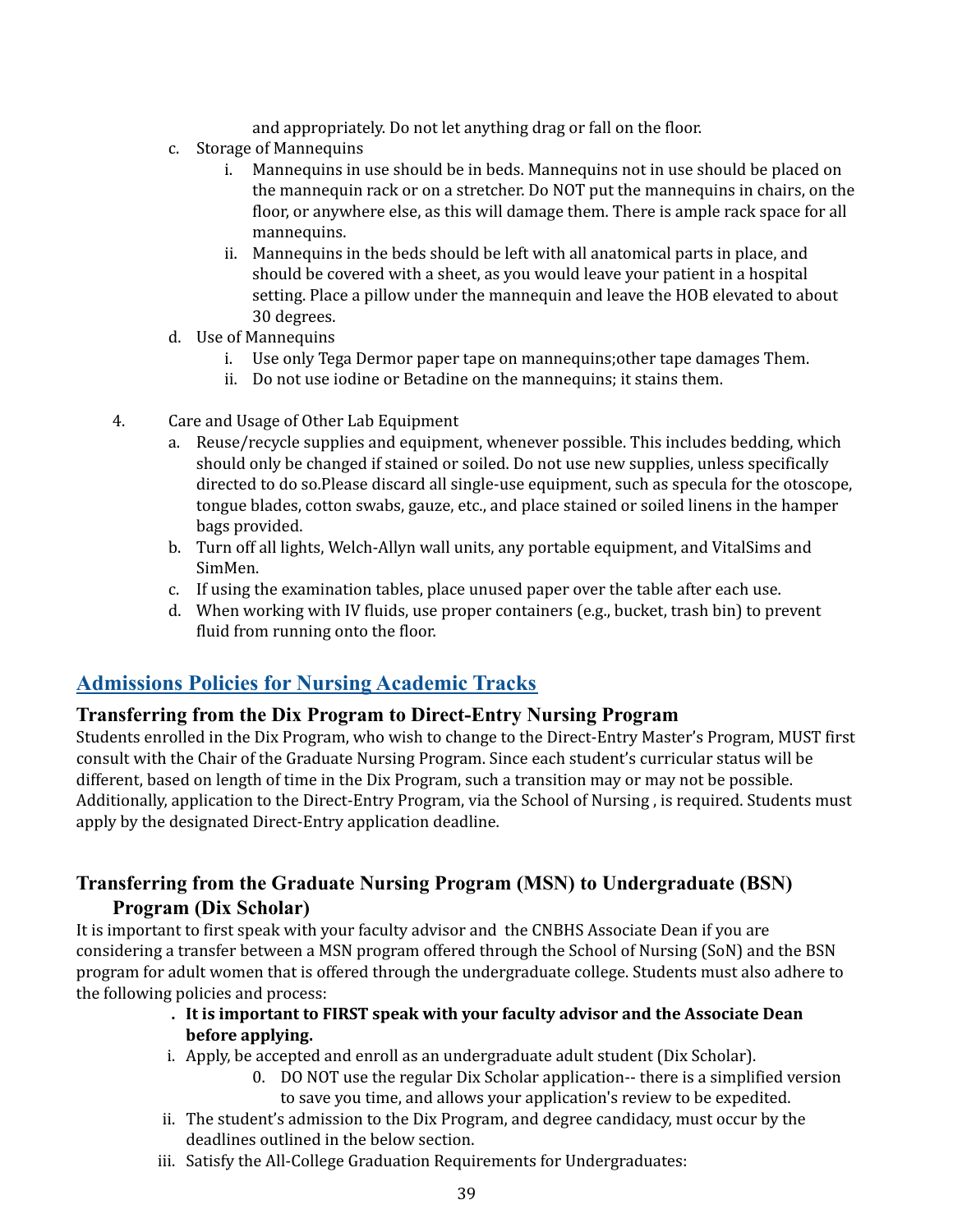- 0. Math competency (satisfied by a C or higher in any college math course in the past 7 years, or by exam)
- 1. iComps (technology/resources exam)
- 2. Financial Empowerment Seminar
- 3. Simmons University PLAN (satisfied by transfer credit from your first degree)
- iv. A student who has completed, or is completing in the current semester, coursework equivalent to the BSN nursing sequence is not eligible to receive a bachelor's degree in nursing from Simmons without fulfilling the requirements listed above.
- v. MSN to BSN program transfer becomes effective in the semester following admission to the BSN program. Please note application deadlines listed below.
- vi. If you choose to enroll in the BSN program, you must formally withdraw from the MSN Program. You must submit a written notification to the Chair of Nursing with copies to The Registrar, Office of Undergraduate Admission and Office of UG Admission.
- vii. If admitted to the undergraduate BSN program, students must formally accept the offer of admission in order to enroll. The tuition deposit is waived.
- viii. No interview is required.
- ix. Your financial aid will likely change. Guidelines for awarding federal aid are different between graduate and undergraduate study.
	- 0. Speak to your financial aid [counselo](https://www.simmons.edu/undergraduate/admission-and-financial-aid/tuition-financial-aid/contact-us)r before making your decision.
- x. All questions about graduation date and degree conferral should be directed to the Registrar's office and not to Undergraduate Admission.

#### <span id="page-39-0"></span>**Deadlines**

#### <span id="page-39-1"></span>*For students who will be taking BSN classes after their admission*

- Fall semester: August 10th
- Spring semester: January 8th
- Summer semester: May 1st

#### <span id="page-39-2"></span>*For students who will have completed all of their pre-licensure coursework before their admission*

- January degree conferral: August 10th<sup>t</sup>
- May degree conferral: January 8th
- August degree conferral: May 1st

 Decisions are made on a rolling basis, typically within 2 weeks of when your application and supporting materials are received by Undergraduate Admission.

#### <span id="page-39-3"></span>**Required materials:**

- Online application form (email [dayna.bradstreet@simmons.edu](mailto:dayna.bradstreet@simmons.edu) to request the special application for internal applicants
- Statement explaining your reason for transferring to the BSN program (1 page, double-spaced
- ● Official college transcripts from all previously attended institutions (forwarded from the College of Natural, Behavioral and Health Sciences Graduate Admission
- Official Simmons University transcript (forwarded from the Registrar's Office
- Official high school transcript (emailed from your high school is fine)
- ● 1 recommendation letter from a Simmons faculty member (or 2 from non-Simmons faculty or professional sources)
- Please submit all materials to [ugadm@simmons.edu](mailto:ugadm@simmons.edu), drop them off at W102, or mail them to: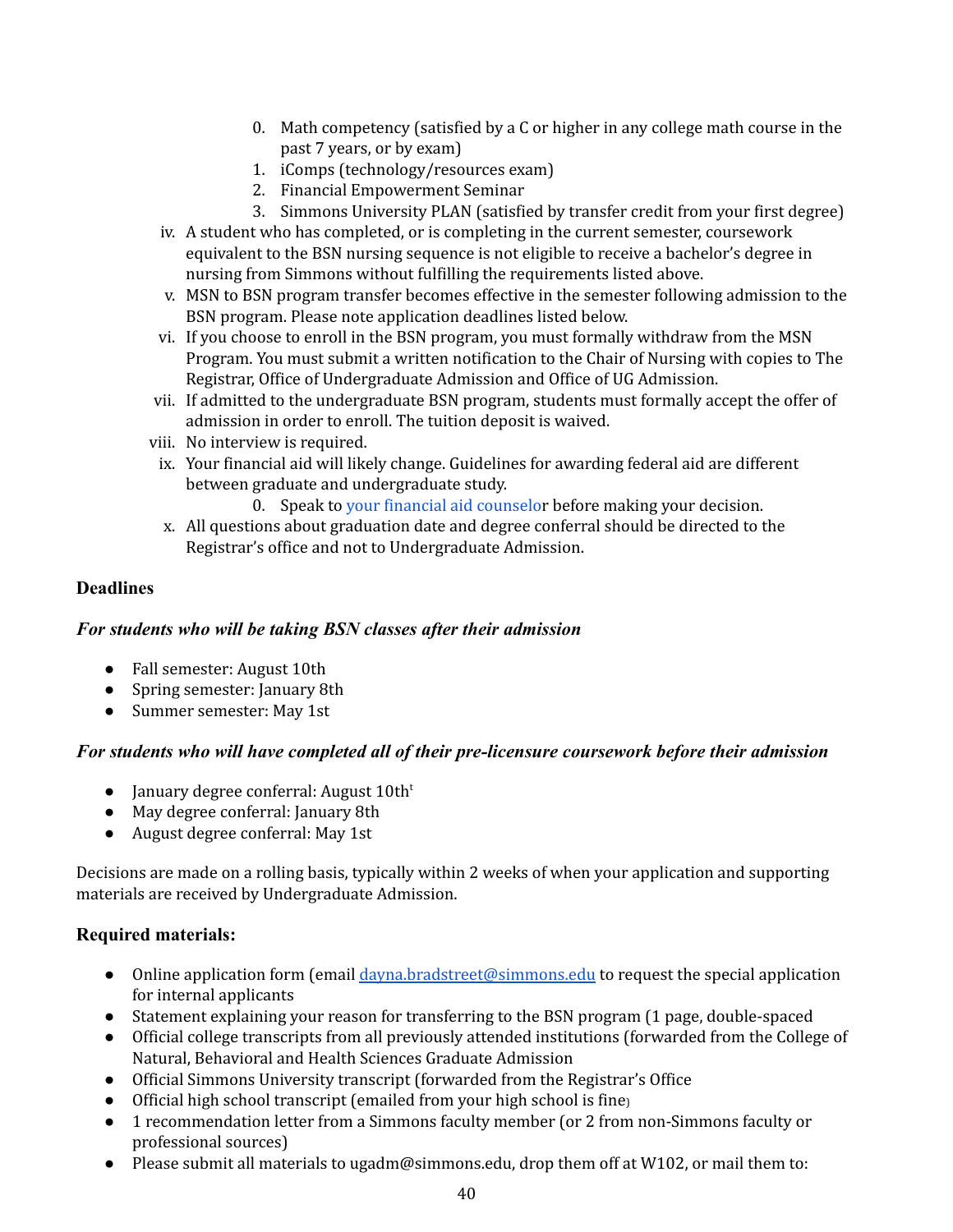Office of Undergraduate Admission 300 The Fenway Boston, MA 02115 Simmons University

#### <span id="page-40-0"></span>**Considerations when transferring programs**

 You must satisfy the All-College Graduation Requirements for Undergraduates. A "Transfer Credit Evaluation" (TCE) of your transcripts, from all post-secondary institutions you have attended, will provide you with a report of what, if any, of these requirements remain outstanding, at the time you enroll as an undergraduate.

 Financial aid may change. Guidelines for awarding federal aid are different between graduate and undergraduate study.

- • Students transferring from the Direct Entry Program are not eligible to receive the Dix Scholarship.
- • Dean's Scholarships received from the Direct Entry Program are not eligible to be transferred to the Dix Program.

## <span id="page-40-1"></span> **Applying to the 4+1 BS-MS Nursing Program**

 Nursing students are invited to apply to this program during their sophomore year. The application deadline is in the spring semester. Questions about this program can be addressed to the Chair of Undergraduate Nursing. The requirements for admission into this program are:

- A minimum nursing course GPA of 3.33
- A minimum overall GPA of 3.33
- Two recommendation letters from faculty.
- • A statement from the student about their choice for accelerated, advanced practice program that indicates understanding of the advanced practice role, leadership capacity, inquisitiveness, curiosity, commitment, goals, and a clinical exemplar.
- • Acceptance is contingent upon completion of any courses in progress at the time of application.
- An interview by a faculty member may be required.

## <span id="page-40-2"></span> **Applying to the MSN-DNP Program**

 Students matriculated in the Simmons' MS in Nursing Program can apply to earn their DNP in an accelerated format, taking doctoral-level courses, while in the Master's Program. Interested students should meet with the Chair of Graduate nursing. There is no formal application but information about enrollment dates will be collected to ensure correct coding. Questions about this program or application process can be addressed to the Chair of Graduate Nursing and the Director of the DNP Program.

The requirements for admission into this program are:

- 1. Matriculated student in the MS in Nursing Program at Simmons
- 2. Simmons GPA: 3.5

# <span id="page-40-3"></span>**Addendum I**

## <span id="page-40-4"></span> **Vaccinations/Immunizations Required for Clinical**

 Nursing students must provide documentation, relating to immunizations and infectious diseases, to receive health clearance to participate in clinical. The Nursing Program reserves the right to change health requirements, as needed, to meet contractual obligations with affiliating healthcare facilities. Immunization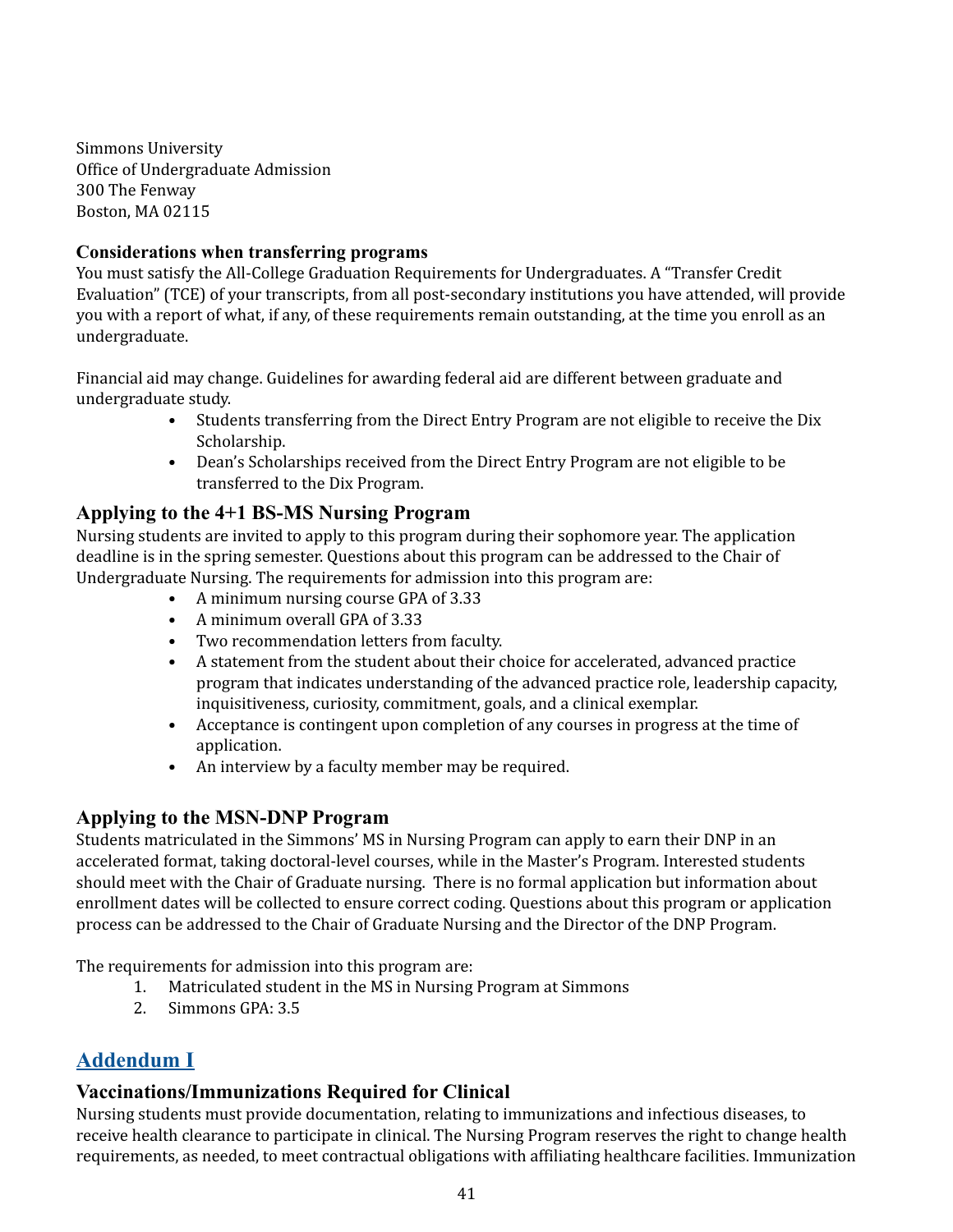can be done at the Simmons University Health Center. Charges may apply.

Please contact the Health Center for more information.

**COVID [Vaccine](https://www.simmons.edu/your-simmons/student-support-resources/health-center/covid19-ma-vaccination-info)** is required for all Simmons University Students.

## <span id="page-41-0"></span>**Tuberculosis and the PPD (Purified Protein Derivative) Test**

 For initial clearance, a student must complete the TWO STEP Tuberculin Skin Test (TST) Method (per CDC Guidelines). The student will receive the 1<sup>st</sup> PPD and then repeat it (between 1 week and 3 weeks of first skin test) with a 2<sup>nd</sup> PPD. If both are negative, the TST is complete and the student will then need an annual PPD, while in clinical courses.

 If a student has a positive history of PPD (mantoux), documentation of the following is required: the year of conversion, treatment received, and/or date of a negative chest x-ray. Student must also complete an annual symptom review, which can be done with an RN, at the Simmons University Health Center.

 Some clinical agencies may require a PPD more frequently than once a year. Students will be notified of this, prior to placement in that particular agency.

## <span id="page-41-1"></span>**Tetanus, Diphtheria, and Pertussis (Tdap)**

Students are required to receive a Tdap. Td booster is also required if 10 years has passed since the Tdap.

#### <span id="page-41-2"></span>**Measles**

 Immunization for measles requires two doses of vaccine. For many persons, a first dose was given at 12 months of age; a second dose may or may not have been given. If unsure of your measles status, two doses are required to ensure protection. If the titer is positive, no immunization is needed. If the titer is negative, two doses of vaccine are needed.

## <span id="page-41-3"></span>**Mumps**

 One dose of mumps vaccine is required. Many people were vaccinated as children, and therefore need only provide documentation of vaccination. If you are unable to find any documentation, you may have another dose of the vaccine or have an antibody titer drawn. If the titer is positive, you do not need immunization. If the titer is negative, you will need one dose of vaccine.

## <span id="page-41-4"></span>**Rubella**

 Students must have an antibody titer that documents immunity to rubella. A history of receiving rubella vaccine is not sufficient. The titer does not need to be recent, as the immunity lasts a lifetime. If the titer is negative, a healthcare provider can give rubella vaccines alone or in combination with the measles and mumps vaccines. One month after receipt of the rubella vaccine, the recipient must have an antibody titer to document immunity.

## <span id="page-41-5"></span>**Hepatitis B (3 doses OR positive titer)**

 Documented completion of the Hepatitis B vaccine series OR the HBsAB titer is required. An HBsAB titer is also required for students whose series is in process or is within the last two years. If the series is incomplete at the start of clinical nursing courses, the student will receive temporary health clearance. Full health clearance is granted when the immune titer is complete. Students must be current in the Hepatitis B vaccination series to continue with clinical.

## <span id="page-41-6"></span>*Clinical Policy Regarding Hepatitis B Positive*

 The purpose of this policy is to clarify clinical recommendations for students who have been diagnosed with Hepatitis B (HBV). Hepatitis B infections should not ordinarily exclude clinical experiences for nursing students whether at the undergraduate or graduate level. The Nursing Program adheres to the Centers for Disease Control Recommendations for the Management of Hepatitis B Virus- Infected Health-Care Providers and Students. CDC recommendations can be found at: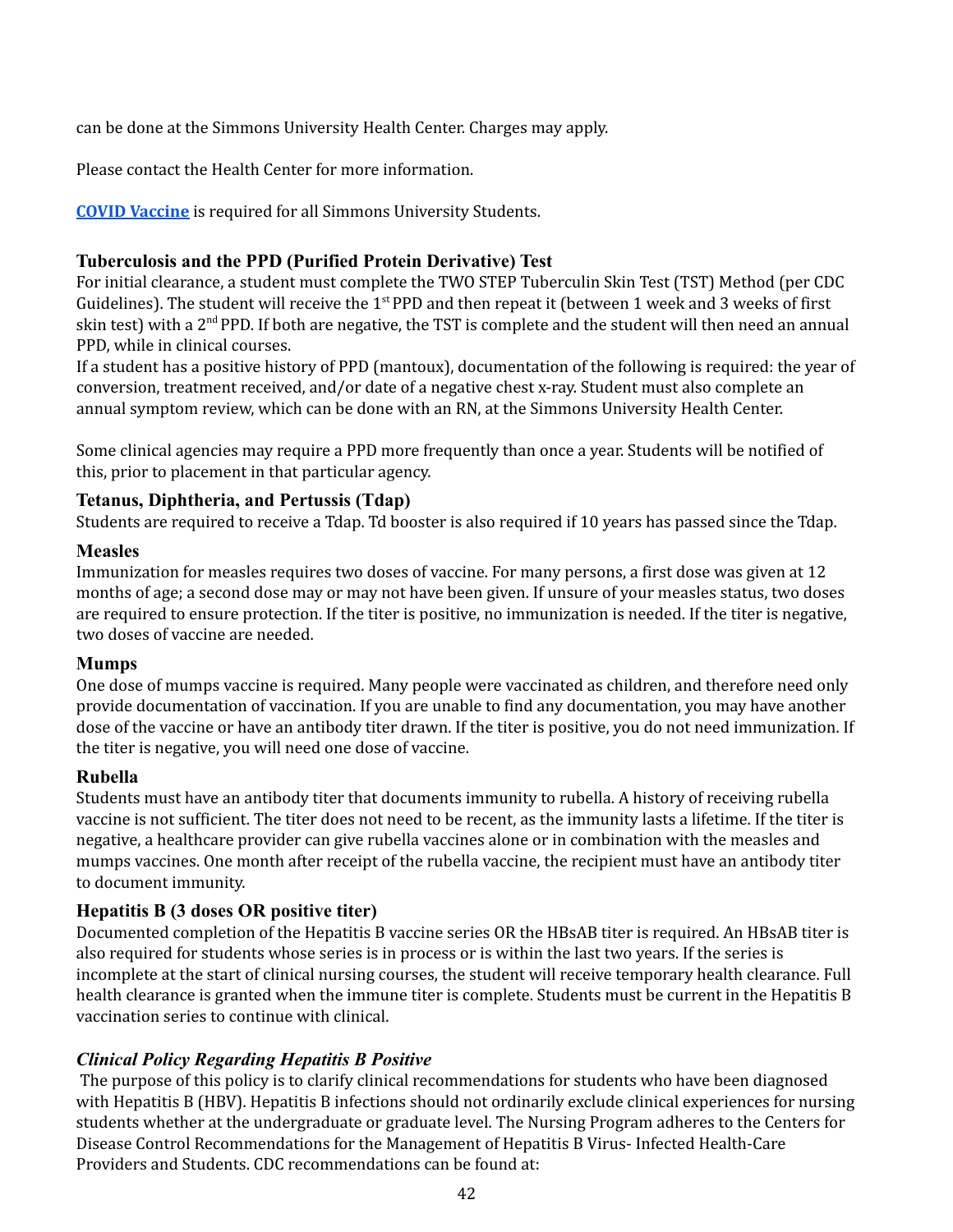[https://www.cdc.gov/mmwr/pdf/rr/rr6103.pdf.](https://www.cdc.gov/mmwr/pdf/rr/rr6103.pdf) The CDC Guidelines establish two categories of clinical procedures relevant for Hepatitis B virus infected (HBV) healthcare providers and students. Category I or other procedures that require the use of sharp instruments in a poorly visualized, tightly contained, anatomic site that carry the risk of provider-to-patient transmission of HBV through percutaneous injury to the health-care provider. Students in the health care professions and in the Nursing Program do not ordinarily perform those procedures. procedures include invasive procedures such as surgery or repair of traumatic injuries, vaginal deliveries

 CDC Category 2 procedures include all other invasive and non-invasive procedures that pose no or low risk of percutaneous injury in a contained anatomic site.

 Chronic HBV infection should not exclude clinical-care experiences for healthcare professionals or students. Standard Precautions should be rigorously adhered to in all clinical situations to protect both patients and providers. The Nursing Program recommends that students with a HBV diagnosis contact Disability Services to review the CDC Recommendations and document health related information within Disability Services. If students were to engage in Category 1 Procedures, they would be required to contact Disability Services before engaging in the Category 1 Procedure so that a higher level of review can be conducted.

 Some clinical agencies may have additional requirements for students who carry a diagnosis of HBV, such as assurance of an annual review of viral levels of HBV or student evaluation by the agency's Occupational Health Department. In the event of additional requirements for a specific agency, students would be notified and guided through the process by the Nursing Program faculty and the Disability Services Director.

#### <span id="page-42-0"></span>**Varicella**

 Students must show proof of two vaccinations or proof of a positive varicella titer. A history of disease is not acceptable.

#### <span id="page-42-1"></span>**Seasonal Flu Vaccine**

 It is required that students receive the seasonal flu vaccine, for the safety of patients, coworkers, and fellow students. All students shall provide evidence of receiving the seasonal flu vaccine, at the commencement of each flu season. If a student is unable to receive the seasonal flu shot, they must sign a declination form that will be retained in the student's file.

 Please note that students who do not receive the seasonal flu vaccine, for any reason, including religious beliefs or medical contraindication, may be limiting opportunities for clinical placements. Because our affiliated agencies have the legal right to refuse unvaccinated students wishing to participate in patient care, Simmons University cannot guarantee that students will be able to fulfill the clinical requirements of the program. In some cases, students may be required to wear a surgical mask, while providing direct patient care.

# <span id="page-42-2"></span>**Addendum II**

# <span id="page-42-3"></span> **Technical Standards of Professional Nursing Practice for Simmons University Pre-Licensure Nursing Students**

 The mission of the Simmons University Nursing Programs is to educate and graduate students to be highly-qualified, skilled, and compassionate nurses, who will be future leaders in the profession. What follows below are technical standards that reflect ;the academic requirements, which are integral to the practice of nursing. These standards are derived from the American Association of Colleges of Nursing Baccalaureate Essentials, The Nurse of the Future Core Competencies, The American Nurses Association Code of Ethics, as well as from best practices in technical standards, from leading nursing schools and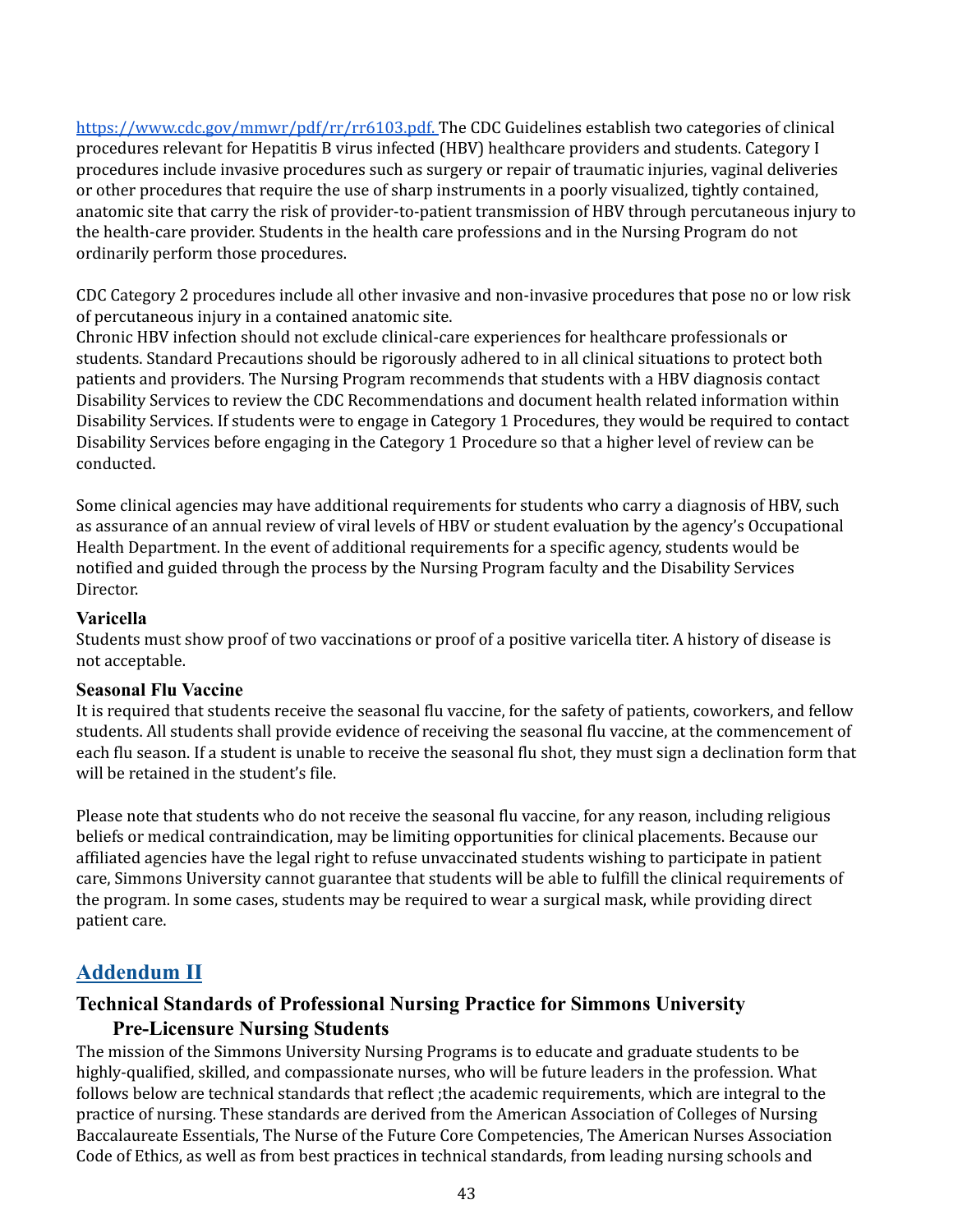organizations across the United States (including New York University, The University of North Carolina at Chapel Hill, Drexel University and the Utah Organization for Nurse Leaders). These technical standards apply in all areas of student academic experiences, including classroom, laboratory, offices, clinical, and Simmons community environments.

#### <span id="page-43-0"></span>**Technical Standards Definition**

 To progress through, and graduate from, the Simmons Nursing Program, students must master core competencies in five separate areas. These technical standards reflect the core competencies that must be demonstrated to earn the B.S. Nursing Degree at Simmons.

- 1. Cognitive: Intellectual, conceptual, and quantitative abilities
- 2. Communication skills
- 3. Observational ability
- 4. Motor and perceptual abilities
- 5. Behavioral, interpersonal, and ethical comportment skills

#### <span id="page-43-1"></span>**Technical Standards Summary**

 Under the supervision of a licensed nurse, student nurses are responsible for direct patient care for those individuals assigned to them during a scheduled shift. A shift varies in duration from 4 to 12 hours and may be during the day, night, or weekend. Student nurses are also responsible for communicating with families, caregivers, and other staff, be it written, verbal, electronic, or other media, in relation to their assignments. Duties may require responding effectively in emotionally highly charged and emergent situations. The physical demands of the role may require standing, walking, lifting, bending, twisting, squatting, carrying, pushing, pulling, reaching, writing, typing, pinching, gripping, manual dexterity, visual acuity, hearing, and touch.

 Students must demonstrate good judgment and complete all responsibilities related to coursework, and the clinical care of patients and families. They must be respectful in all communications with patients, families, faculty, staff, peers, and clinical staff, and be able to maintain professional relationships that are mature, sensitive, and effective under highly stressful, unpredictable, and rapidly changing circumstances. Students must have the ability to communicate and exchange clinical information effectively, accurately, and in a timely manner. Students must be good listeners; be open to feedback and both willing and able to incorporate faculty and staff recommendations in the care of patients. Students must be able to offer care, and communicate effectively, in diverse settings, with all patient populations, and must be able to demonstrate empathy and caring for others, and act with integrity, in all situations.

#### <span id="page-43-2"></span>**Reasonable Accommodations for Qualified Individuals with Accessibility Needs**

 The Simmons University Nursing Programs are committed to the full participation of all students in its programs and activities and providing educational opportunities to otherwise qualified students with accessibility needs and/or learning differences equitable to that provided to students who do not have any accessibility needs and/or learning differences. For the purposes of the Nursing Programs, a "qualified individual" with an accessibility need is one who meets the Nursing Programs' Technical Standards and academic and conduct requirements with or without reasonable accommodations.

 The Americans with Disabilities Act and Section 504 of the Rehabilitation Act of 1973 define a person with a disability as someone who: 1) has a physical or mental impairment that substantially limits one or more major life activities; or 2) has a record of such impairment; or 3) is regarded by others as having such an impairment. Students who are unsure whether a condition qualifies as an accessibility need are encouraged to meet with the Simmons University Office of Accessibility (OAS).

 Students with accessibility needs do not have to disclose their accessibility needs to the Nursing Programs. However, students who wish to request reasonable accommodations relating to their courses and/or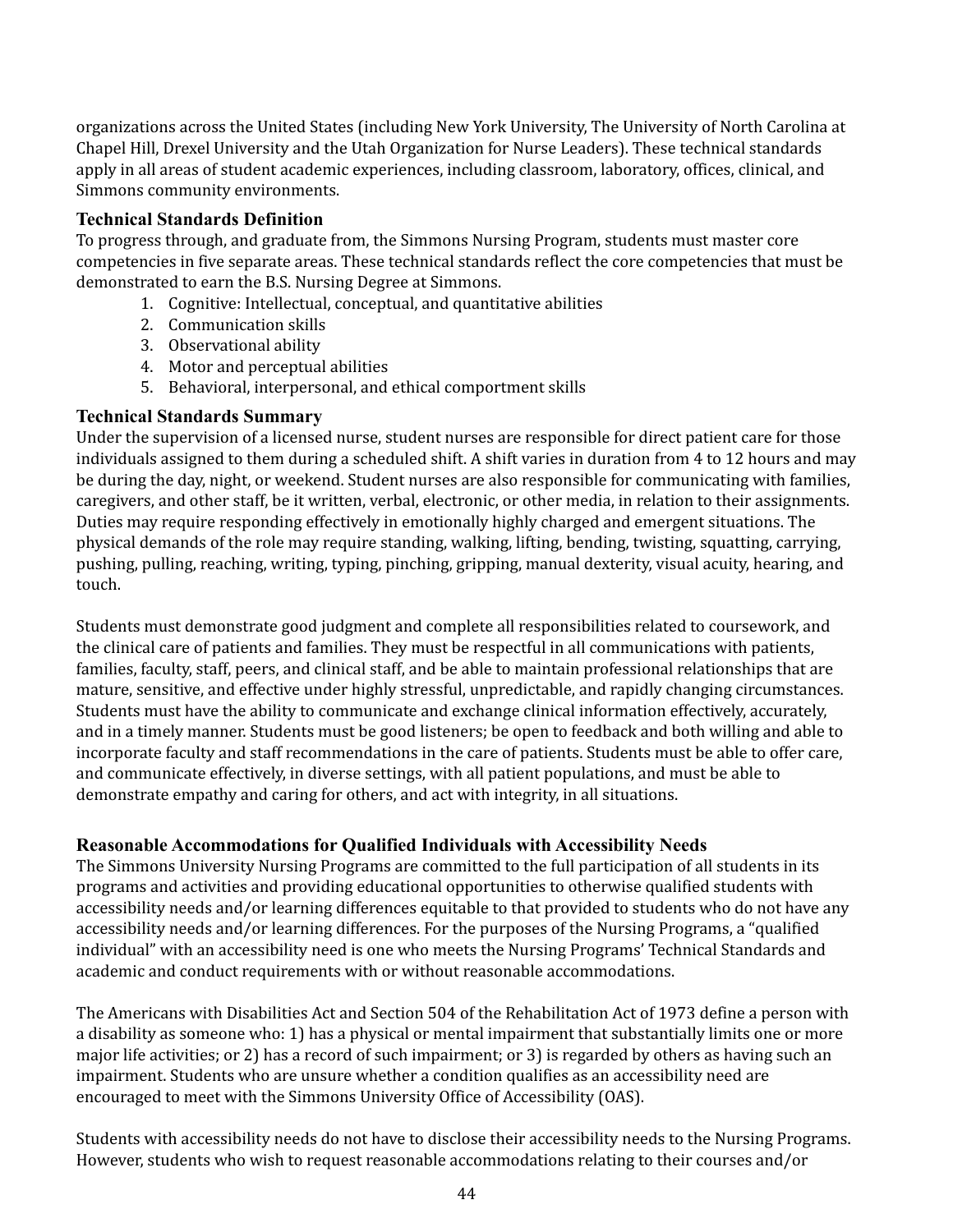clinical placements must register with the OAS. Upon receipt from a student of a request for a reasonable accommodation, the OAS will obtain information regarding the relevant accessibility need from the student and may conduct a meeting with the student to learn of the impact of the student's diagnosis/accessibility need on the educational environment. OAS will then conduct a review of the requested accommodations to confirm they are reasonable and appropriate to allow for equal access by the student to the respective program/course. Determinations relating to the appropriateness of any given accommodation request are made on a case-by-case basis.

 Accommodations are applied on a prospective basis -students are not entitled to have accommodations applied on a retroactive basis. Accordingly, students are encouraged to contact the OAS immediately upon deciding to request an accommodation, as well as, going forward, as appropriate.

 While Simmons is committed to working with students to accommodate their accessibility-related needs, Simmons reserves the right to deny any requested accommodation that would fundamentally alter the essential nature of any aspect of the Nursing Programs or place an undue burden on the Nursing Programs. Students can find more information about the OAS and requesting accommodations on the OAS's website: <https://www.simmons.edu/your-simmons/commitment-inclusivity/accessibility-services.>

## <span id="page-44-0"></span>**The First Core Competency: Cognitive Abilities**

 Students must be able to demonstrate the knowledge, skills, and attitudes necessary for the provision of high quality, safe nursing care, in all healthcare settings. Examples of this competency include the ability to:

- 1. Follow policies and procedures of Simmons University and of the clinical agencies hosting the faculty and students for clinical learning
- 2. Comprehend and follow directions
- 3. Demonstrate ability to achieve course and program outcomes
- 4. Demonstrate ability to comprehend, integrate, and apply knowledge
- 5. Assess, analyze, and synthesize subjective and objective data to develop nursing diagnoses and comprehensive plans of care
- 6. Engage effective problem solving and accurately prioritize patient needs
- 7. Utilize current evidence, clinical judgment, and patient preferences to systematically assess, analyze, implement, and evaluate healthcare interventions
- 8. Promote safe, quality care across the lifespan

## <span id="page-44-1"></span>**The Second Core Competency: Communication Skills**

 Students must be able to communicate effectively, with a wide variety of people, in a wide variety of circumstances. This competency requires that students:

- 1. Speak, read, and write clearly in English
- 2. Communicate effectively verbally, nonverbally, and in writing
- 3. Interact respectfully with faculty, staff, peers, healthcare professionals, patients, and families
- 4. Elicit information effectively from patients, families, and healthcare team members to evaluate the patient's condition and establish a plan of care for the patient
- 5. Transmit and communicate information clearly and accurately to patients and the healthcare team members
- 6. In the course of caring for patients, counsel, teach, and explain complex information effectively
- 7. Maintain accurate patient records
- 8. Complete all written and oral assignments effectively

## <span id="page-44-2"></span>**The Third Core Competency: Observational Abilities**

 Students must have the ability to make accurate visual and aural observations in the care of patients. Examples of observational abilities include: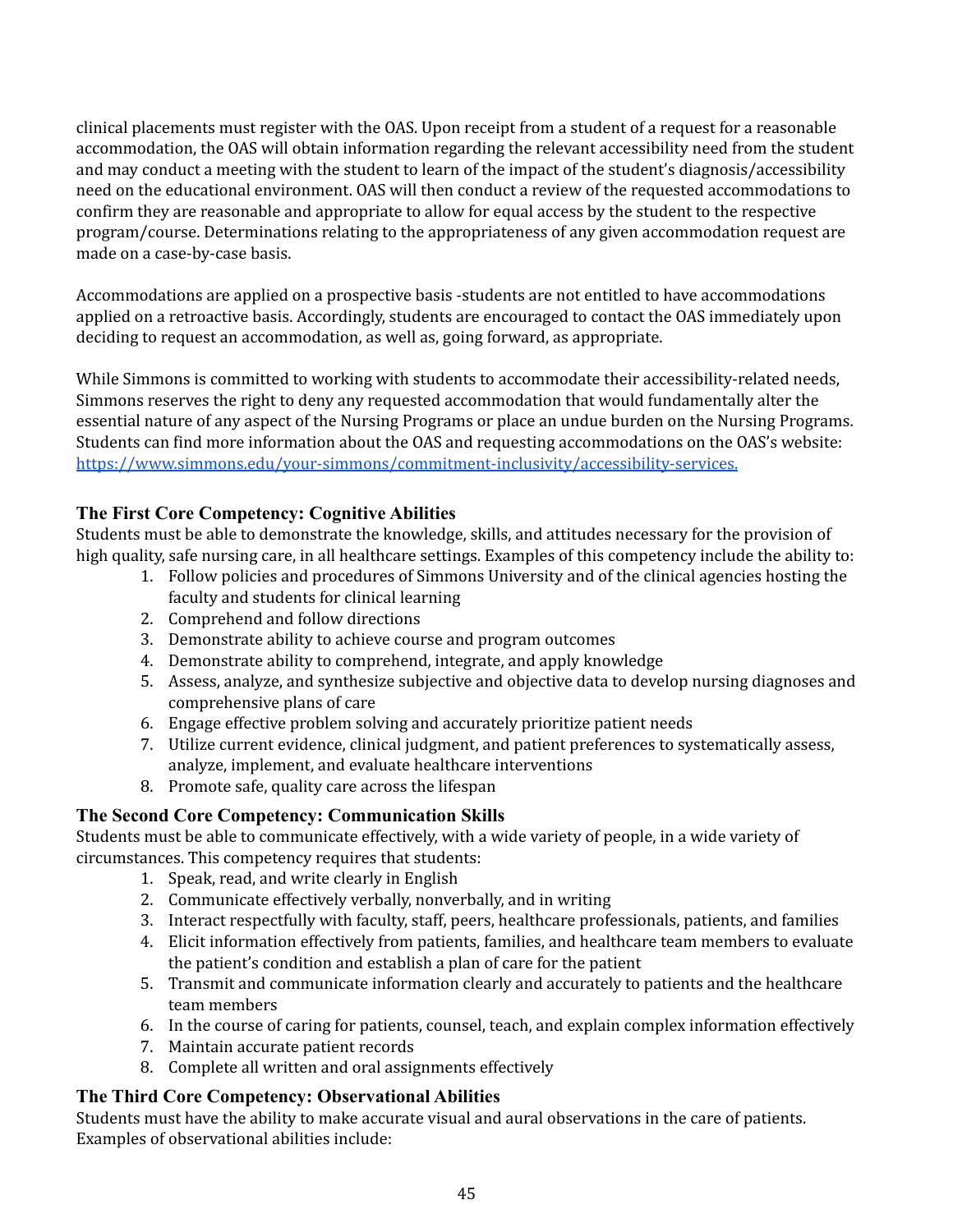- 1. Use and interpret information from digital, analog, and diagnostic tools such as: thermometers, sphygmomanometers, otoscopes, ophthalmoscopes, EKGs, IVs, various patient alarms
- 2. Observe and interpret patients' verbal and nonverbal communications
- 3. Observe and interpret bodily sounds (such as heart rate, breath sounds, bowel sounds) and visual indicators of bodily functioning (such as color of wounds, drainage, urine, feces, expectoration)
- 4. Observe a patient during all aspects of assessment and care

#### <span id="page-45-0"></span>**The Fourth Core Competency: Physical, Motor, and Perceptual Requirements**

 Students must be able to perform or assist with nursing interventions to provide comprehensive nursing care. Motor competencies generally include the ability to:

- 1. Perform gross and fine motor movements to perform complete physical examinations utilizing the techniques of inspection, palpation, percussion, auscultation, as well as other diagnostic tools and equipment (e.g., sphygmomanometer, otoscope, stethoscope, ophthalmoscope, EKG, IVs).
- 2. Perform and/or assist appropriately with expected nursing procedures, treatments, and medication administration (e.g., drawing medications into syringes in precise measurements; giving a medication IV, IM, or subcutaneously using the appropriate syringe or apparatus; performing tracheotomy care and suctioning; inserting urinary catheters; creating sterile fields; sterile and clean dressing changes basic life support [BLS] cardiopulmonary resuscitation or advanced cardiopulmonary life support [ACLS]).
- 3. Move, transfer, and position patients or equipment safely under a variety of circumstances with or without a lift team or assistive devices during the delivery of nursing care or in emergency situations.
- 4. Navigate patients' rooms, workspaces, and treatment areas with appropriate precision and speed to carry out the nursing process during the delivery of general nursing care or in emergency situations.
- 5. Complete all required nursing care and documentation during the assigned period of clinical practice.

#### <span id="page-45-1"></span>**The Fifth Core Competency**

 Behavioral,Interpersonal,andEthicalComportmentSkills Students must demonstrate that they can relate with faculty, staff, peers, patients/families, and healthcare team members effectively, with honesty, integrity, and respect. Examples of these abilities include:

- 1. Demonstrated capacity for compassion and regard for the welfare of others
- 2. Ability to form mature, sensitive, caring, sensitive therapeutic relationships with patients and families
- 3. Ability to form professional relationships with faculty, staff, and peers
- 4. Ability to maintain composure and perform effectively in highly charged, rapidly changing, and urgent situations
- 5. Ability to adhere to the ANA Code of Ethics, the ANA Standards for Professional Practice, and Simmons University Honor Code
- 6. Ability to maintain confidentiality
- 7. Capacity for flexibility in changing situations
- 8. Openness to constructive feedback and ability to modify behavior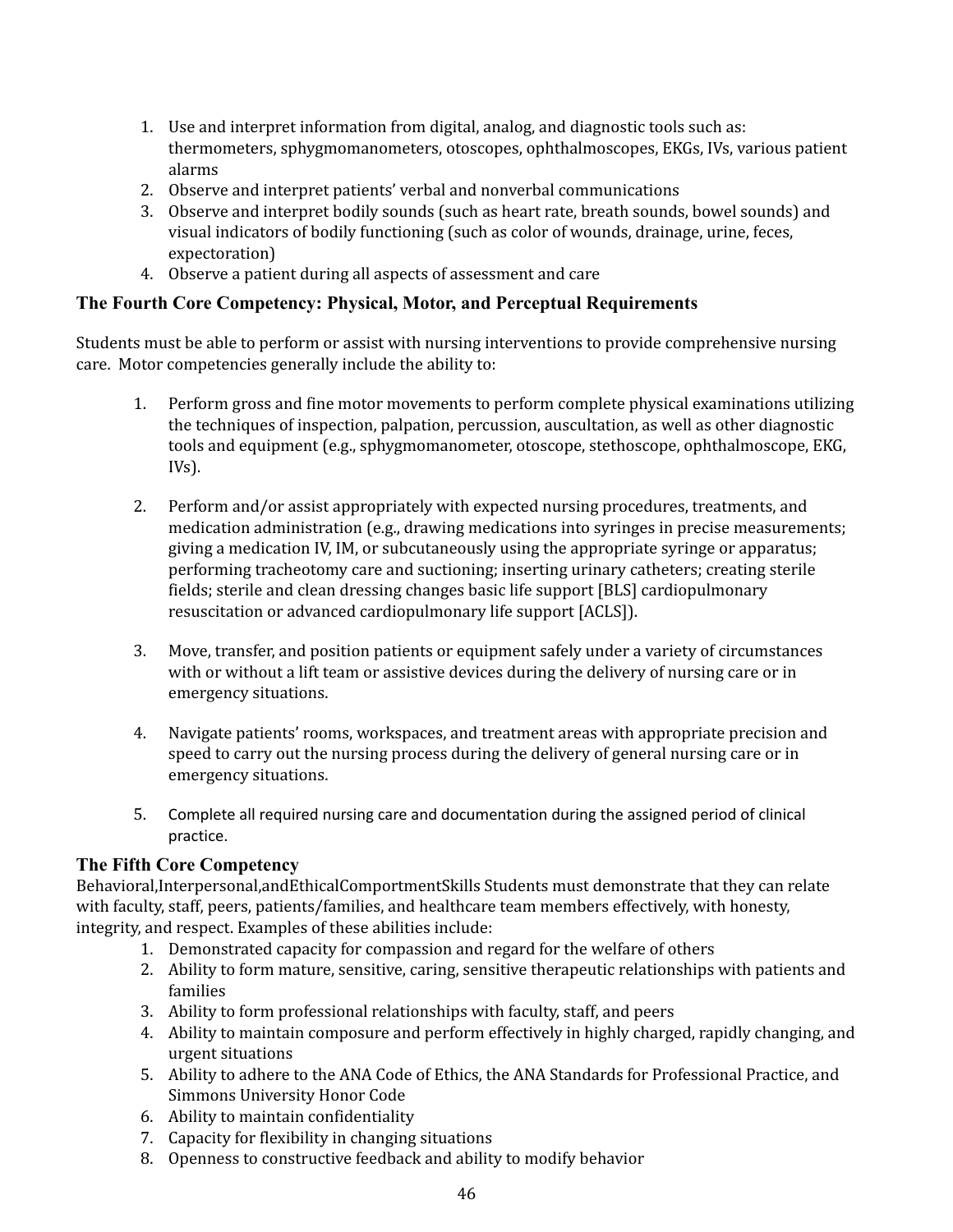- 9. Ability to work collaboratively with faculty, staff, peers, patients, and families
- 10. Openness to examination of personal responses, perceptions, and attitudes
- 11. Ability to engage with individuals from all backgrounds and cultures with openness, communication of regard and caring, respect, warmth, and inclusion

## <span id="page-46-0"></span>**Additional Considerations**

 Students will be in contact with various chemical agents, while mixing or dispensing medications, and may be in contact with skin preparations and room cleaners and sprays.

 Students may not participate in clinical learning experiences if they have taken prescription narcoticmedication,lessthaneighthourspriortothestarttimeoftheirclinicalexperience.

 Students must be well rested when caring for patients, and so may not work in the overnight hours (e.g. 11:00 pm to 7:00 am) on the night prior to a morning clinical experience.

 Students who have a significant illness, injury, hospitalization, or surgery during the time they are in clinical learning experiences must be cleared to return to clinical by their physician or healthcare provider, and these technical standards must be reviewed by the healthcare provider and submitted to the Office of Disability Services.

# <span id="page-46-2"></span><span id="page-46-1"></span> **Addendum III Preceptor Voucher Policies**

# **Professional Development Vouchers (Campus-Based Programs)**

 In return for the placement and supervision of students in clinical settings, the School of Nursing at Simmons University provides clinical preceptors with a Professional Development Voucher. Vouchers may be used for courses offered at the College of Natural, Behavioral, and Health Sciences at Simmons University on a space-available basis. Vouchers may be used for courses at other colleges at Simmons University. Approval by the chosen college will be required.

 Professional Development Vouchers will be issued by the School of Nursing in the name of the Agency/Institution where the clinical preceptor is employed at the time of the placement. Professional Development Vouchers are not transferable outside an Agency/ Institution. Vouchers may be used by any employee of the Agency/ Institution. Verification of employment may be requested. New vouchers will not be issued for lost vouchers.

 Students cannot redeem more than four credits worth of vouchers throughout their program. Non-matriculated students may not apply the vouchers towards their tuition. Eligible students must be matriculated in an on-ground program.

 Vouchers cannot be applied to tuition for Nursing@Simmons online FNP program or any other Simmons online programs.

\*Please see the Clinical Preceptor Scholarship Program.

## <span id="page-46-3"></span>**Procedure for redeeming voucher(s)**

- 1. Have authorized representatives of Agency/Institution verify employment by signing voucher where designated.
- 2. Register with the Office of the Registrar for a course.
- 3. Submit completed voucher to Simmons University, School of Nursing for signature by Clinical Coordination office staff.
- 4. Proceed to the Office of Student Financial Services with the Professional Development Voucher(s)